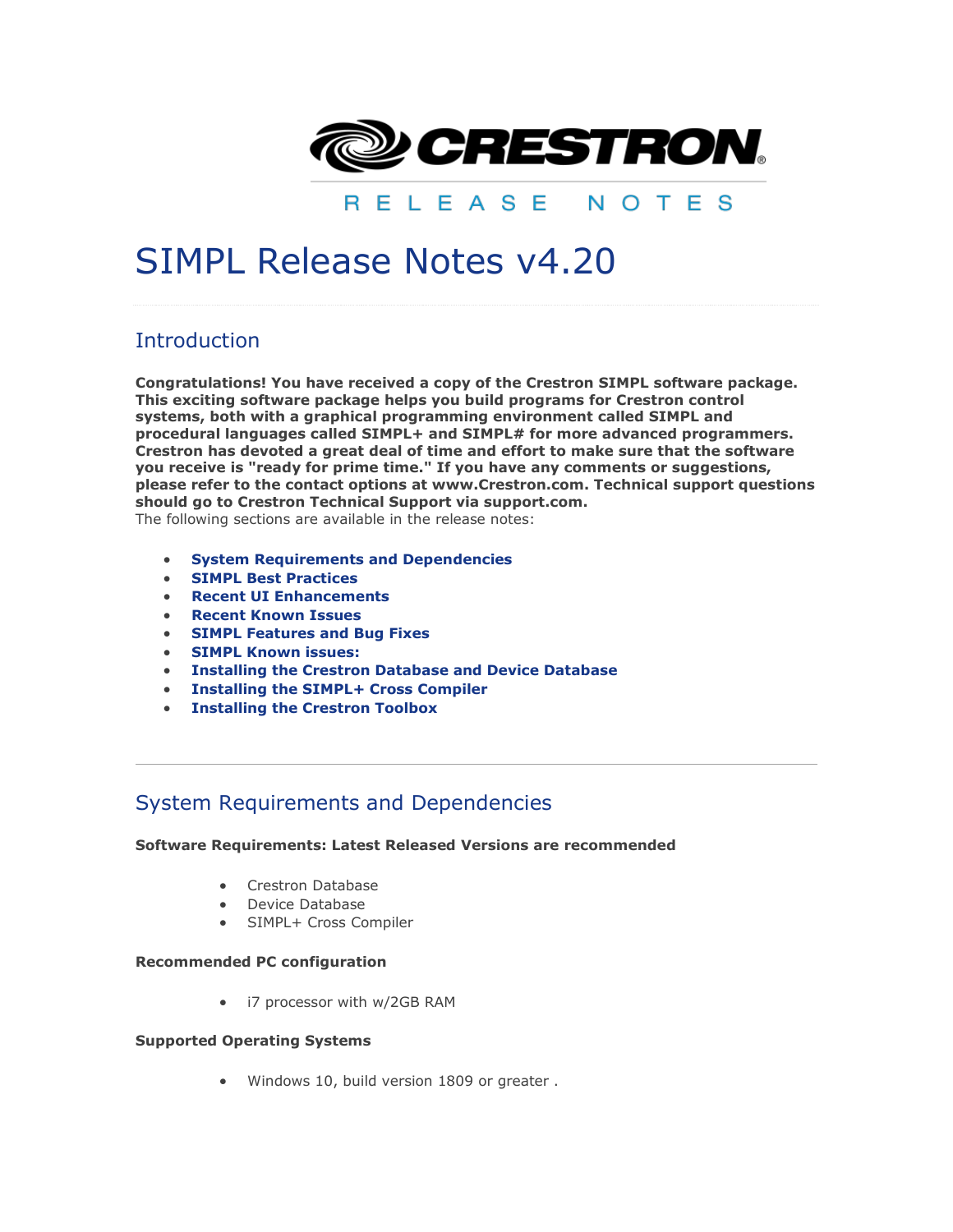- o Note: Version 1809 is the minimum requirement. However, any version listed on the Microsoft Website not marked as 'End of Service' is recommended.
- Windows 7 has been deprecated by Microsoft but SIMPL will still run on this version
	- o NOTE: Windows 7 computers will require Microsoft .Net Framework 4.7.2 or newer. This installer can be found on the Microsoft Website by searching for ".Net Framework 4.7" (or 4.8 etc), download and install the Runtime version.
- .Net 3.5
	- o Installer can be found on the Microsoft Website
- .Net Compact Framework 3.5
	- o Installer can be found in the Crestron OnLine Help database, article 1001084
- Display Settings:
	- o Scaling: 125%
	- o Resolution: 1920 x 1080
- Do not ignore SIMPL installer messages suggesting installing C++ redistributable and/or .NET Compact Framework 3.5 support.

#### **Security/Anti-virus Software interfering with required file access by SIMPL**

- In order to avoid interference with Third Party security software, if possible:  $\circ$  Try disabling Windows Indexing and Windows Search and, possibly,
	- disable anti-virus software.
		- o Or add your SIMPL program folders to the list of files to be ignored by the scanning software.

# SIMPL Best Practices

- Sharing SIMPL Programs:
	- o Crestron recommends opening programs and modules from within the SIMPL API.
- Share programs with other users via SIMPL created archives.
	- o There are often support files (such as user/project modules or captured copies of Smart Graphics extender data last imported), that will be required to successfully open and compile a SIMPL program. A SIMPL generated archive will ensure that all required support data is captured and available.
		- SIMPL will automatically create an archive on File->Save, and File->Save As, to make sharing even easier. (this feature can be disabled in SIMPL Preferences).

Archives created on Save/Save As will be in: project name archive.zip, in the project folder.

- Never edit/move/rename/delete files consumed or produced by SIMPL (.tio,.smw,.smw2,.smw.asv,.umc,.usp,.ush,.clz,.ir, .zip, .sgd, sgd\_,.sgd2,.dsj,.dsj2,.dsj\_, etc) outside of SIMPL.
- Target Control Systems for Modules: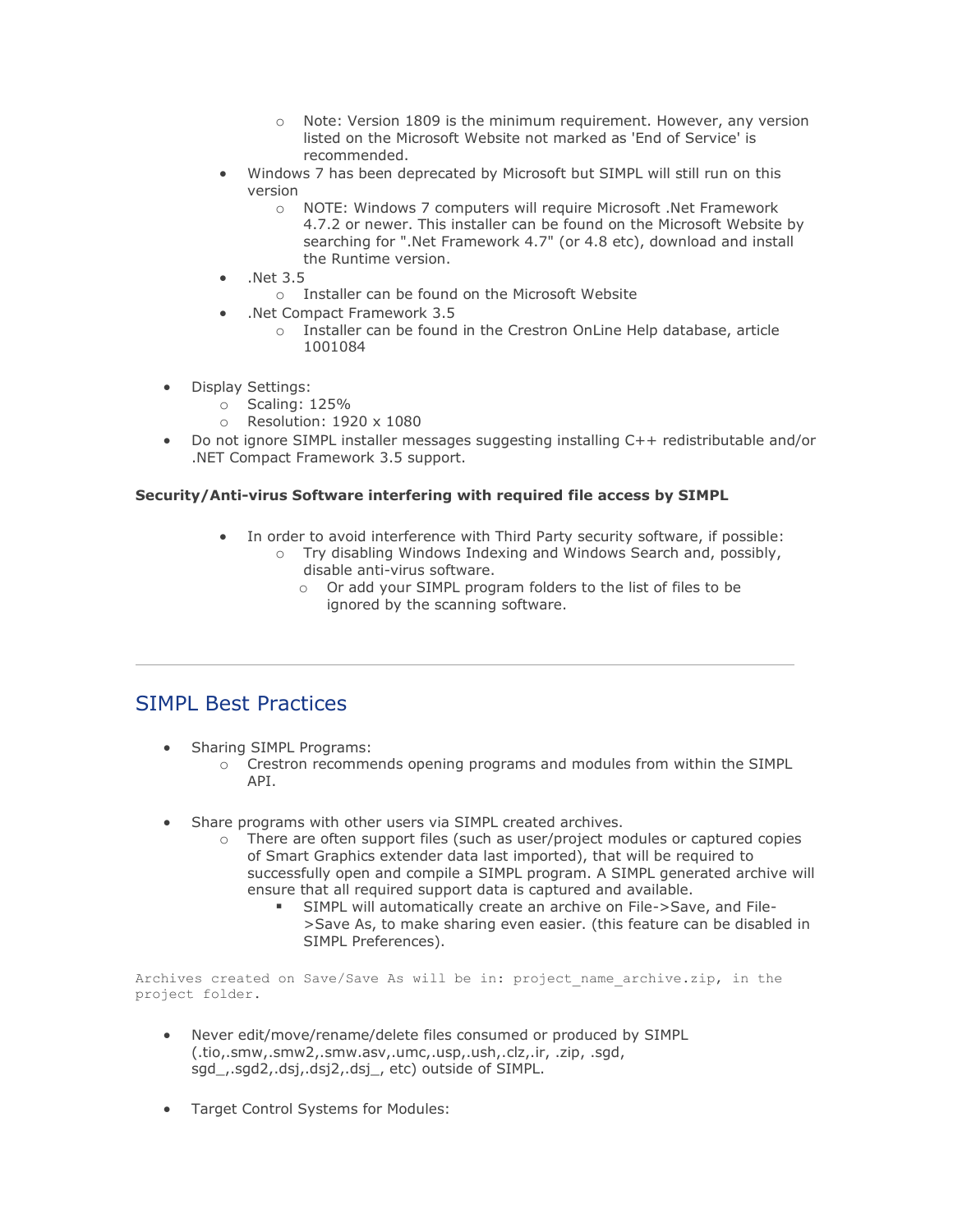- o When creating/editing a SIMPL module, make sure to verify that the Target Control System class selection, on the Module Header dialog, is appropriate.
	- **.** The selections in this list tell SIMPL that only symbols that are not excluded from the selected control system classes, will be allowed in this module.
- o When creating/editing SIMPL+ modules, make sure to verify the proper Target Control System class buttons are selected.
	- These buttons tell the SIMPL+ Editor which control system class to compile for. If a class is not selected, the SIMPL+ module will be marked as excluded from that class.
- $\circ$  On SIMPL module open in the SIMPL Editor, if any symbols are found to be excluded from the current selected Target Control System classes, those symbols will be commented out and a warning will be added to the Error Log.
	- If you ever get the Warning 153 that symbols were excluded and commented out on module/program open:
		- If you are editing a module, first open the Module Header dialog: select all control system classes you want this module to be valid for and click OK.
		- If the commented-out symbol is a SIMPL module: edit that module and edit it's Module Header and select all control system classes you want this module to be valid for and click OK.
		- If the commented-out symbol is a SIMPL+ module: edit that module, select the appropriate Target buttons (2-series, 3 series, 4-series) and recompile all.
		- Finally, re-open the SIMPL module or program and the previously excluded symbols should be uncommented (unless they really should be excluded).
- Modifying someone else's code:
	- o Create your own subsystem folder and comment out their code first.
	- o Don't delete their code unless you have properly verified your code is working.
- Updating SIMPL+ Modules while program referencing that module is open in SIMPL:
	- o Make sure to recompile that module in the SIMPL+ editor, and that the module compiles successfully.
	- $\circ$  In SIMPL, save and re-open your program referencing the updated module, to make sure your program has the latest data.
- Code organization: Sub-folders in your SIMPL program, organized by functionality, is strongly recommended for projects with a large code set.
- Graphics Extender data and SIMPL programs:
	- o Although SIMPL does support storing all SIMPL projects and touch screen projects in 1 folder, Crestron recommends separate folders for each software tool's outputs.
		- Try to keep copies of the VTPro-e Smart Graphics compiled .SGD output, and CH5 Contract Editor .CHD output, available for when opening a SIMPL program referencing that data.
		- Under no circumstances should the programmer manually remove or move ".sgd\_" or ".chd\_" files from the program folder. associated with VTPro-e projects actively referenced by a SIMPL program. The ".sgd\_" files represent the Smart Graphics data that was last imported/refreshed in the SIMPL program and are required to successfully open a project with Smart Graphics data.
- Symbols commented out by SIMPL as a result of GUI Extender Sync operations:
- Copy any programming from extenders commented out during a Sync operation, to the new extender if applicable, immediately after the Sync is complete. Then delete the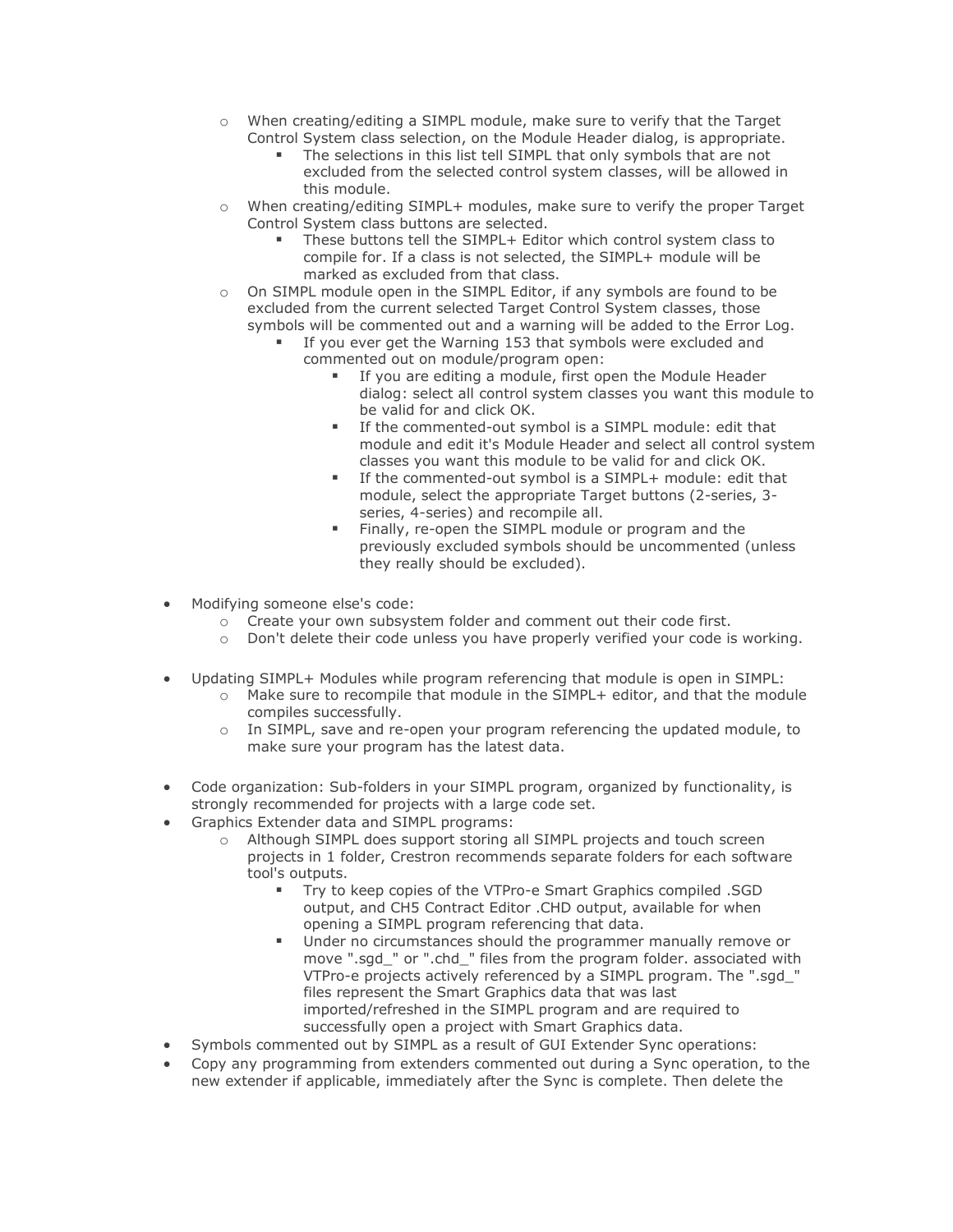commented-out extenders as soon as possible. This will help eliminate any confusion in future programming efforts

- Never rename or move the folder "Smart Graphics Modules" added by SIMPL, on the import of an SGD with controls that require supporting modules. It is OK to move the modules under this folder, and it is OK to delete this folder but renaming or moving this folder can cause unexpected results in the Logic Tree organization.
- Working over a network
	- o Generally speaking, it is not recommended to work directly off of a cloud hard drive such as Drop Box. Crestron cannot guarantee all functionality will work in SIMPL due to external PC configurations such as UAC settings.
	- $\circ$  If it is unavoidable to work off of network drives, when working with programs whose SMW and/or referenced module files are located on a network drive, make sure to map that drive and make sure the permissions are set for create/delete/read/write. Creation of archives, such as is needed on compile, is not always successful to unmapped drives. This has to do with Microsoft Windows UAC support.
		- If drives are mapped and you are still not seeing the drive letter from within SIMPL, this is due to UAC settings on Windows 7 and above.
			- There is a way to resolve this by modifying the UAC settings, or via updating your registry, but note that updating your registry can be risky and could expose security loop holes.
			- Refer to this Microsoft Support article, or work with your files on your local drive. "https://support.microsoft.com/enus/help/3035277/mapped-drives-are-not-available-from-anelevated-prompt-when-uac-is-co"
- SIMPL+ and Symbol naming
	- o The #SYMBOL\_NAME directive in SIMPL+ can get confusing since SIMPL will use this name as the symbol instead of the file name. Because of this, if you name a symbol the same as other user modules or  $S#$  name spaces, it can sometimes cause hiccups. Recommended practice is to not use this directive and let the symbol name default to the S+ filename.
	- $\circ$  Don't name SIMPL+ modules the same as SIMPL# namespaces. This can sometimes generate false 'Function Out Of Scope' compile errors.
	- o Don't immediately declare a class variable after USER\_SIMPLSHARP\_LIBRARY directive if the user CLZ library namespace partially matches the name of the library. This can sometimes generate false 'Function Out Of Scope' compile errors.
- Signal Naming can be key in understanding a program:
	- o Use basic programming principles: [Device/Symbol][Function][Algorithm][Step] Example: [TP01][Lights][Presets][1] [IL][Lights][Preset][1][Fb]
- To maximize speed and efficiency of SIMPL, when at all possible, store user modules in project folders. The larger the User Module folders, the longer it will take for the SIMPL Library data to load.
	- Hiding/Showing empty slots in System Configuration Tree:
		- o Users can select to Hide Unused option on the System Configuration tree context menu to show/hide empty slots under a parent device.
		- o To set a 'Hide Unused' state that will be remembered from program to program, and SIMPL session to SIMPL session, select this option at the Control System level. Every time a program is created or opened, this state will be applied to all nodes under the Control System.
		- $\circ$  Best Practices recommend picking a Hide Unused state, for the whole program, that is most often used.
		- $\circ$  To toggle the state of a particular node, select the node and either hit F8 or, right click and toggle this state via the context menu. Note: selections at the non control system nodes will only remain in effect for that node, until the program is closed.
- Resolving signals that have no driving source or destination: Before compiling, enable the Preferences->Program Editing->Display signal connection status. This will show all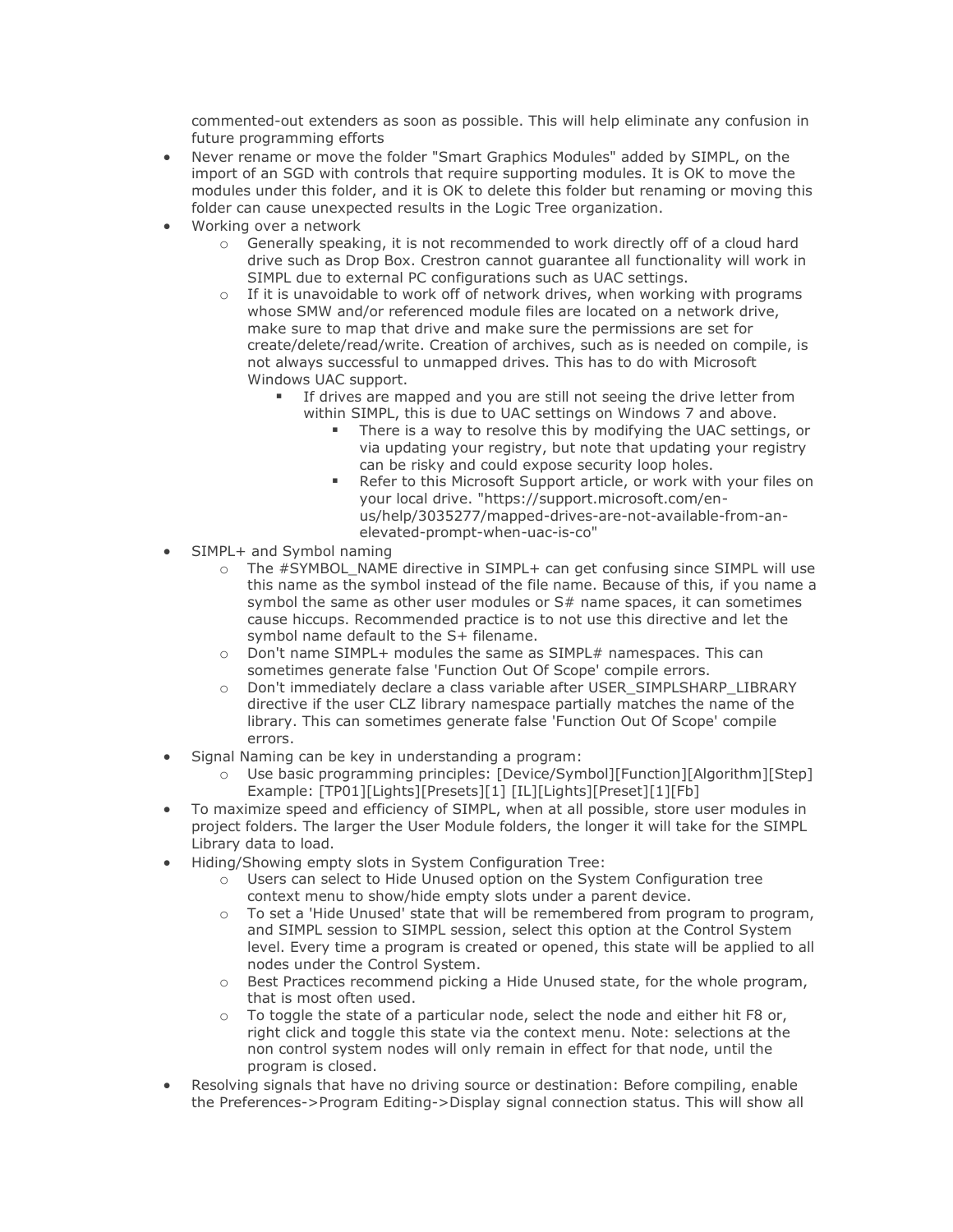signals without full connections, in the colors indicated in the "Signal connection color theme" on that same preferences dialog. Then view the symbols in the Symbol Detail View to identify the unconnected signals for resolution or use the Signal List in the Program Tree to identify unconnected signals.

Duplicate Programming for touch screens with Smart Graphics Extenders and modules (SIMPL 4.17+):

- Before duplication commences for any device, the user will be given the option to define the structure of the signal names to be copied to the destination symbols, extenders and modules. It is here that the programmer should decide how to make the programming for the destination touch screen unique as appropriate.
	- o Example: replace TS01 in signal names on the target touch screen symbols, with TS02 on the destination touch screen symbols.
- When Duplicate Device Programming for a touch screen with Smart Graphics extenders that reference a Crestron control module (i.e., Media Player, TV Presets, Address Book):
	- The programming on the source module will be copied to the new instance linked to the destination touch screen, taking into account the signal structure defined by the user.
	- o A new instance of the control module will be added to the program and linked to the appropriate destination touch screens GUI extender via the copied programming.
	- o SIMPL adds instances of the control modules to the "Smart Graphics Modules" subfolder, located near the bottom of the Logic tree.
	- o Each of these modules will have a comment identifying the associated GUI extender address. This will make it easier for the programmer to find and move the module to a different location in the program if so desired.

#### **Random Tips to keep in mind:**

- When importing Crestron Modules to update and use as a user module, make sure to verify the Default Argument's Input, Parameter and Output Properties for completeness. About a year after the original concept of these properties were introduced, Crestron added support of a "Is a Signed Value" field for Parameter, Analog Input and Analog Output properties. SIMPL supports backwards compatibility of this new property for modules that were saved before the new property was introduced. However, if a programmer were to import a Crestron Module that was created before the signed property was added, and there were parameters or analog inputs or outputs that need to allow signed values, SIMPL will not allow negative values on data entry. The workaround for this is simply to edit the properties of the desired Parameter or Analog Input and click on the "Is a Signed Value" checkbox.
- If programming a module to have Input/Output Groups, make sure the label on the Begin and End pairs match.
- When using the "Make Symbol Complete" option, it will not necessarily complete the symbol's parameters if the parameter has no default value.
- When importing a Crestron SIMPL Module or a Crestron SIMPL+ Module, please remember to double check that the Symbol Tree category (#Category in SIMPL+) is not 0. Often modules will be set to 0 if they are used as part of other modules so as not to clutter up the symbol tree in the Program Manager. If the module is saved as a user module and compiled with the tree still set to 0, it will not be visible to the programmer.
- C2N-IO: The RTS/CTS Hardware Handshaking serial setting has been removed from this device in Device Database version 49.00.002.00 and later. If a program has an older version of this device, and RTS/CTS was selected as the Hardware Handshaking option, the RTS/CTS setting will still be set, even if using a newer Device Database. Doing a Replace Device will not clear this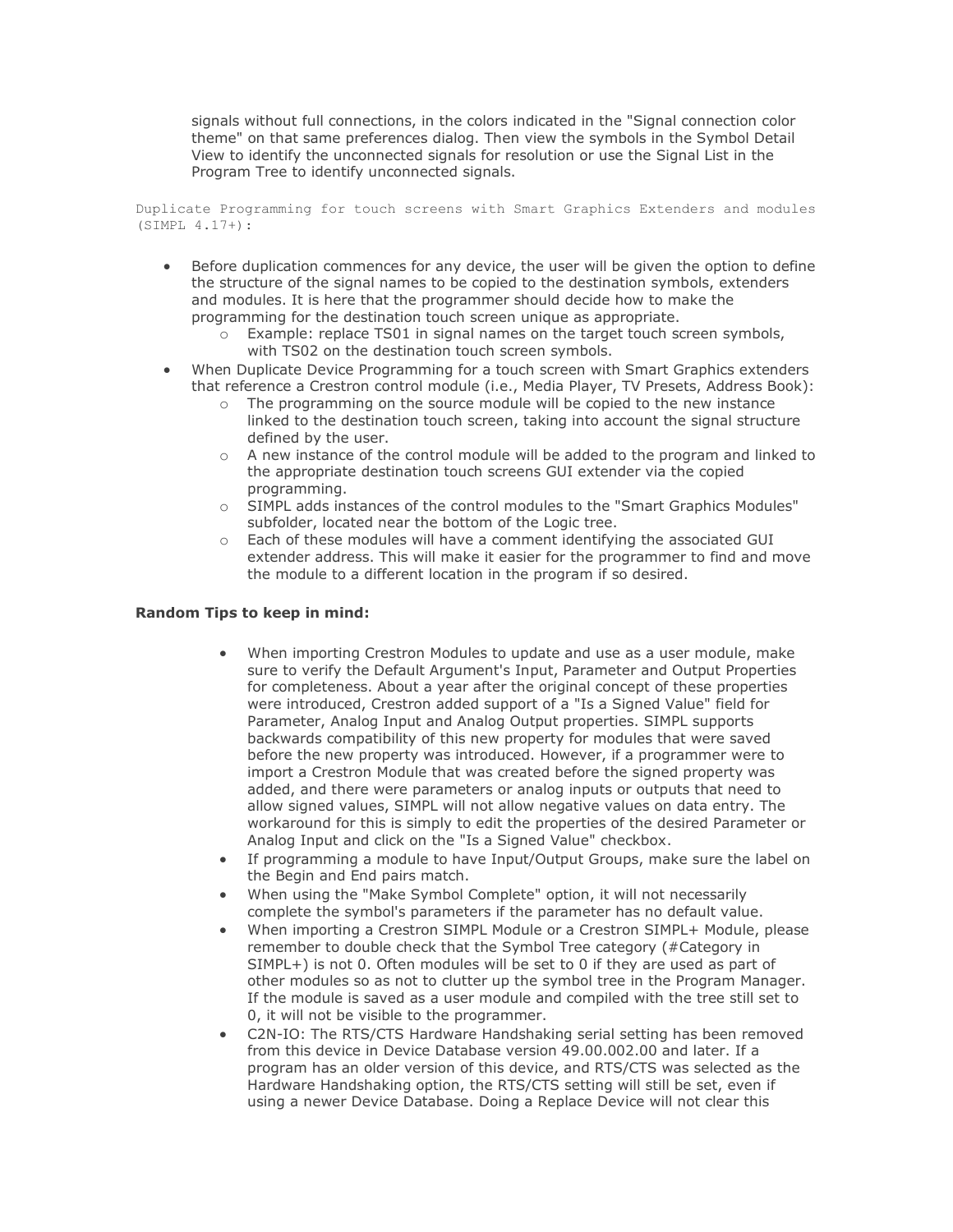setting. Since this method is not supported by the C2N-IO, programmers should update the Hardware Handshaking to a recognized setting, or add a new instance, copy the programming and delete the original instance.

• Display of "(C:xx H:yy)" in Program Tree and System Configuration Tree: The F11 Key will toggle the display of some debugging information on the Configuration Tree and Program tree. This data is meaningless to the programmer, and harmless to display.

#### **SIMPL+ changes to functionality:**

- for #INCLUDE\_SIMPLSHARP\_LIBRARY version 4.02.17 and higher, Absolute Paths are no longer accepted within the compiler directive, #INCLUDE\_SIMPLSHARP\_LIBRARY. Both Absolute and Relative Paths are now supported using the compiler directive, #INCLUDEPATH. One or more #INCLUDEPATH directives can be specified and must be placed before any #INCLUDE\_SIMPLSHARP\_LIBRARY compiler directives. The search order for libraries is 1) Project Folder, 2) Global SIMPL+ Folder and 3) #INCLUDEPATH folders.
- CONTINUE statement in SIMPL+: with the added support of the CONTINUE statement in SIMPL+, any existing modules that use the word 'Continue' as a variable will not compile correctly. Please change the variable name and recompile.

# Recent UI Enhancements

#### **If using DM XIO devices in a program, with Device Database 200.70.001 or greater, please use SIMPL 4.17 or greater.**

- Copy Error Log: Error Log and S+ Status Window now have "Copy To Clipboard" functionality.
	- o In the SIMPL Error Log: Click on the "Copy" button
	- o In the SIMPL+ Status Window: Right click and select "Copy to clipboard"
- Online menu now provides a link to the Application Market, Crestron Certified Drivers, and Crestron Online help.
- Crestron Certified Drivers website link is now available via the Symbol Library in a folder located right after the Crestron Applications Market folder.
- Help menu now provides a link to the SIMPL Online help.
- Alt+U keyboard shortcut will display the GUI Extender Management dialog if there are touch screens in the current program.
- Smart Graphics Extenders with CRPC modules:
	- o CRPC Modules for SG Extenders: When importing a Smart Graphics Definition (.SGD) file, or performing Duplicate Device Programming, or Copy GUI Extender Programming operation on SG Extenders, a unique instance of the appropriate CRPC module will be added to the Logic folder under a "Smart Graphics Modules" subfolder. Each module instance will have a comment indicating the address of the associated GUI Extender.
	- $\circ$  It is ok to move these modules out of this folder but, you will not be allowed to copy, rename, or move the "Smart Graphics Modules" folder. This folder is added to ensure optimal success of Duplicate Device Programming, copy programming options, and deletion of SG Extenders. In addition, for SIMPL version 4.1600+, SIMPL will be able to track the link between the SG Extenders and their associated modules, which will also ensure optimal success of the above actions.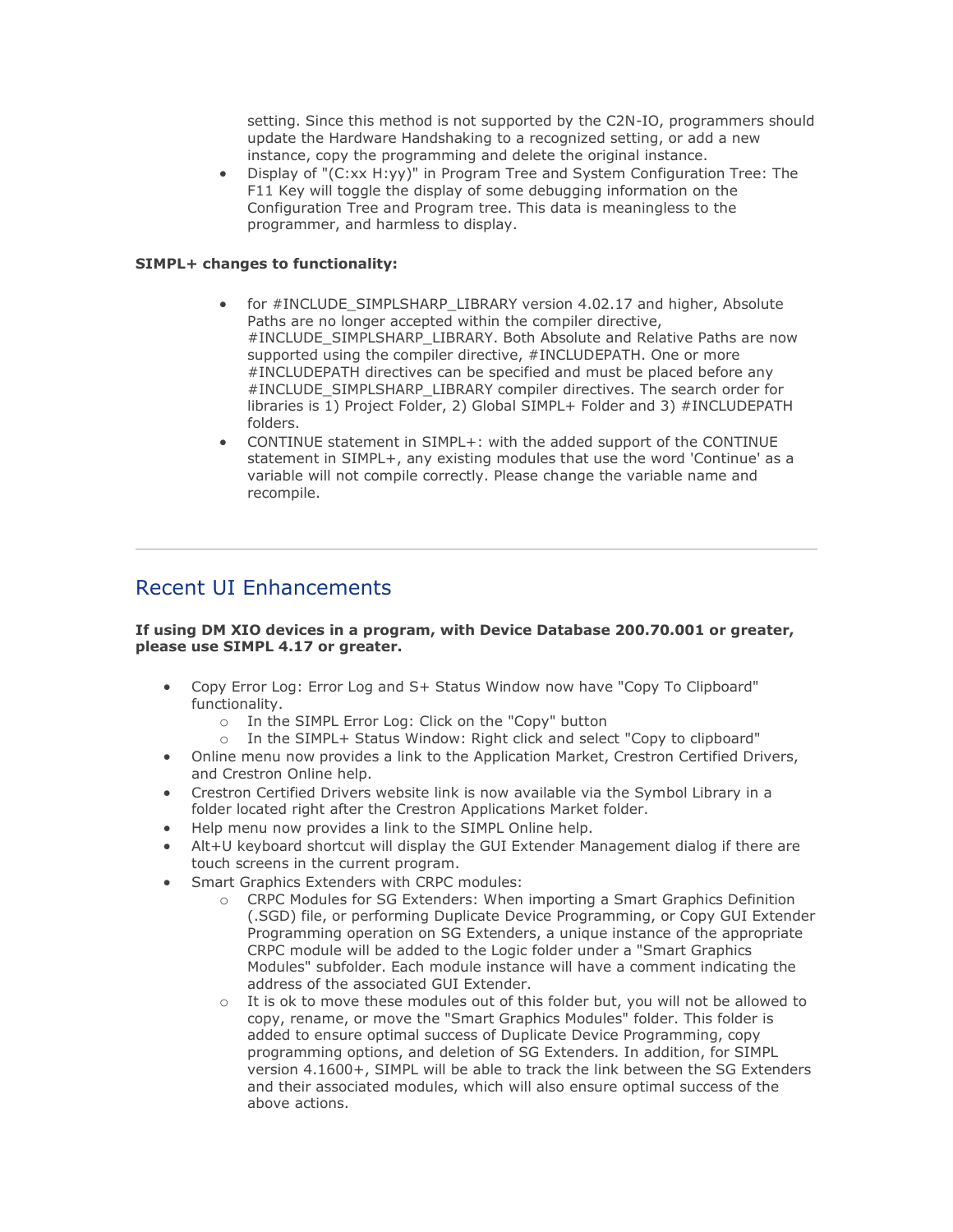- o Best Practices recommends to not comment out the "Smart Graphics Modules" folder if it contains any CRPC logic modules.
- Crosspoint Routing Files (for programs with Crosspoint programming), are now added to the SIMPL archive.
- Error messages preceded by a "\*\*" can be doubled clicked on to have SIMPL aid the user in error resolution when feasible.
- There is an option to have the Program Tree expand and highlight which symbol is currently the active window in Symbol Detail View (default is enabled).
	- o To enable/disable this option, go to the Options->Preferences->Program Editing dialog, select "Highlight symbol in Program View at edit in Detail View:
- The default location of SIMPL Programs, User Modules, User SPlus Modules and User IR Drivers folders will now be UAC compliant. Installing on top of existing SIMPL installations will not lose current selections. (see 4.14.10 notes for more details)
- There is an option to disable showing the signal connection status in different colors. This option, 'Display signal connection status", and the color selection is on the Preferences->Program Editing dialog.
- You can Hide the Graphical System View (i.e. the view at the top right side of the System View screen): View Menu->"Display Control System Graphic (Alt+G)" will now toggle hiding/showing this graphical image.
- F8 will toggle the Hide Unused slots option in the System Configuration tree at the selected node.
- Tool bar Icon Size Selection: Added selection of Large or Small icons to show on the SIMPL Tool bar, System Configuration Tree and Program Tree. There is a new "Toolbar Size" menu option on the View menu, with a sub menu providing Large and Small icons. It is recommended when using a 4k display monitor set to high scaling and resolution, to use the Large Icons.

# Recent Known Issues

- Windows 7 NOTE: Windows 7 computers will require Microsoft .Net Framework 4.7.2 or newer.
	- o This installer can be found on the Microsoft Website by searching for ".Net Framework 4.7" (or 4.8 etc), download and install the Runtime version.
- Display Issue in SIMPL+ Editor: SIMPL+ source code opens in the editor and is blurred or distorted.
	- $\circ$  If this happened after you opened the file in the SIMPL+ Editor and then dragged the editor to another display, close the file, make sure the SIMPL+ Editor window is on the display monitor you want to work, and then reopen the SIMPL+ source file.
- SIMPL+ modules referencing USL libraries and compiled by SIMPL 4.14.10: If an S+ module with a USL reference is compiled in SIMPL 4.14.10 is added to a program in SIMPL 4.14.20 or higher, you may get an error in the Error Log indicating the USL data could not be opened. One Recompile All will resolve this.
- Recommended Display Settings for 4k support:
- Scaling: 125%
- Resolution: 1920 x 1080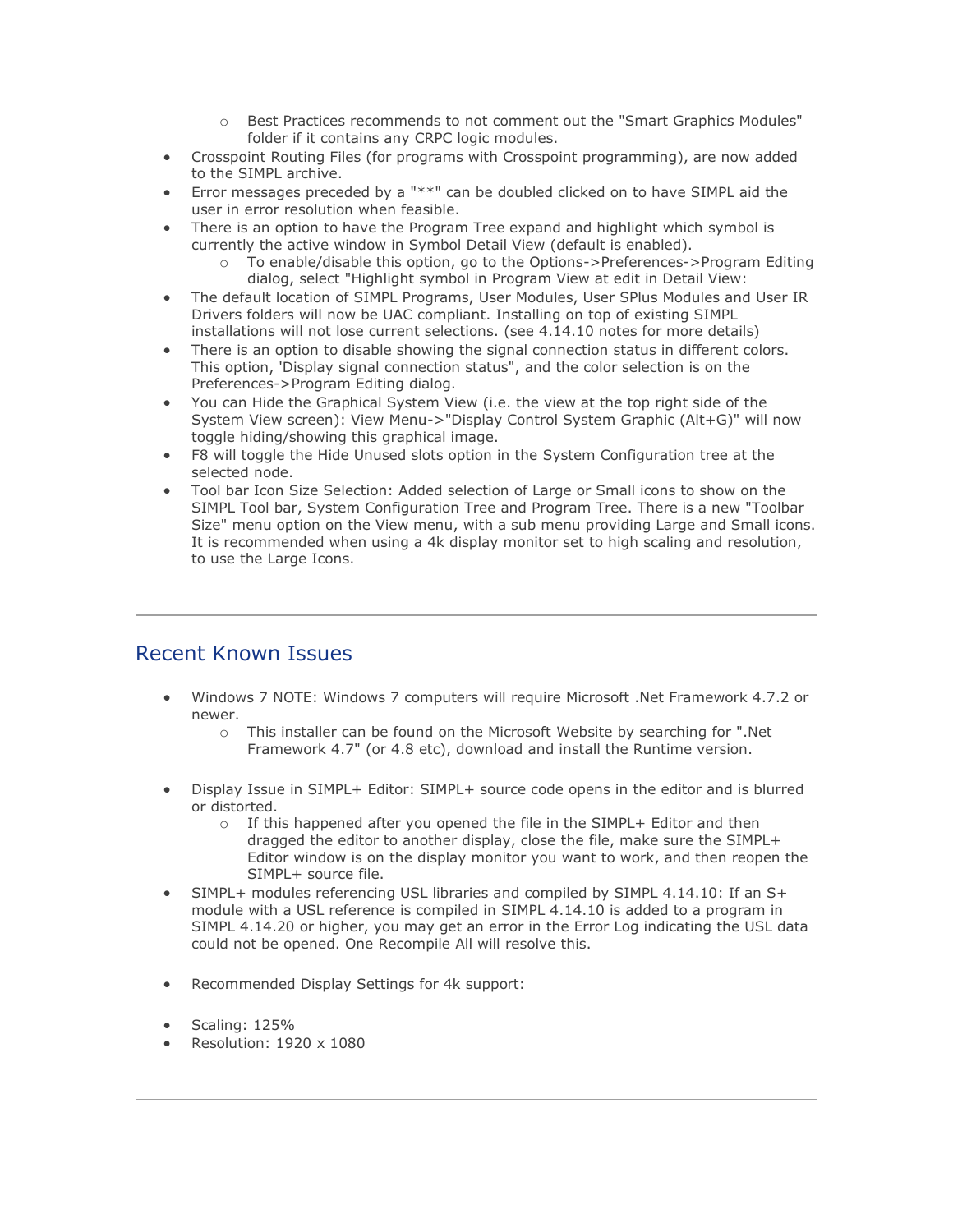# SIMPL Features and Bug Fixes

# **Fixes/Changes from 4.19 to 4.20**

#### **SIMPL Bug fixes**

Resolved a compiler issue when compiling modules referencing SIMPL# libraries whose CLZ libraries contain different versions of the same assembly.

#### **SIMPL New Features**

- Added support for creating SIMPL programs to run on server based control systems such as VC-4:
	- o The new "Ethernet-Only 4-Series" server based control system will have only an Ethernet card.
		- Remap ID options on the IP Address device settings for all ethernet devices in these programs will be disabled.
		- Programs with the server based control system will be supported on both the server based control systems and 4 series appliance control systems.
		- Programs with the server based control system cannot be uploaded to the server via SIMPL or Crestron Toolbox.
		- Programs to be uploaded to a server based control system are to be uploaded via the control system's Web API.
	- o SIMPL has provided a way for programmers to enter the Web API URL for the server.
		- Users can then select to launch that URL from SIMPL.
			- Web API URL data entry, and launching in the default browser, will be available via:
				- **The Device Name dialog via the configuration settings** for the Ethernet-Only 4-Series control system.
				- The Compile Complete dialog provides a "To Server" option, which will display the "Server URL" dialog to enter the Web URL with the option to launch that URL.
				- A new Project Menu option "Launch Server Web API" which will display the "Server URL" dialog.
	- o On complile completion, if the control system is a server based control system model (e.g. Ethernet-Only 4-Series) the user will be given 2 options:
		- "To Server" will display a dialog for entry of the URL and the ability to launch that URL in the default browser.
		- "To Appliance" will display the Crestron Toolbox Address Book and subsequently the upload dialog to transfer the program to a 4-series control system.
	- o All Ethernet devices, symbols and modules that are applicable to a hardware-based control system, will be avaialble to a program with a server based control system.
		- If a symbol or module is not supported on the server based control system, the firmware will ignore those symbols/modules and add an entry into the control system ereror log.
		- Existing 4-series programs can be converted to any server based control system model such as the "Ethernet-Only 4- Series" resulting in only the ethernet devices to be copied over.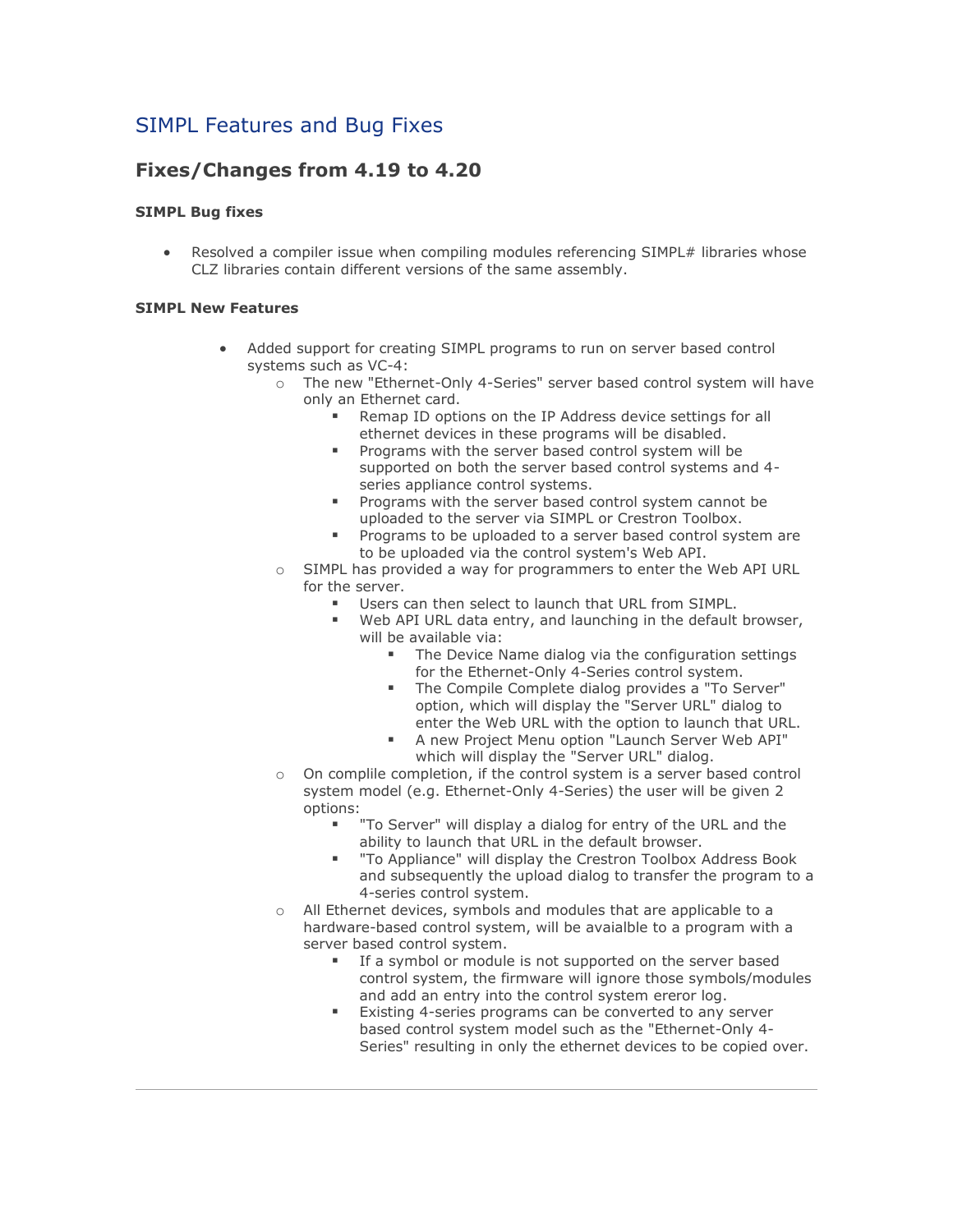# **Fixes/Changes from 4.17 to 4.19**

#### **Notice: If using DM XIO devices in a program with Device Database 200.70.001 or greater, please use SIMPL 4.17 or greater.**

Resolved issue with DM Endpoint devices not being added to the IP Table. For programs experiencing this issue, you must open the program, and go to the Device Settings for the DM Endpoint devices (F6->Endpoint Ip Address) and re-select the IP-ID option.

#### **SIMPL Bug fixes**

- Resolved issues with SIMPL compilation on FIPS compliant computers.
- Removed attempt to install .Net Compact Framework 3.5 from the installation. SIMPL does require the .Net Compact Framework 3.5 for compilation however, users must now install this on their own.
	- o Installer for .Net Compact Framework 3.5 can be found in the Crestron OnLine Help database, article 1001084
- Resolved issue with the Smart Graphics data files (.sgd) not being included in all SIMPL archives.
- Resolved issue with not being able to Undo a symbol deletion.
- Resolved issue when replacing a control system for programs with mulitple instances of the same device/device extender. In some cases, the programming for the device extenders were not being copied over properly.
- Resolved issue in Paste Special functionality when performing a Paste Special (Ctl+Shift+V) at a Logic subfolder level. SIMPL was inserting the symbol copies in the incorrect order.
- Resolved issue in Duplicate Device Programming where disabled signals were not getting the suffix/prefix/replace strings applied.
- Resolved issue with 'Add/Add Multiple Copies' context menu option not being available for all BACNet devices in the System Tree.

#### **SIMPL+ Bug Fixes**

- Fixed issue with SIMPL# assembly validation when compiling S+ modules referencing CLZs.
- Fixed issue with how a conditional's comparison was structured. The comparison operator '=' is now commutative.

### **Fixes/Changes from 4.16 to 4.17**

- DM XIO device Upgrade Assist/Replace Device:
	- o Resolved issues in reading in updated XIO data (Device Database 200.70.001 or greater) from programs saved by SIMPL 4.15 or lower. Programs with DM XIO devices should use SIMPL 4.17 from this point on.
- Resolved performance issue when opening/saving programs with Smart Graphics extenders that were saved by versions of SIMPL prior to 4.15.
- Added logic to support reconciling Smart Graphics extender's support modules that have newer versions of the modules in the latest .SGD files. This reconciliation will occur during a GUI Extender Management Sync operation. The older version of the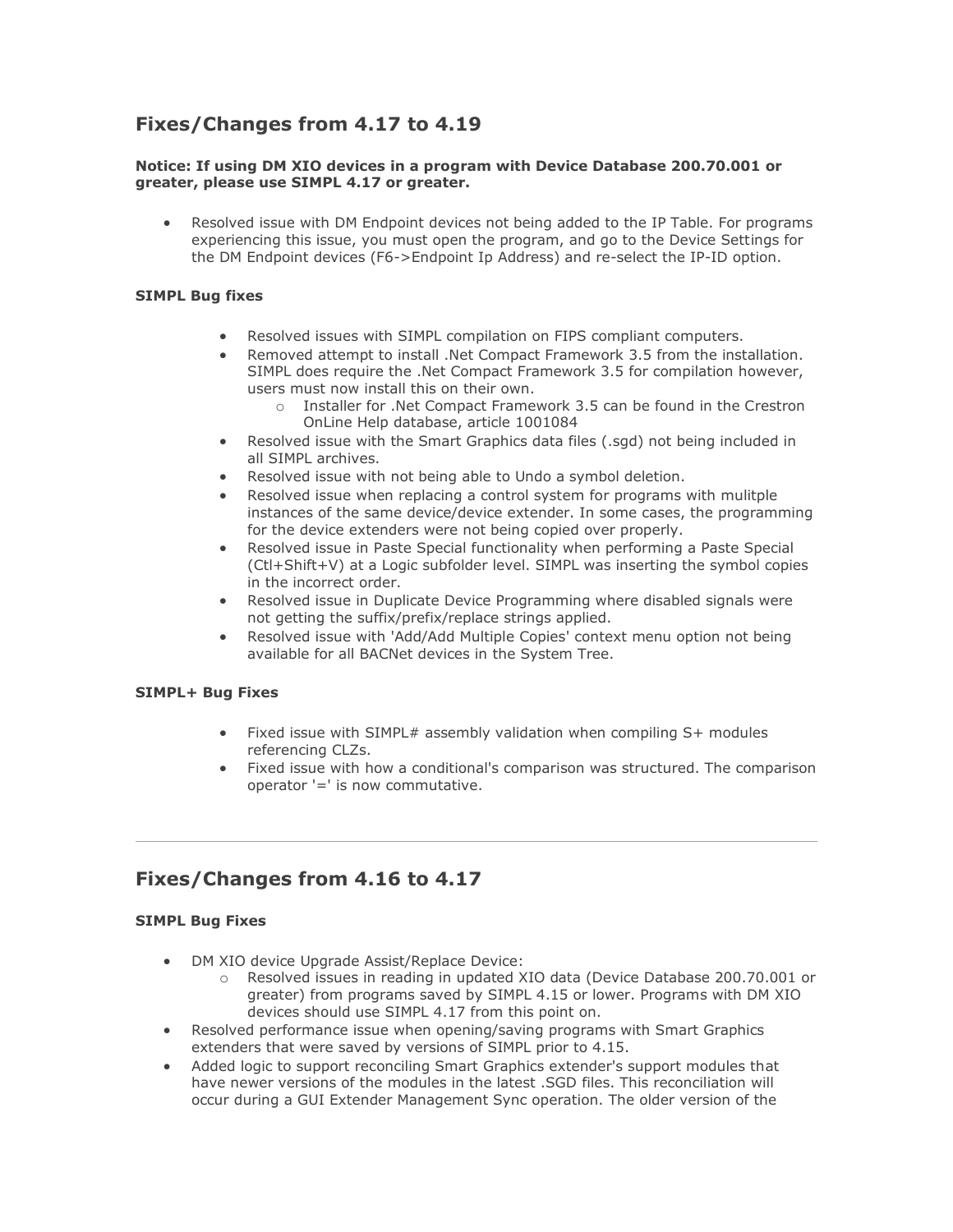module will be commented out, the newer version will be added to the program (right under the original instance) and programming copied from the older version to the newer.

#### **SIMPL+ Bug Fixes**

• When using the menu option to select and insert a CATEGORY for the SIMPL+ module, some category names were intermittently showing as empty. In this case, SIMPL+ will now hide those categories. When this is the case, the user should try to close the dialog and reopen the dialog.

### **Fixes/Changes from 4.15 to 4.16**

#### **SIMPL Enhancements and Bug Fixes**

- DM XIO device Upgrade Assist/Replace Device: Resolved issues in writing out updated XIO data that was cuaing integrity errors on program open. Programs with DM XIO devices should use SIMPL 4.16 from this point on.
- Resolved issues with having 2 project (or 2 User), SIMPL+ modules with different filenames but the same SYMBOL directive symbol names and only one of the modules was being made available to the Symbol Library.
- Online menu now provides access to the Application Market, Crestron Certified Drivers, and Crestron Online help.
- Help menu now provides a link to the SIMPL Online help.
- "Search and Replace/F9": Restored the "Search and Replace" dialog default selection from "Apply to All" back to "Apply to Selected"
- "Signal Details": Fixed an error in the signal count in the "Signal Details" dialog. The signal count in the "Signal Details" dialog was not updating when signals are removed from the program.
- Resolved an issue with adding multiple instances of HD-MD devices to the program at one time.
- Resolved issues in Duplicate Device Programming for touch screens with Smart Graphics Extenders requiring CRPC modules. In some cases, logic symbols were getting inadvertently removed from the program.

#### **SIMPL+ Bug Fixes**

- Resolved issue with the Simpl+ event, EVENT, to ensure it gets triggered as expected. Previously, EVENT was only getting triggered once.
- Resolved issue with MakeString function not properly handling hex representation of the "}" character.
- Resolved issue with conflicts when a method's parameter name was the same as a class name.

### **Fixes/Changes from 4.14.31 to 4.15**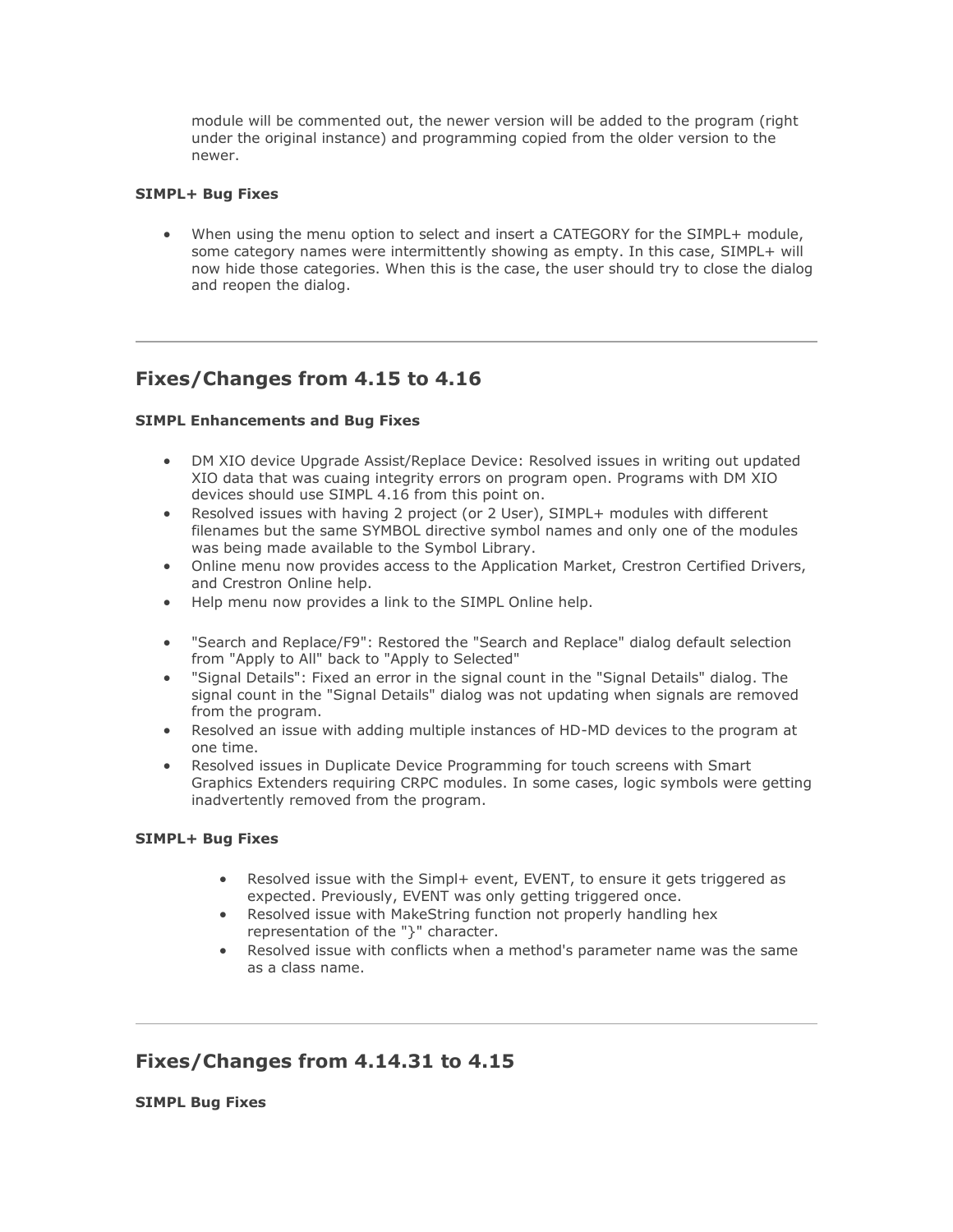- The Error Log and S+ Status Window now have "Copy To Clipboard" functionality.
	- o In the SIMPL Error Log, Click on the "Copy" button
	- o In the SIMPL+ Status Window, Right click and select "Copy to clipboard"
- Duplicate Device Programming: Resolved issues with copying the programming on Crestron CRPC modules after a Duplicate Device Programming action.
	- o Every instance of a Smart Graphics Extender that requires a CRPC module, must have their own instance of the associated CRPC module. A prior bug in SIMPL was not always ensuring this to be the case. These updates resolve this issue.
		- **•** SIMPL will ensure:
			- Add an instance of the required module(s) for the extenders on the target touch screen.

Copy the programming from the source module(s) to the target module(s), thus ensuring complete programming between the modules and the associated extenders.

- Fixed Program Tree display of device symbol names after the programmer enters a comment for that symbol.
- "Smart Graphics Modules" Folder updates:
	- $\circ$  Fixed an issue with opening programs saved in 4.14.31 or earlier if the programmer were to have renamed or moved the "Smart Graphics Modules" folder. In some cases, this was causing data integrity issues.
	- $\circ$  Programmers can no longer copy, rename, or move the "Smart Graphics" Modules" folder. This folder is added by SIMPL, upon import of SGDs that require CRPC support.
		- It is OK to move these modules out of this folder.
	- o Do not delete the "Smart Graphics Modules" folder if it contains any CRPC logic modules. This will compromise the runtime integrity of the associated Smart Graphics controls.
	- o Do not comment out the "Smart Graphics Modules" folder if it contains any CRPC logic modules. This will comprise runtime integrity of the associated Smart Graphics controls.
	- o If you have moved all modules out from under the "Smart Graphics Modules" folder, it is save to comment out or remove this folder.

#### **SIMPL Enhancements**

• Added a link to the Crestron Certified Drivers website. This link will be accessible from the Symbol Library and via the OnLine Support menu.

### **Fixes/Changes from 4.14.21 to 4.14.31**

#### **SIMPL Bug Fixes**

- Fixed issue with 2-series only modules not always being added to 4-series programs' .lpz files.
- Fixed issue with replacing a touch screen that has CHD GUI Extenders, with a touch screen that does not support CHD GUI extenders. Artifact data was being left behind and the program would not open after the replace.
- Fixed issue with 'Y' and 'N' keys not working to dismiss the post compile dialog.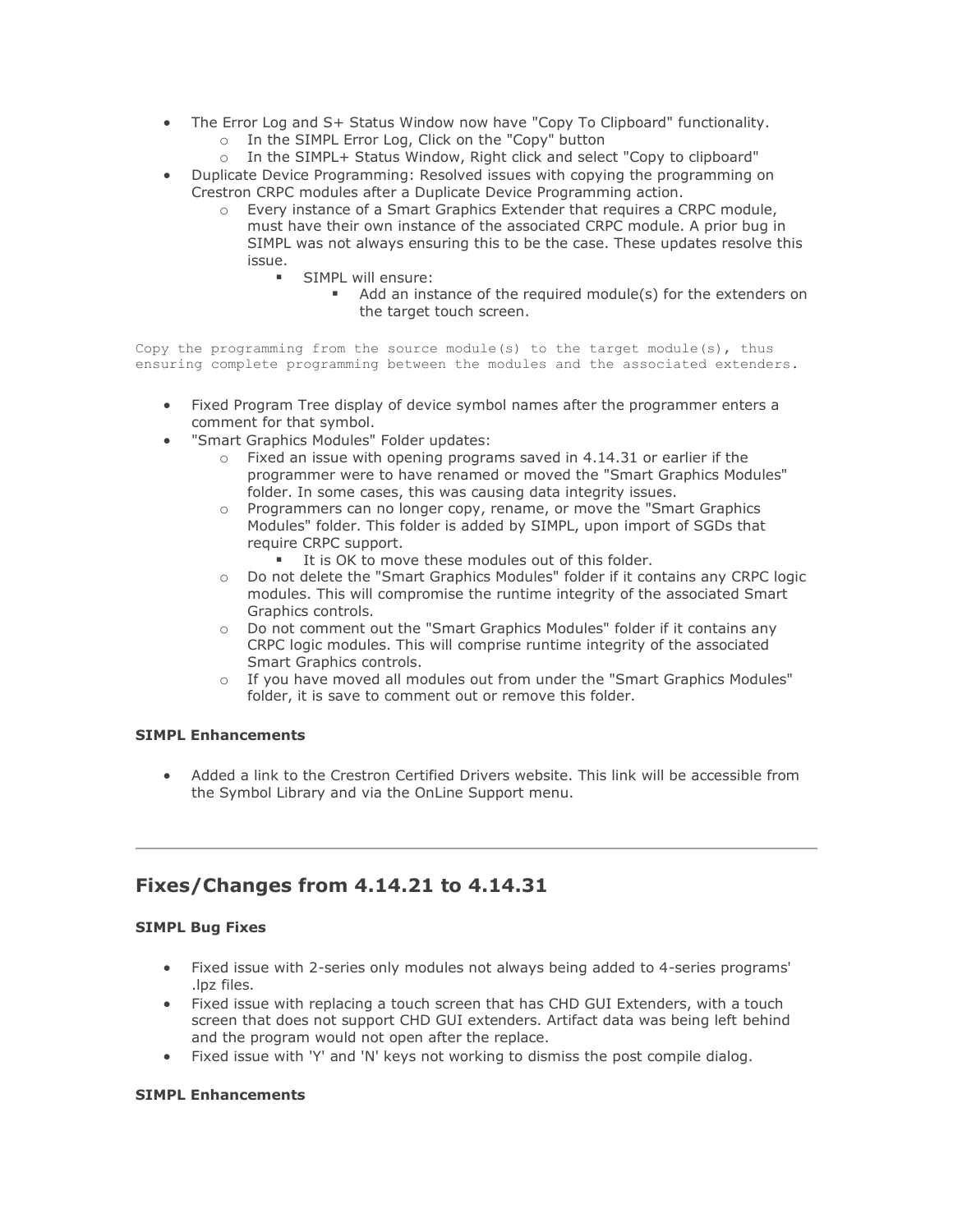• Added Crosspoint Reference files to SIMPL Archives.

#### **SIMPL+ Bug Fixes**

- Fixed issue with SIMPL+ modules referencing SIMPL# assemblies compiling with error on the first compile after the module is opened.
- Fixed issue with SIMPL+ Toolbar buttons activating the wrong actions.
- Fixed issue with compiling SIMPL+ modules referencing user libraries (.usl) and targeting both a 2-series rack class and a 3 or 4 series rack class.

### **Fixes/Changes from 4.14.20 to 4.14.21**

#### **SIMPL+ Bug Fixes**

- Added back the Functions List drop down box, to the SIMPL+ Editor
- Fixed issue with mono debug files missing from 4series CLZ files.
- Fixed issue with readability in the SIMPL+ Editor. Changed default font to Courier 12 pt.

### **Fixes/Changes from 4.14.10 to 4.14.20**

#### **SIMPL Bug Fixes**

- Fixed issue where users could not set the Host Name for Ethernet devices in a 3-series system. This was introduced in 4.14.10 and does not affect values already entered.
- Fixed CLZ validation issues.
- Fixed issue with losing data entered on the Module Program Header when typing in a value for a custom category.
- Fixed issue with older modules that were marked to target 2-series control systems. In some cases, the selected target was being lost on module load.
- Fixed installer issues with default icon association to the SIMPL and SIMPL+ applications.

#### **SIMPL Enhancements**

• VC-4 EISC Client: Added support for VC-4 communication. User can now enter a Room ID to the IP Net configuration dialog of EISC symbols used to communicate with VC-4. The Room ID will be written to the IP Table.

### **Fixes/Changes from 4.13.20 to 4.14.10**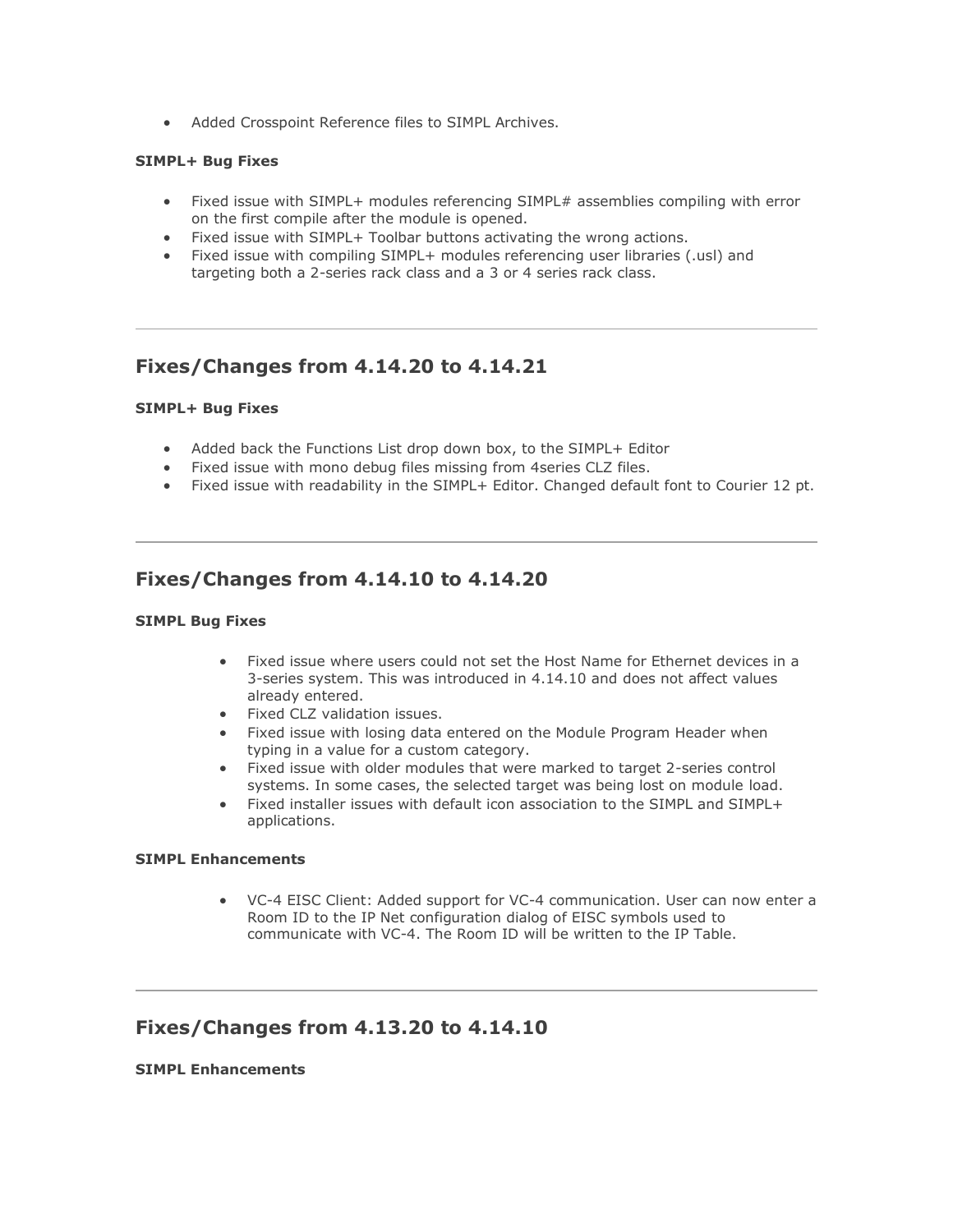- .Net 4.6x platform support: For this version of SIMPL (and all subsequent releases) Crestron highly recommends updating Windows 10 systems to the latest Windows 10 Build Version.
- **Error messages preceded by a "\*\*" can now be doubled clicked on to have SIMPL aid the user in error resolution when feasible.**
- Renamed the Smart Graphics Management dialog to "GUI Extender Management".
- Alt+U keyboard shortcut will now display the GUI Extender Management dialog if there are touch screens in the current program.
	- o Removed the dialog, that shows on Program Open, if a source graphics extender definition file cannot be found.
		- Programming is not at all affected by this file not being found.
		- A message will now be shown in the Error Log and the user can now double click on that message to activate the GUI Extender Management dialog
- **4-series control system support for SIMPL Programs and SIMPL Modules (also see SIMP+ Enhancements below):** 
	- o SIMPL modules can be marked to target 4-series control systems.
		- For example, in a SIMPL Module, on the Module Header, select Target Control System Classes to be "3-series" and "4-series".
			- In this selection, any symbol/module that is excluded from either the 3-series and/or 4-series control system classes, will not be allowed in the SIMPL module.
	- o Any program for a 4-series control system cannot be opened in earlier versions of SIMPL below 4.14.00.

#### • **Setting the Target Control Systems for Modules**

- o Existing modules targeted to work on 3-series will be valid for 4-series control systems, if they are added to a 4-series program. No updates to the modules should be required.
	- Exception: If a SIMPL+ module made use of the IF\_SERIES3 directive, all logic inside that directive will not be compiled into the 4-series program.
		- To resolve this, edit the SIMPL+ module and either remove that directive, or add the new IF\_SERIES4 directive and put the appropriate logic into that block.
- o **Editing SIMPL modules created in older versions of SIMPL may require updates to the Target Control System selections**
	- After opening an older SIMPL module, make sure to verify that the Target Control System class selection, on the Module Header dialog, is appropriate.
		- The selections in this list tell SIMPL that only symbols that are not excluded from the selected control system classes, will be allowed in this module.
	- When editing SIMPL+ modules, make sure to verify the proper Target Control System class buttons are selected.
		- These buttons tell the SIMPL+ Editor which control system class to compile for. If a class is not selected, the SIMPL+ module will be marked as excluded from that class.
	- On SIMPL module open in the SIMPL Editor, if any symbols are found to be excluded from the current selected Target Control System classes, those symbols will be commented out and a warning will be added to the Error Log.
		- If you ever get the Warning 153 that symbols were excluded and commented out on module/program open: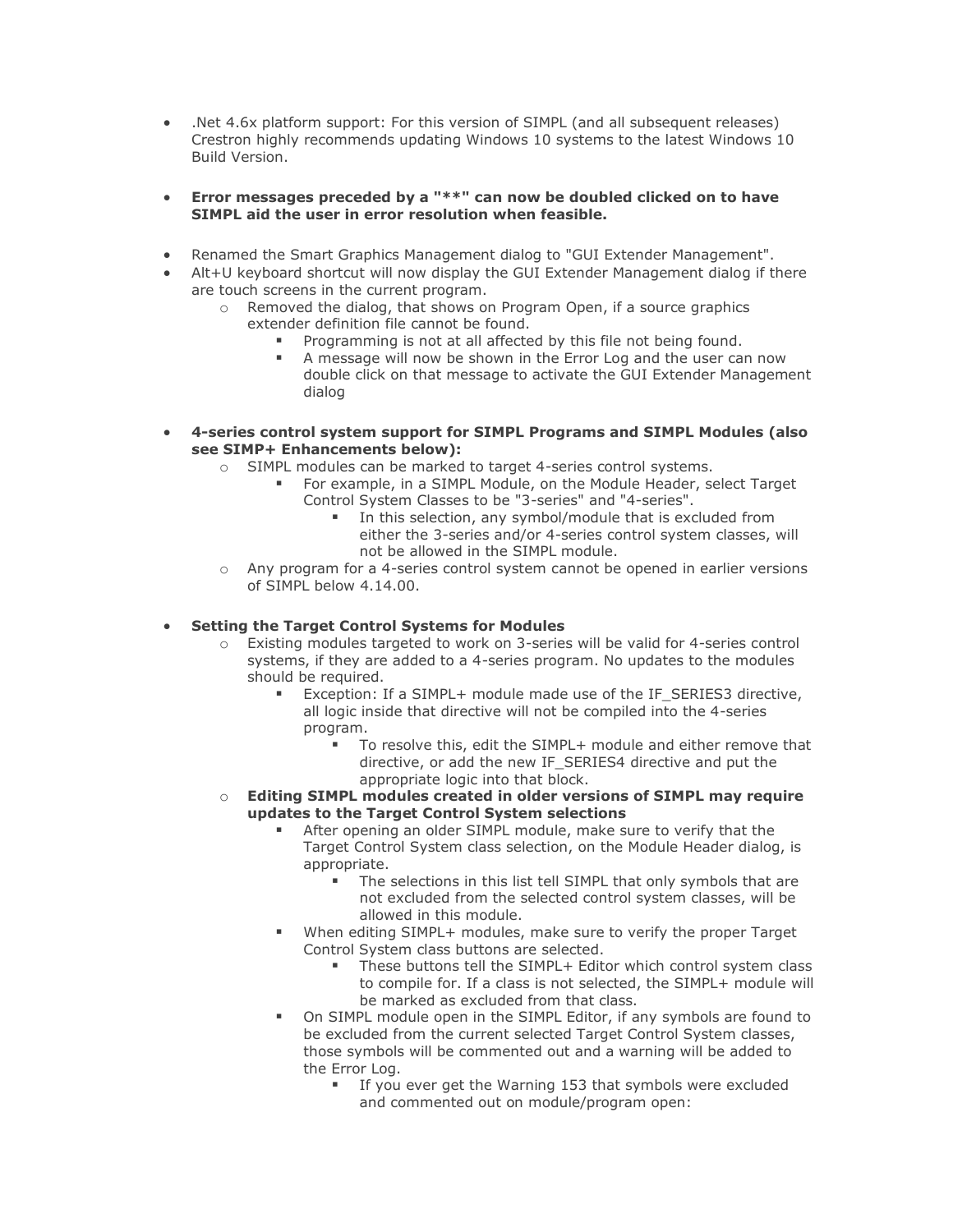- **EXEDENT** If you are editing a module, first open the Module Header dialog: select all control system classes you want this module to be valid for and click OK.
- If the commented out symbol is a SIMPL module: edit that module and edit it's Module Header and select all control system classes you want this module to be valid for and click OK.
- If the commented out symbol is a SIMPL+ module: edit that module, select the appropriate Target buttons (2 series, 3-series, 4-series) and recompile all.
- **EXTERGH** Finally, re-open the SIMPL module or program and the previously excluded symbols should be uncommented (unless they really should be excluded).
- Added ability to have the Program Tree expand and highlight which symbol is currently the active window in Symbol Detail View.
	- o To enable/disable this option, go to the Options->Preferences->Program Editing dialog, select "Highlight symbol in Program View at edit in Detail View:
- Changed the default location of the SIMPL Programs, User Modules, User SPlus Modules and User IR Drivers folders to be UAC compliant.
	- o You can change the locations of these folders are selected in the Options- >Preferences->Directories dialog.
	- o Current installations of SIMPL will retain the current settings defined by the user or previous installation.
	- $\circ$  If the user were to pick a new location for any of these folders, SIMPL will test to see if the selection may not be UAC compliant. If it is not, SIMPL will prompt the user and ask if they want to change.
	- o The default UAC Compliant folders are as follows:
		- ".\Users\Public\Documents\Crestron\UsrDB"
			- ".\Users\Public\Documents\Crestron\SIMPL\UsrMacro"
			- ".\Users\Public\Documents\Crestron\SIMPL\UsrSPlus"
			- ".\Users\Public\Documents\Crestron\SIMPL\Programs"

- **4-series control system support for SIMPL+:** 
	- $\circ$  4-series control systems (e.g. MC4, CP4...) will support SIMPL# libraries that were not built using the Crestron S# Plugin in Visual Studio 2008 (a.k.a. non-S# Plugin assemblies).
	- $\circ$  All SIMPL# libraries, regardless of being built using the S# Plugin or not, must have the DLLs in a .CLZ archive file to be recognized by SIMPL+.
		- The S# Plugin already creates the .CLZ archive files for the user.
		- Users with non-S# Plugin assemblies must create their own .CLZ archive, containing all required .DLLs for the S# assembly.
	- $\circ$  To support these non-S# Plugin assemblies, the SIMPL+ compiler has been updated as follows:
		- To use a SIMPL# library in a SIMPL program, SIMPL+ modules must still be used to wrap these non-sand boxed SIMPL# libraries via the directive "#USER\_SIMPLSHARP\_LIBRARY" where the .CLZ files are named for the library and exist in the user's project folder.
			- A user may create a SIMPL+ module that references SIMPL# plug-in assemblies for 3-series programs and non-sand boxed SIMPL # assemblies for a 4-series program.
			- A new "#IF\_SERIES4" keyword has been added to support this. Example: IF\_SERIES3 USER\_SIMPLSHARP\_LIBRARY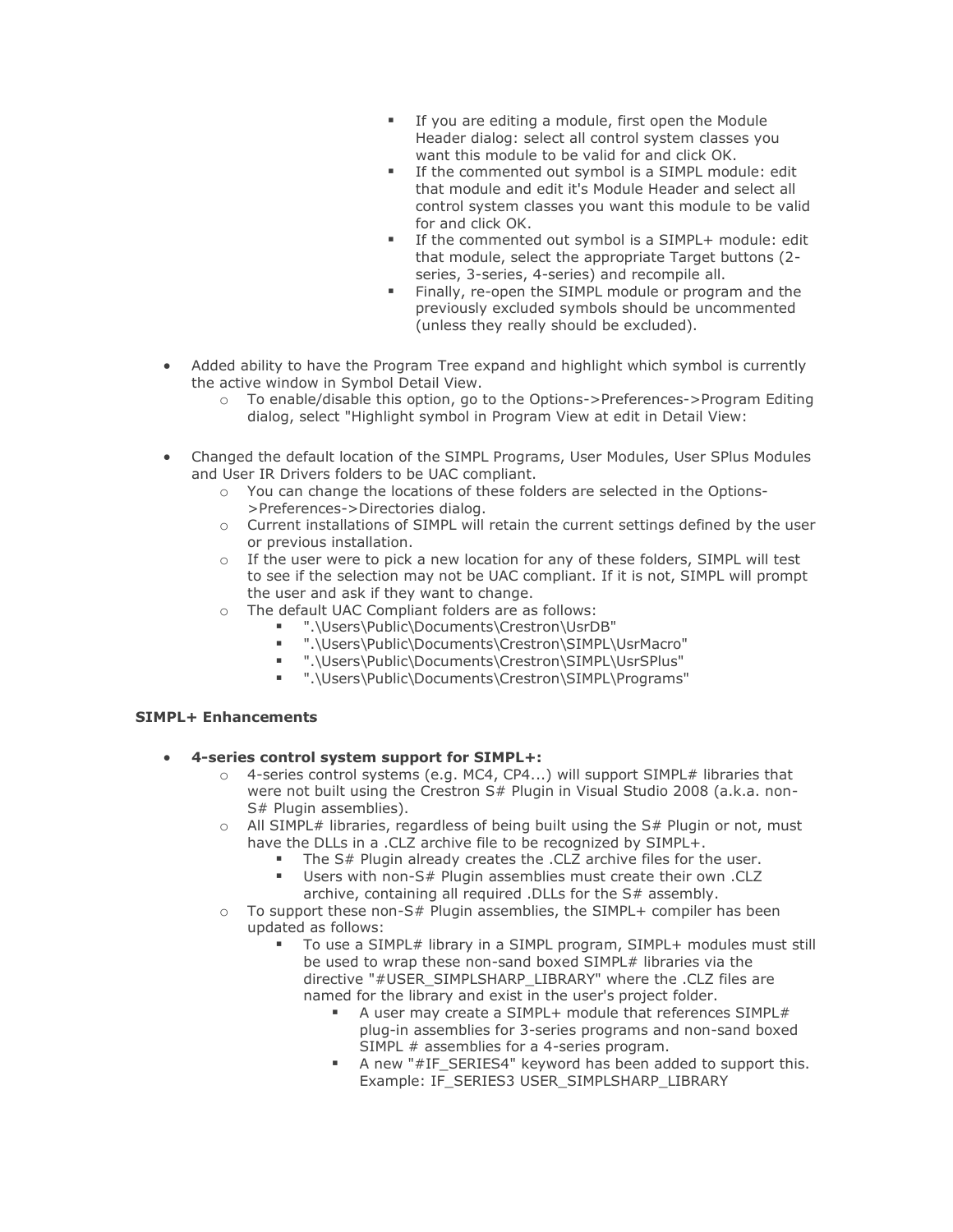"My3SeriesSimplSharp" IF\_SERIES4 USER\_SIMPLSHARP\_LIBRARY "My4SeriesSimplSharp"

- Backwards Compatibility of current 3-series S+ Modules:
	- o All existing S+ modules built prior to this version of SIMPL+ (SIMPL+ version
		- 4.05.01/SIMPL version 4.14.00/), will be valid in 4-series SIMPL programs.
			- Exception: If a SIMPL+ module made use of the IF\_SERIES3 directive, all logic inside that directive will not be compiled into the 4-series program.
				- A SIMPL+ compiler warning will be issued, on SIMPL+ or SIMPL program compile, to let the user know if SIMPL+ encountered any SIMPL+ modules with the IF\_SERIES3 directive. This will let the user know if the SIMPL+ module (typically older modules created prior to the introduction of 4-series) requires updates.
				- To resolve this, edit the SIMPL+ module and either remove that directive, or add the new IF\_SERIES4 directive and put the appropriate logic into that block.
	- o Once a SIMPL+ module is opened in this version of SIMPL+ however, the user MUST select the "4" button to build this module if it is to be used in a 4-series program.

### **Fixes/Changes from 4.12.08 to 4.13.20**

- HTML5 (A.K.A CH5) UI Support: Added import of HTML5 UI control definitions, for programming in SIMPL programs.
	- o The user can import .CHD files, that define CH5 graphic extenders, to a touch screen.
	- o A .chd file is the CH5 equivalent to .SGD graphic extenders, used to program the interface between the control system and the UI.
	- o Smart Graphics extenders (SGD) generated by VTPro-e will operate as they always have.
	- o Via the "GUI Extender Management" dialog:
		- The user can import "Smart Graphics Extenders" (.sgd) or, "CH5 Extenders" (.chd) to touch screens that support HTML5.
	- o The new CHD Extenders may define a hierarchy of how the CHD Extenders should appear under the touch screen.
		- Subfolders will be used to organize the CHD Extenders per the hierarchy defined in the CHD file generated by the Contract Editor tool.
		- Users will not be able to move or reorder the CHD Extenders or the CHD Subfolders.
		- Touch screens can only have 1 association to a GUI definition file, but, a program can contain both SGD and CHD file associations.
	- o Users can update (a.k.a. sync) the current extenders on selected touch screen(s) from an existing .sgd or .chd to the latest data.
		- After a sync, the extenders under the selected touch screen(s) will be updated to reflect the latest data in the associated .sgd/.chd
		- If any extender no longer exists, it will be commented out by SIMPL. Users can delete these commented out extenders but not uncomment them.
		- Upon Sync of GUI data, if there are any extenders that cannot be fully reconciled, a 'Synchronize' dialog will appear to let the user decide if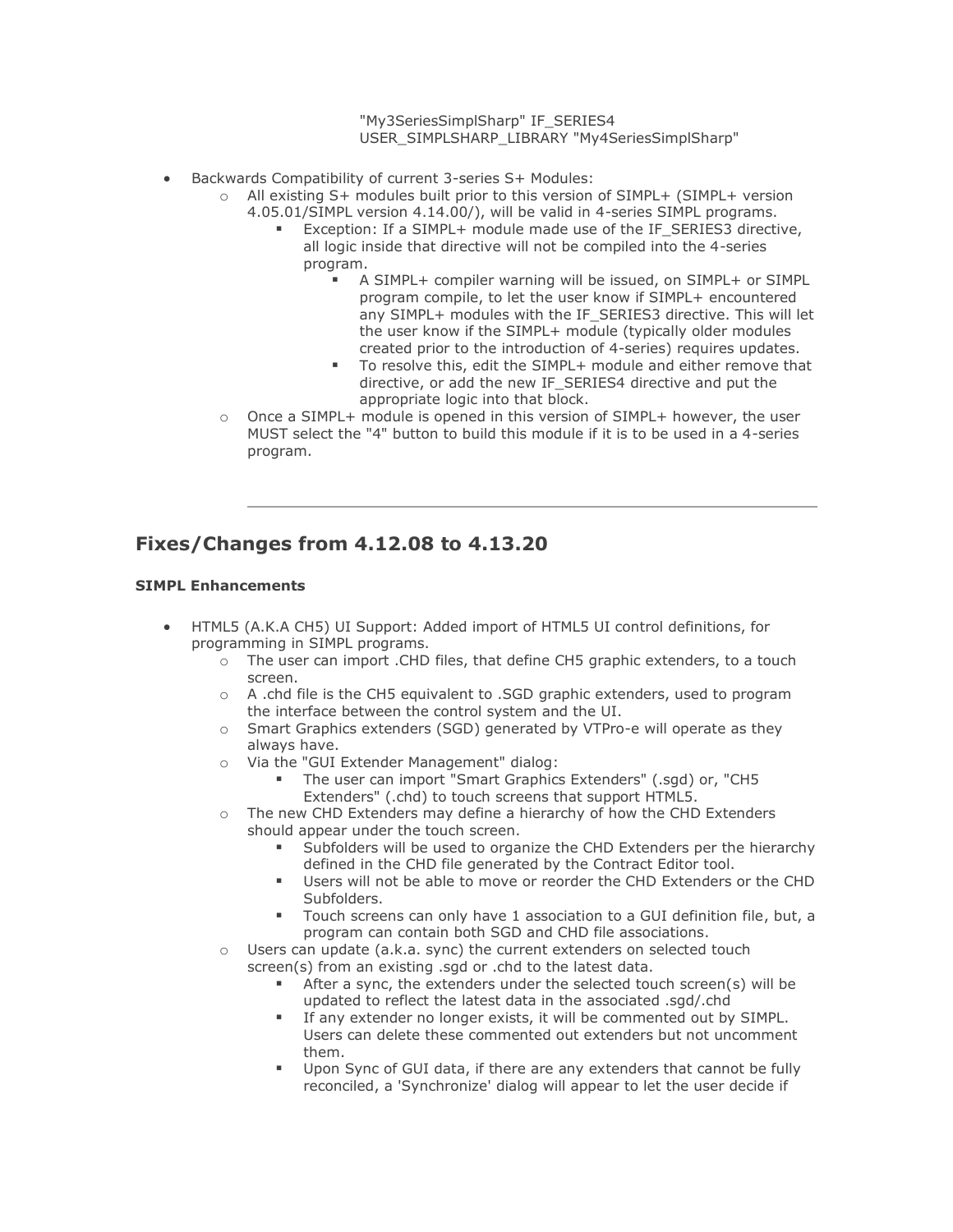they want to manually match existing extenders to new ones in the updated file.

- o Symbols commented out by SIMPL as a result of GUI Extender Sync operations:
	- Good programming practices dictates to copy any programming from these commented out extenders, after the sync operation, and to delete the commented out extenders as soon as possible.
	- This will help eliminate any confusion in future programming efforts.
	- users cannot uncomment GUI Extender symbols that have been commented out by SIMPL per a sync or copy operation.

### **Fixes/Changes from 4.12.05 to 4.12.08**

#### **SIMPL Bug Fixes**

- Fixed issue with Alt+F4, which should close SIMPL, being interpreted as an 'Add Subsystem' request when the Program Tree is the active view.
- Fixed issue with Compile Complete, Replace Device and other dialogs not appearing when running on Windows 7 via a remote connection.

### **Fixes/Changes from 4.11.07 to 4.12.05**

- Tool bar Icon Size Selection: Added selection of Large or Small icons to show on the SIMPL Tool bar, System Configuration Tree and Program Tree. There is a new "Toolbar Size" menu option on the View menu, with a sub menu providing Large and Small icons. It is recommended when using a 4k display monitor set to high scaling and resolution, to use the Large Icons.
- Hiding the Graphical System View (i.e. the view at the top right side of the System View screen): View Menu->"Display Control System Graphic (Alt+G)" will now toggle hiding/showing this graphical image.
- Re-hosted SIMPL to the .Net 4.6.2 Target Framework to meet security standards required by some customers.
- Added a "Generate Toolbox Set Id Commands" report:
	- o This can be helpful in setting the IDs of Cresnet and RF devices for large installations.
	- o Available via File Menu -> Reports ->Generate Toolbox Set Id commands Note: you must be able to connect to a control system (this does not have to be the actual control system being commissioned, we just need a Toolbox connection for communication with SIMPL)
	- o The report is a comma delimited file (<program name>="">.csv) and thus, can be opened in Microsoft Excel.
	- $\circ$  The <program name>="">.csv file will be located in the project folder.
	- $\circ$  When generating this report from a D3Pro or SystemBuilder system, you will need to extract the .SMW file from the appropriate D3Pro/SystemBuild archive file first, and open that SMW file in SIMPL.
	- o Example for D3Pro program:
		- Extract the files from <system name>="">.D3A archive to some folder.
		- Start SIMPL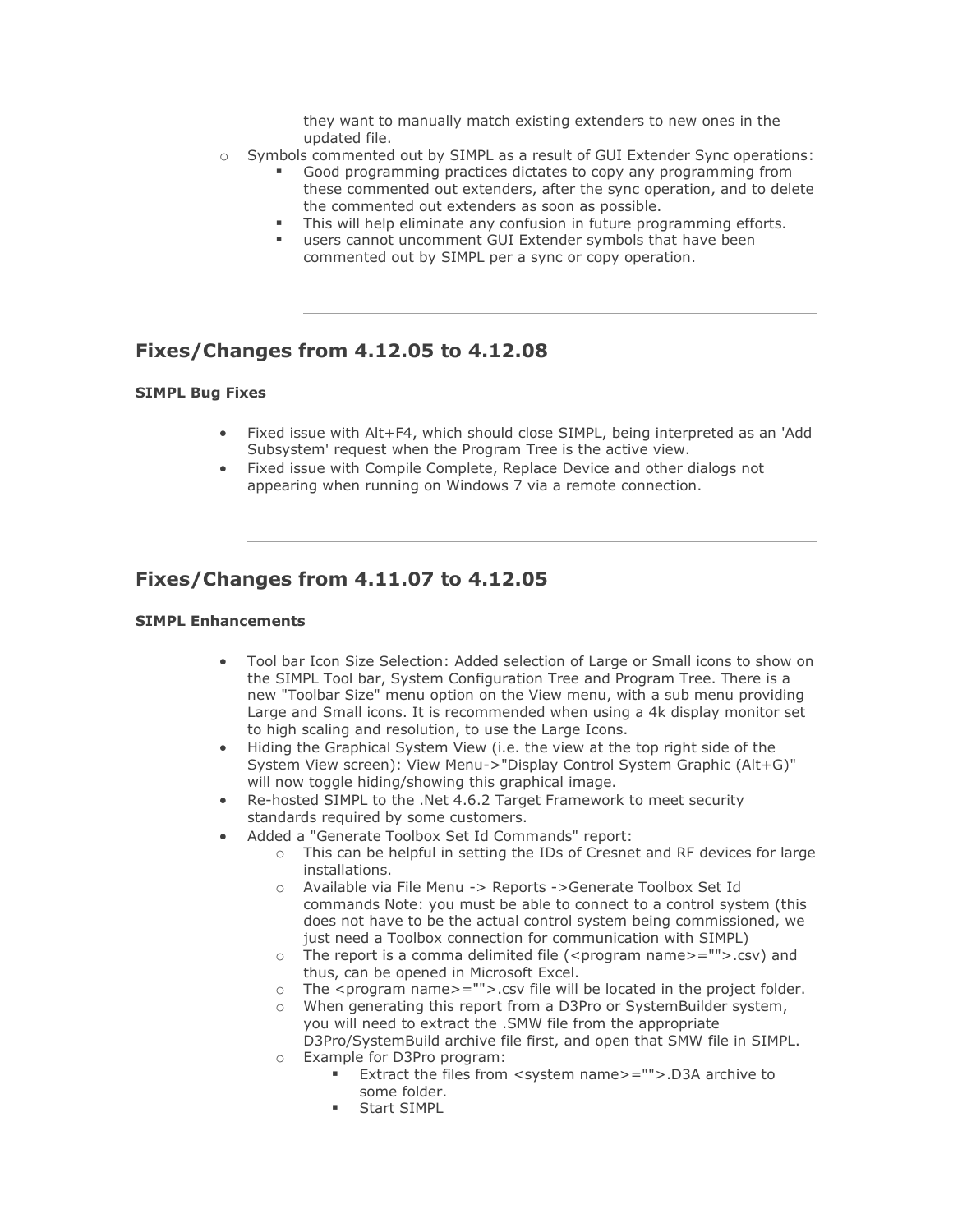- Go to the location of the extracted files and open the .< system name>.smw.
	- You will be warned that the SIMPL program is "Not a Native SIMPL Program". This is OK for the purpose of generating this report.
		- **■** If you do make changes to this program in SIMPL, know that you will need to save the program to a different file name, and these changes will not be available in D3Pro or SystemBuilder.
	- You can ignore any error messages that might show up regarding a need to resync, or missing modules etc. You are only opening this program to get access to the Devices and their Serial Numbers.
	- Set ID Toolbox commands will be generated for any Cresnet or RF device that has a Serial Number.
	- Any Cresnet or RF Device that has the ability to set a serial number, but no serial number exists, will also be reported as a means to help identify missing data in the device configurations.

#### **SIMPL Bug Fixes**

- Fixed issue with replacing and HDBT endpoint with a DM Endpoint. SIMPL was adding assigning the IP ID for the DM Endpoint to IP ID 03, even if there was already a device at IP ID 03.
- Addressed issue with archives not saving to mapped network drives. Refer to the "Working Over a Network Drive" in the "Best Practices" section above for more information.
- Fixed issue with SIMPL crashing if you right click on the Symbol Library Tree without a program or module open.
- Fixed issue in the Graphical System View at the top of the right side of the System Views screen. In programs with a very large number of Ethernet devices, such as XIO domains, the icons were showing with incorrect names and IP IDs.
- Added warnings up front, when Program ID Tags are longer than the allowed length (3-series only). Before this check, users would not be notified of this until compilation time.
- Fixed issue with dragging a symbol into a commented out sub-folder, all symbols in the folder became uncommented. If you drag a symbol into a commented out subfolder, the dragged symbol will then be commented out. But, you can then uncomment it and all other symbols in that hierarchy will remain commented out.
- Fixed issue the Duplicate Programming of Smart Graphics extenders. If the SG extender has an associated Crestron Module (i.e. Media Manager), a second instance of that module was not being added to the target touchscreen.
- Fixed issue with SIMPL crashing when trying to Import a Crestron Module into a New Instance via the Symbol Library and Program Tree.

### **Fixes/Changes from 4.11.06 to 4.11.07**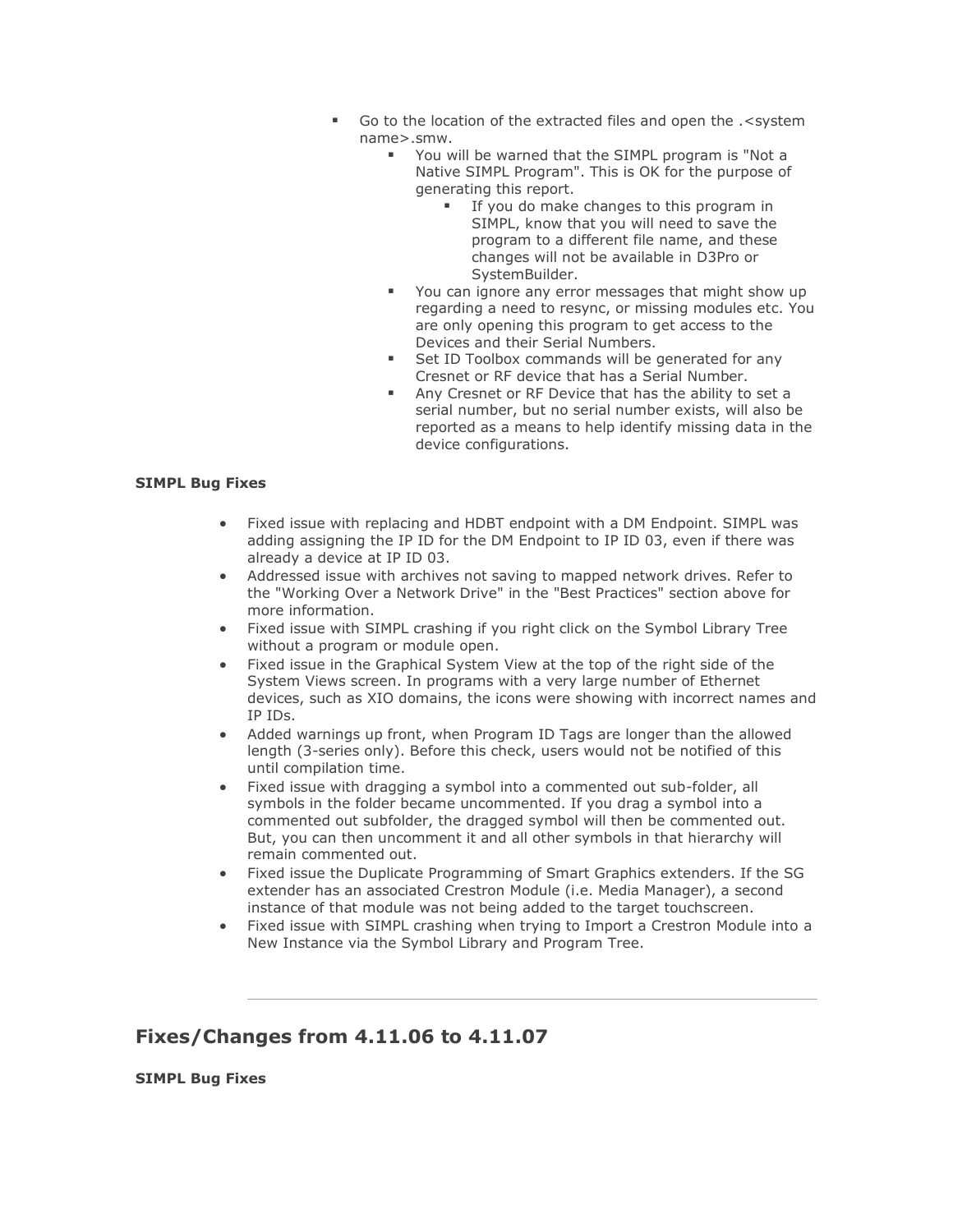• Fixed issue with not being able to import SGD extenders to touch screens to some programs that have XIO Directors and Domains.

# **Fixes/Changes from 4.11.05 to 4.11.06**

#### **SIMPL Bug Fixes**

- Fixed issue with not being able to compile a program if an incomplete symbol is commented out of the program. Commented symbols should be ignored and compilation should be allowed to proceed.
- Fixed an issue in Duplicate Programming when trying to replace strings in the new signal names. If the "replace" string is a part of the "replace with" string, SIMPL would hang.

### **Fixes/Changes from 4.10.07 to 4.11.05**

#### **SIMPL Bug Fixes**

- Reworked the Program Header dialog to restore more room for comments, and to fix sizing issues.
- Fixed issue with default devices not being added to a control system when the control system is added via the Program Header dialog.
- Fixed issue with Import Archive sometimes failing when there are SGD files.
- Fixed issue with losing signals on Ethernet Offline Manager extenders after a DSP device replace.
- Fixed issue with bad icons showing in the System View rack graphics windows. This was for very large programs and did not affect the actual program.
- Added more performance optimizations to the Program Tree, especially with large programs.

### **Fixes/Changes from 4.09.04 to 4.10.07**

- Fixed an issue in Upgrade Assist when the devices being upgraded had Logic Modules associated (ex: SWAMP and ATC-Audionet cards). Logic modules required by the device will now be moved over or upgraded as appropriate.
- Program Tree Performance: Implemented some speed improvements for the Program Tree (especially noticeable when working with very large programs):
	- o Improvements in this version targeted the adding of new sub folders or other symbols to the program, trying to bring the performance back to that experienced in SIMPL 4.07.03.
	- o Increased the speed of adding symbols via typing in the SpeedKey (there is no longer a need for a Cancel option if a typo is made).
	- o Note: This will be an ongoing effort to address performance in many areas of the SIMPL API in upcoming versions.
- Fixed issue with replacing a DMPS3-4K control system with it's non 4K model. DM endpoints were being added to IP ID 01, which is an invalid IP ID.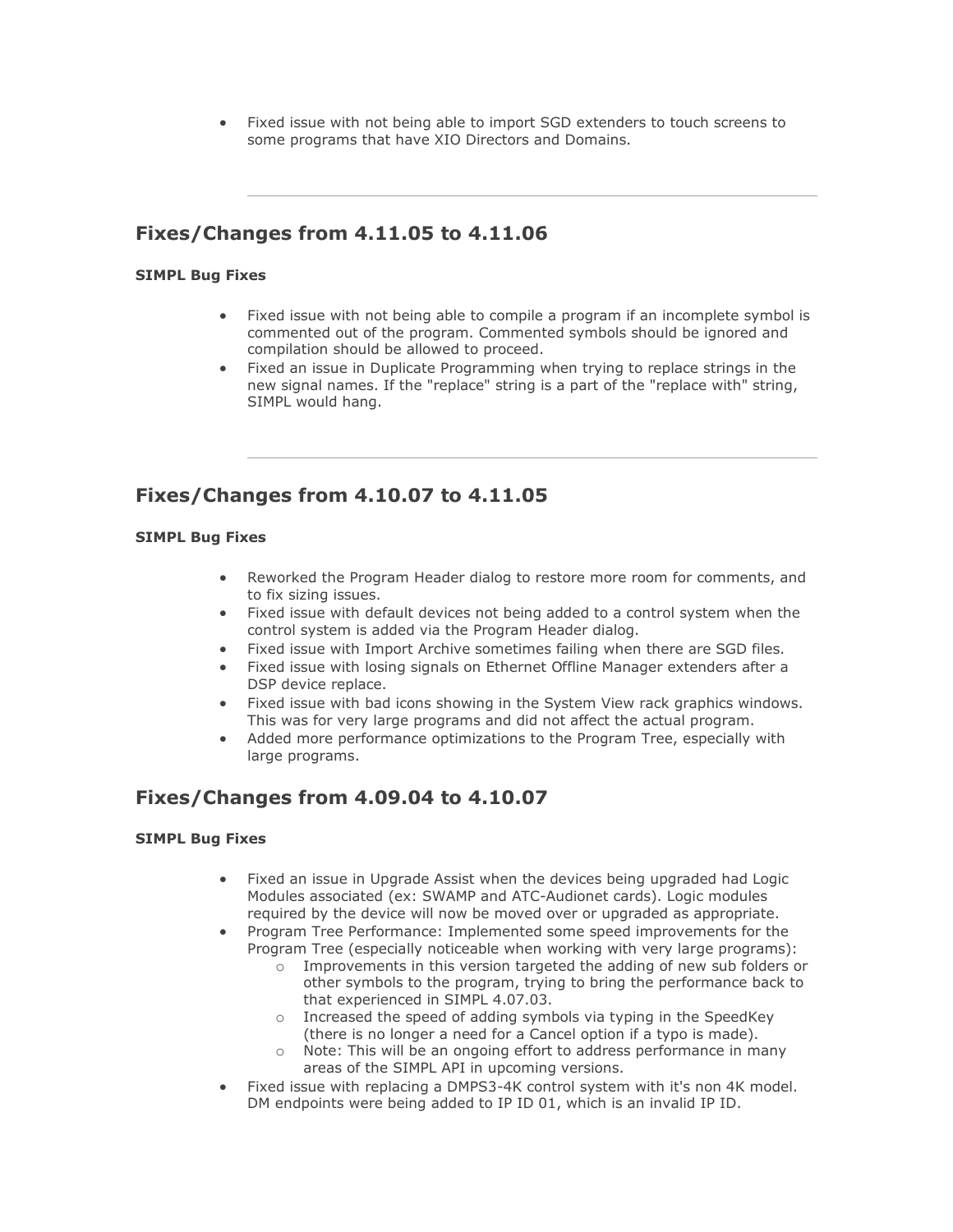- Fixed issue in Duplicate Programming to ensure IR drivers are being placed on the appropriate target IR port. If there were multiple drivers on multiple IR ports of the parent device, the Duplicate Programming functionality was putting all IR drivers on 1 port in the target device.
- Fixed issue with SGD files in SIMPL archives not always being the correct file.
- Fixed issue with data integrity errors caused by renaming or moving .DSJ files outside of SIMPL. Note: users should always avoid moving files out of the project folder but this fix should attempt to save the program from corruption under said circumstances.
- Fixed issue with replace control system not always copying over device extenders.
- Fixed an issue with Ctl+G in Symbol Detail view when the symbol had join gaps.

#### **SIMPL Enhancements**

- Alt+S in the Program Tree will now add a sub folder to the currently selected tree node.
- Alt+W in Symbol Detail view will toggle the SIMPL Debugger Watch status of a signal (also available via the right click context menu of a signal).
- Added a new filter to the Signal List dialog to show signals with no source or destination. This is an enhancement to the recent feature of showing of unconnected signals in different colors in the Symbol Detail view.
- Program Header dialog enhancements:
	- o Select Control System: The Program Header dialog now allows the user to select the control system for a new program, or to select a control system to replace the current system with.
		- Use the new drop down list at the top of the dialog to select the control system.
		- Click on the 'Use As Default' check box to save the current selection as the default selection for the next time the Program Header is displayed.
	- o The Program Header dialog now allows the user to select a default Program ID Tag to be used on subsequent programs.
		- Click on the 'Use As Default' check box to save the current selection as the default selection for the next time the Program Header is displayed.
	- $\circ$  Note: there is a known issue on sizing this dialog that will be fixed in a future version.

#### **SIMPL+ Bug Fixes**

- Fixed issue in compilation of SIMPL+ modules where, in some instances, runtime symbol parameter definitions do not match design time definitions.
- Fixed issue in compilation of user SIMPL# modules where, if the module was compiled with an older Device Database (include4.dat), SIMPL was not always including the dll in the upload to the control system.

### **Fixes/Changes from 4.09.03 to 4.09.04**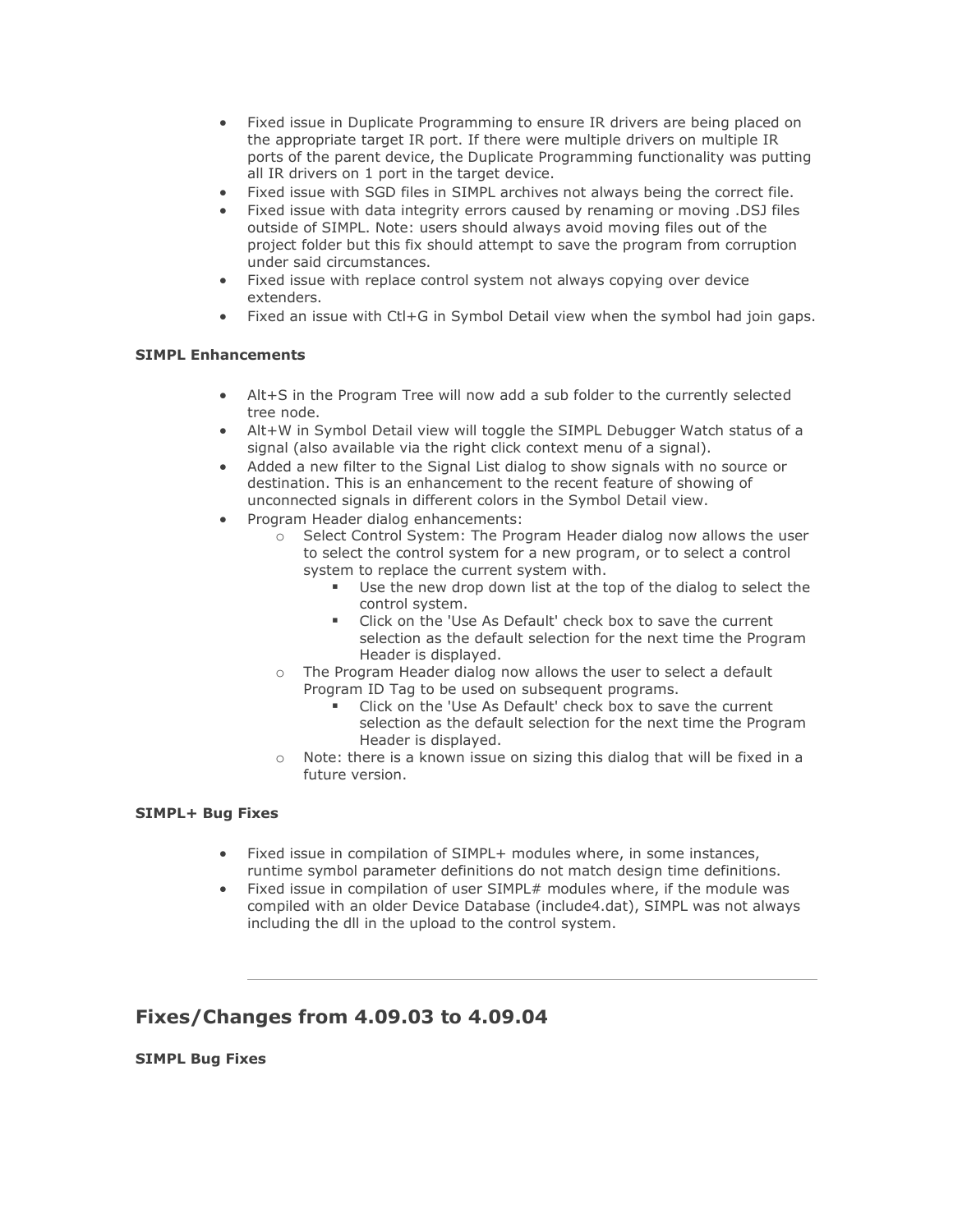• Addressed UI performance in the Symbol Detail view for programs with a large amount of signals.

#### **SIMPL Enhancements**

• Added option to disable showing the signal connection status (no driving source and/or no routing) in different colors. This option, 'Display signal connection status", and the color selection is on the Preferences->Program Editing dialog.

### **Fixes/Changes from 4.08.15 to 4.09.03**

#### **SIMPL Bug Fixes**

• Fixed issue with DM IO Blades showing up out of order in the Program tree.

- F8 will now toggle the Hide Unused slots option in the System Configuration tree at the selected node.
	- o Note: To set a 'Hide Unused' state that will be remembered from program to program, and SIMPL session to SIMPL session, select this option at the Control System level. Every time a program is created or opened, this state will be applied to all nodes under the Control System.
	- $\circ$  To toggle the state of a particular node, for the current programming session, select the node and either hit F8 or, right click and toggle this state via the context menu. Note: selections at the non control system nodes will only remain in effect for that node, until the program is closed.
- Added support for the DM XIO Director and DM-NVX products.
	- o DM-XIO-DIR-ENT director models, when added to an IP ID on the Ethernet card, will reserve another 3 IP IDs for required run time support. When adding a DM-XIO-DIR-ENT, you will need to add this to an IP ID where there are 4 contiguous IP IDs available.
- Added ability to add multiple instances of a device, from the System Configuration tree:
	- $\circ$  This feature lets the user select which address to start adding the device instances.
	- o This will be enabled for any slot, or parent device, that you can currently add a device to.
	- o To use this feature, select either an empty slot or a parent device under which to add multiple copies of a device.
		- Either press SHIFT and Double Click the Left mouse, or Right click and select "Add multiple copies of device to:" (if this option is disabled, then multiple device instances cannot be added at that location).
		- On the Add/Replace dialog, select the device and dismiss the dialog
		- A dialog will appear asking how many copies
		- Enter a value and select OK
		- If there are enough empty slots to add the selected number, the devices will be added to the first empty slot and so on
		- If there is not enough room, a dialog will display telling the user how many instances could not be added.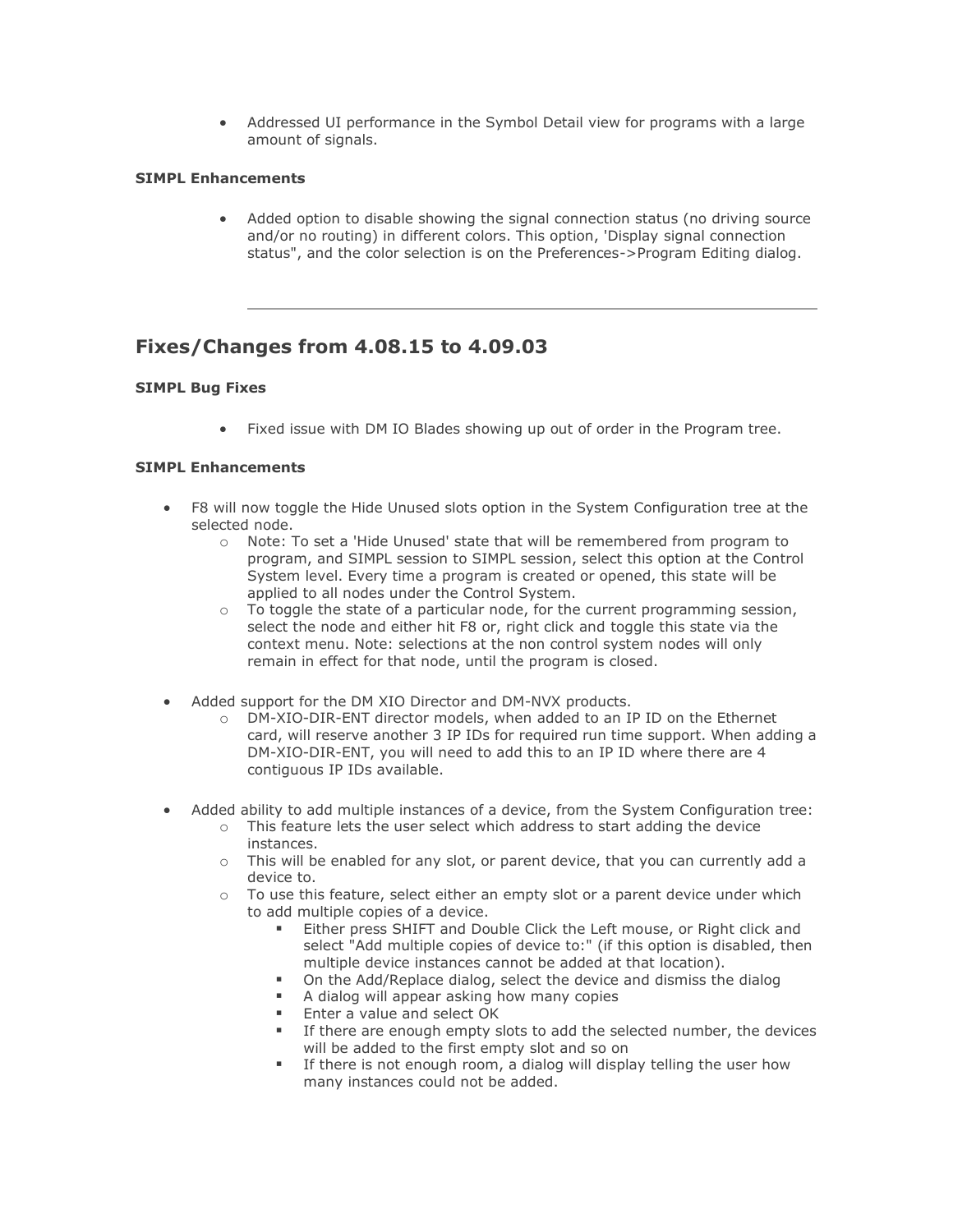• Added easy identification of signals that have no driving source or destination: Signals that have no driving source will now show in red. Signals that have no destination will now show as green. Programmers can change the assigned colors to these signals via the Options->Preferences->General tab, in the Colors section.

#### **SIMPL+ Bug Fixes**

- Fixed a compiler issue that was sometimes generating unnecessary errors regarding NVRAM.
- Fixed an issue with compiles crashing SIMPL if the .NET 3.5 Compact Framework is not installed. Users will now get a message requesting them to reinstall SIMPL.
- Added better handling to issues currently showing up as 'General SIMPL Failure on DLL' during compilation.

### **Fixes/Changes from 4.07.03 to 4.08.15**

#### **SIMPL Bug Fixes**

- Fixed compilation issue for DMPS3-4K control systems. For correct runtime functioning of the DMPS3-4K control systems.
	- o install Device Database 88.05.00 or higher.
	- o load DMPS3 4k firmware version 1.022.055 or higher.
- Fixed issue with COM port replacement and IR device moves, when replacing a CP3 with another control system.
- Fixed issue when, sometimes, adding or renaming a signal would not apply the new name.
- Signal Multi-Select when Signal Completion is enabled: when editing a signal name, to enter Multi-Select mode, hold the SHIFT key and press either the Up or Down arrow key to end signal editing and enter the selection mode.
- Fixed performance slow down when Signal Completion is enabled in large programs.
- Fixed issues with Replace Control System not moving IR drivers to the proper port on the new control system.
- Device Upgrade
	- o Added support to report the need for a device replace when Device Symbols have changed.
	- o Fixed issues with Device Replace/Upgrade Assist losing some programming.
- IP-ID of DM Endpoints, added directly to the Ethernet card, will now show in the proper order by IP-ID in the Program tree.
	- o Note: existing programs showing the IP-IDs out of order will not reflect this fix unless you change the IP-ID to something else, then change it back.
- If a logic is module is added to the program by SIMPL (for example, a module that supports a device or Smart Graphics data), the module comment in the Programming Tree will now reflect the associated device address.
- Fixed an issue with expanding and contracting the outputs on Roomview Analog symbols. Deleting outputs (via Alt-) was causing the symbol's I/O structure to become corrupt.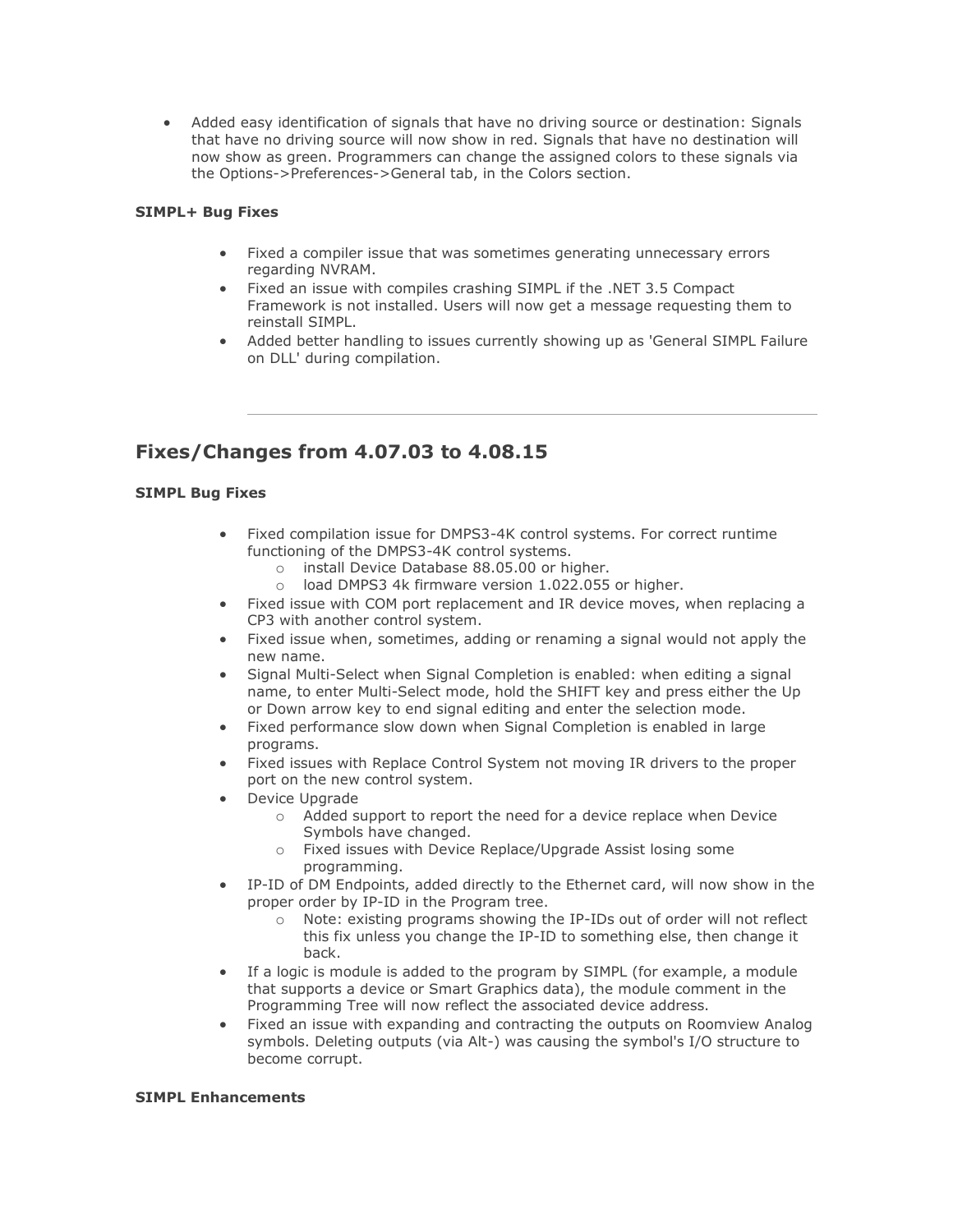- DSP Symbol Export Support: Added support for programming of DSP controls (such as Crosspoint Mutes, Level, etc) exported from an Crestron Avia project. o In the Avia tool:
	- Select the 'Symbol Export' tab, select the controls to be
		- programmed, and select 'Save Symbols' from the File menu (refer to Avia Help for detailed instructions).
		- Avia will generate a 'DSP Symbol Join' file, with the file type of .DSJ.
		- Take note of the DSP model and the location of the exported .dsj file(s).
	- o In SIMPL: (requires Device Database 86.05.002 and Crestron Database 63.06.003 or higher):
		- Symbol Export files may only be imported to DSPs of the same type from which they were exported (i.e. DSP-1280 can only import DSP-1280 symbol exports, etc).
			- Adding a DSP Custom Symbol (a.k.a DCS):
				- Add the proper DSP device to your program.
					- **■** In the Programming Tree, select the DSP device, right click and select 'Import DSP Custom Symbol...'
					- Navigate to, and select, the symbol export .dsj file.
						- Only 1 instance of a symbol export file can be assigned to the same DSP.
						- A DSP can have a maximum of 64 DCS symbols.
					- SIMPL will add a DCS symbol to the bottom of the DSP device.
					- Double click on that symbol to view and program it in Detail View.
						- There is 1 input for every exported control.
						- **There is 1 feedback output for every exported** control
		- Updating/Resyncing the symbol definition for a DCS symbol in SIMPL:
			- In the Program Tree, select a specific DCS symbol:
				- Resyncing symbol definition: Right click and select 'Resync DSP Custom Symbol' to update the symbol definition from an updated .dsj file with the same filename as was originally imported.
					- If other DSP devices in the program reference the same DCS, the user will be asked if all instances are to be resync'd. If not, then no resync will be performed.
				- Changing the .dsj filename: Right click and select 'Change DSP Symbol Export File...". SIMPL will prompt for the new .DSJ file and will then resync the existing symbol definition for the selected DCS, retaining as much programming as possible.
					- **■** If other DSP devices in the program reference the same DCS whose .dsj file is being changed, the user will be asked if they want to change the .dsj file associated with all instances referencing the current .dsj.
						- If the user says yes, to update all instances, then all DCS's will be updated to the newly selected file. If the user says no,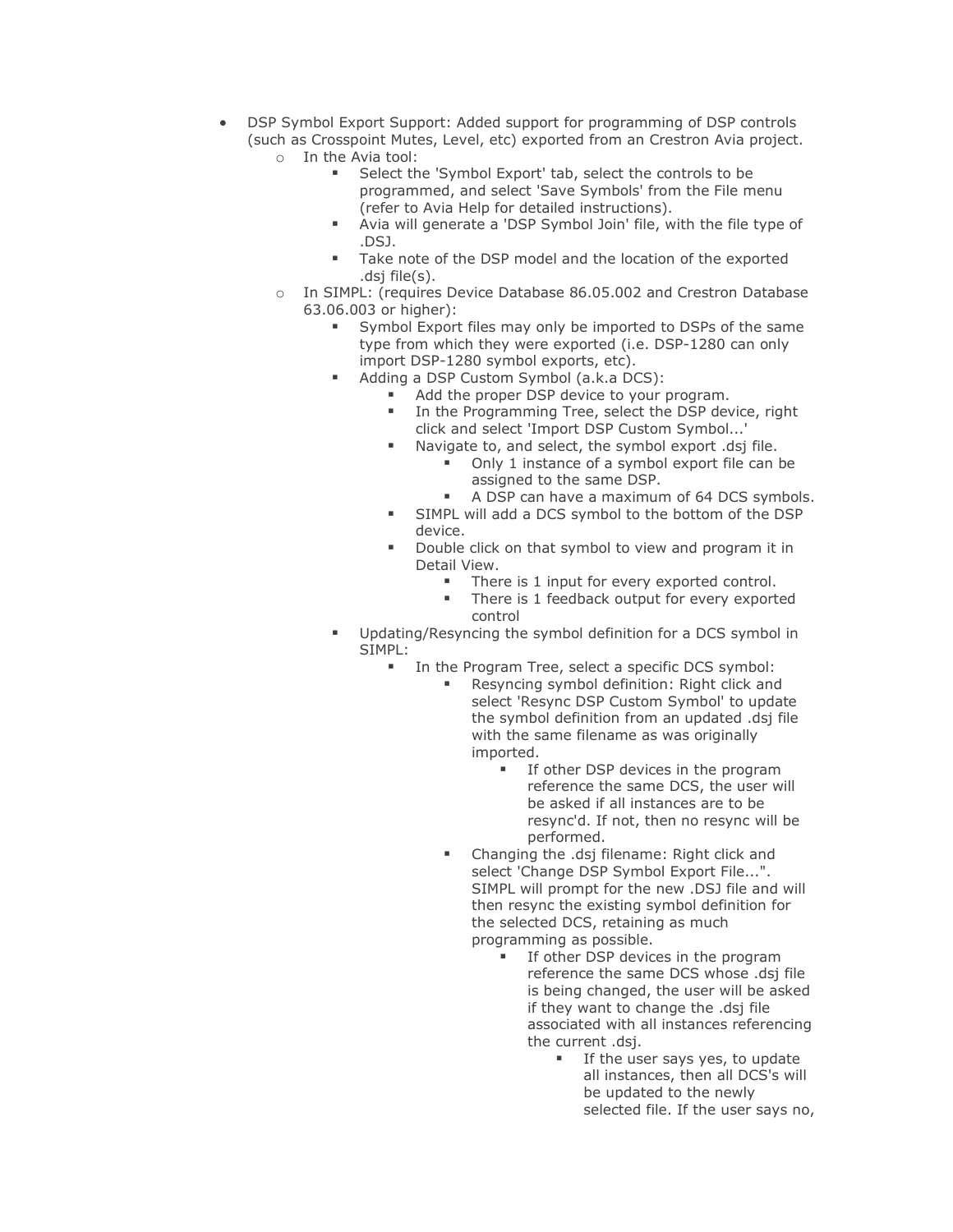only the selected instance will get the newly selected file.

- **EXECT** If the newly selected file is already referenced by other DCS's on othe DSP devices, the user will be asked if they want to resync the those instances also. If not, no resync or file change will be performed.
- In the case that the original .DSJ file cannot be found (i.e. SIMPL archive imported to a different computer or folder), either the 'Resync' or 'Change File' options will prompt the user through selection of a proper .DSJ file.
- Duplicate Programming: Users can duplicate the programming of a DSP and it's DCS symbols to another DSP of the same type (i.e. DSP-1280 to DSP-1280).
- DCS symbols cannot be copied to other DSPs.
- Do not attempt to rename a DSP Symbol export .dsj files outside of the Avia tool. It will not work in SIMPL. To rename an Avia symbol export:
	- o In the Avia tool File menu, select to "Load Symbols" and select the .DSJ file you want to rename.
	- o After that file is loaded, select "Save Symbols" from the File Menu and provide the new name.

### **Fixes/Changes from 4.06.01 to 4.07.03**

- Upgrade Assist: On program open, if the current Device Database contains any device or symbols with newer versions than what is currently in the program, SIMPL will display the Upgrade Assist dialog:
	- o Upgrade Assist will display the devices and/or symbols in the program that should be upgraded.
	- o User will select which devices/symbols to upgrade.
	- o SIMPL will attempt to replace the selected devices/symbols with the latest versions, and will present the user with the results.
	- o If there were any errors during the upgrade, error messages will appear in the Error Log.
- Select to generate AutoUpdate files: Users can disable the creation of the <program name>="">.lpz.hash, and <program name>="">.smft (AutoUpdate skeleton manifest) file that is used by the Crestron Auto Update tool.
	- o This can be disabled on the Options->Compiler settings dialog.
- Signal Completion: Entering a signal name on an Input or Output in the Symbol Detail view will now provide a list of similar signal names for quicker programming.
- Better "Duplicate Programming" support:
	- $\circ$  SIMPL no longer requires the target and source to be the exact same device symbol.
	- $\circ$  Programming can be duplicated between any target and source that have been deemed compatible.
		- Device symbol compatibility is defined in the Device Database. Device Database version 82.05.00, or higher, should be used for this expanded flexibility.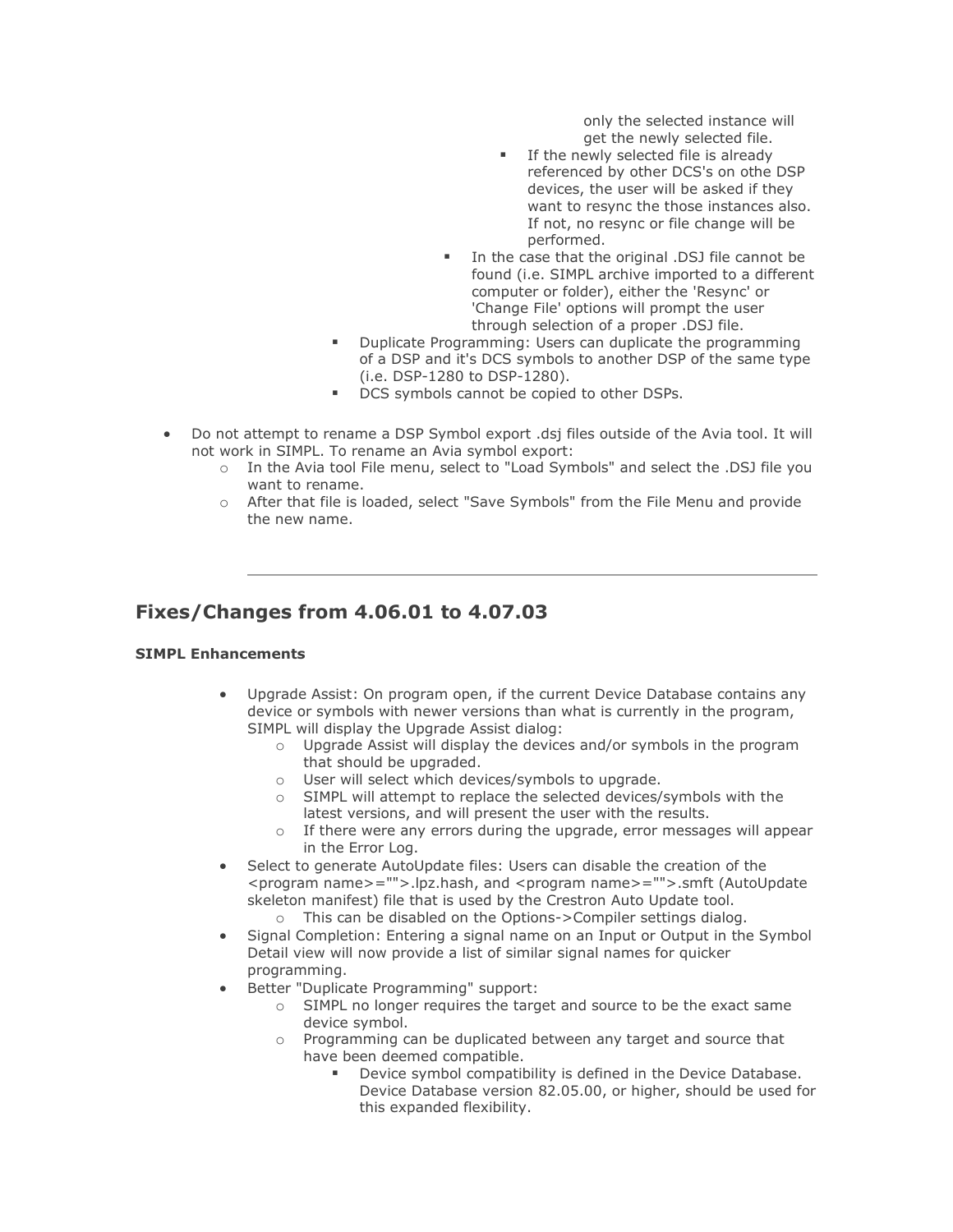- **EXE** If the target and source are deemed compatible, the Duplicate Programming context menu option will be enabled.
- User and Project modules will now show with unique icons: To help users better know where their modules are coming from, project modules will now show with a new icon that has a white background.
- Module Help: Module programmers can now select their help files to be in different file types.
	- o The approved file types will be defined in Device Database 82.05.00 or higher. These are: pdf, docx, doc, rtf, txt, html, xls
	- o If Device Database 82.05.00 is not installed, .PDF files will be the only supported type.

#### **SIMPL Bug Fixes**

- Fixed bug with selecting not to save the program on compile. SIMPL was aborting the compile instead of compiling the version of the program that is in memory.
- Fixed bug with saving programs to a different folder and project data was not being copied to the new location.

#### **SIMPL+ Bug Fixes and Enhancements**

• Added verification logic to ensure that all SIMPL# assemblies in a system are dependent on the same S# SDK version.

### **Fixes/Changes from 4.06.00 to 4.06.01**

#### **SIMPL+ Bug Fixes and Enhancements**

- Resolved issue with compilation of modules with SIMPL# having compilation errors and/or crashing SIMPL.
- Minimum DB Requirements:
	- o Device DB: 81.05.003
		- o Crestron DB: 61.05.007

### **Fixes/Changes from 4.05.04 to 4.06.00**

- Added a link to the Crestron Application Market website from the Symbol Library. Selecting Help/F1 on this link will provide users with instructions on how best to use files from the Crestron Application Market, inside SIMPL. Clicking on the URL will launch the website from the user's default browser.
- SIMPL will now create an archive of the SIMPL program or SIMPL module on File Save/Save As.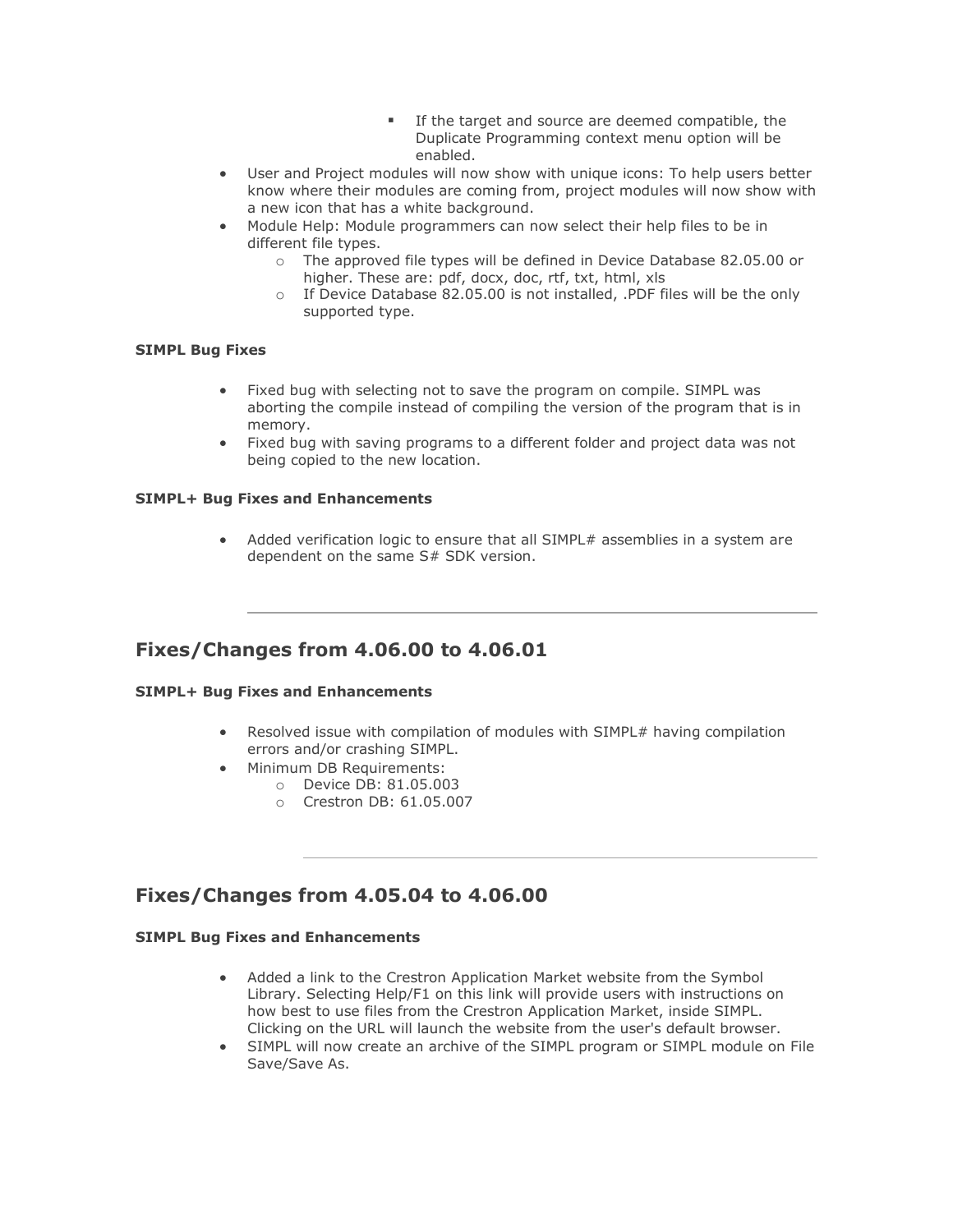- o The archive file will be named "program name\_archive.zip" and will contain the latest saved source files for the program, and the latest compiled output files from the last compile.
- o Users can disable automatically archiving SIMPL programs and SIMPL Modules on File Save/Save via the Options->Preferences->General settings.
- o Users can still use the File Menu->Create Archive option to to capture archived data on demand (i.e. copies they don't want to lose on the next Save/Save As). The default archive name, for user driven archives, is "program name.zip".
- Resolved an issue with F5 (refresh) when a program was not open, causing SIMPL to crash.
- Added support for replacing DMPS3 control systems with the new DMPS3-4K models. A new Device Database, version 82.00 or higher, will be required for this support.
- SIMPL will no longer put the program archive file (<program name>=""> archive.zip) in the boot file for 3-series programs. Currently, when this archive was listed in the boot file and if the archive is removed from the control system, the control system will still successfully reboot. This was only happening if the compiler option to 'Create archive and embed into compiled program' was selected.
- Fixed error when the user option for 'Save Options before Compile' is set to 'Ask First' and user selects not to save when asked. Compilations were not happening in this scenario. With this fix, SIMPL will still compile even if the program has not been saved. The program in memory will get compiled but the disk file will still reflect whatever was last saved. This option can be found under the SIMPL Windows Preferences->General settings.
- Added an option "Generate Auto Update data on compile" to the Options- >Preferences->Compiler Settings. If deselected, AutoUpdate files will not be generated on compile.

#### **SIMPL+ Bug Fixes and Enhancements**

- Added support for 2 new SIMPL+ Extended Gather functions: GatherWithDest and GatherByLengthWithDest.
- Fixed an issue with missing SIMPL# assemblies in .LPZ after a recompile. This would only happen if the SIMPL+ module referencing the assembly was open in the SIMPL+ editor, and the SIMPL program that referenced that SIMPL+ module was compiled.

### **Fixes/Changes from 4.04.03 to 4.05.03**

- Added support for HDMI connectivity of DM-RX-4K-1000-SFP and DM-TX-4K-1000-SFP (FSTR) endpoints for Digital Media. These endpoints operate either as a transmitter or receiver and can be connected via Ethernet or HDMI. In both cases, the FSTR will be assigned an IPID.
	- o A minimum 3-series control system firmware version of 1.501.0025 is required with SIMPL 4.05.01.
- Fixed issue with program filenames that had their file extension changed to upper case (i.e. .SMW). This could cause corruption of the program file on compile.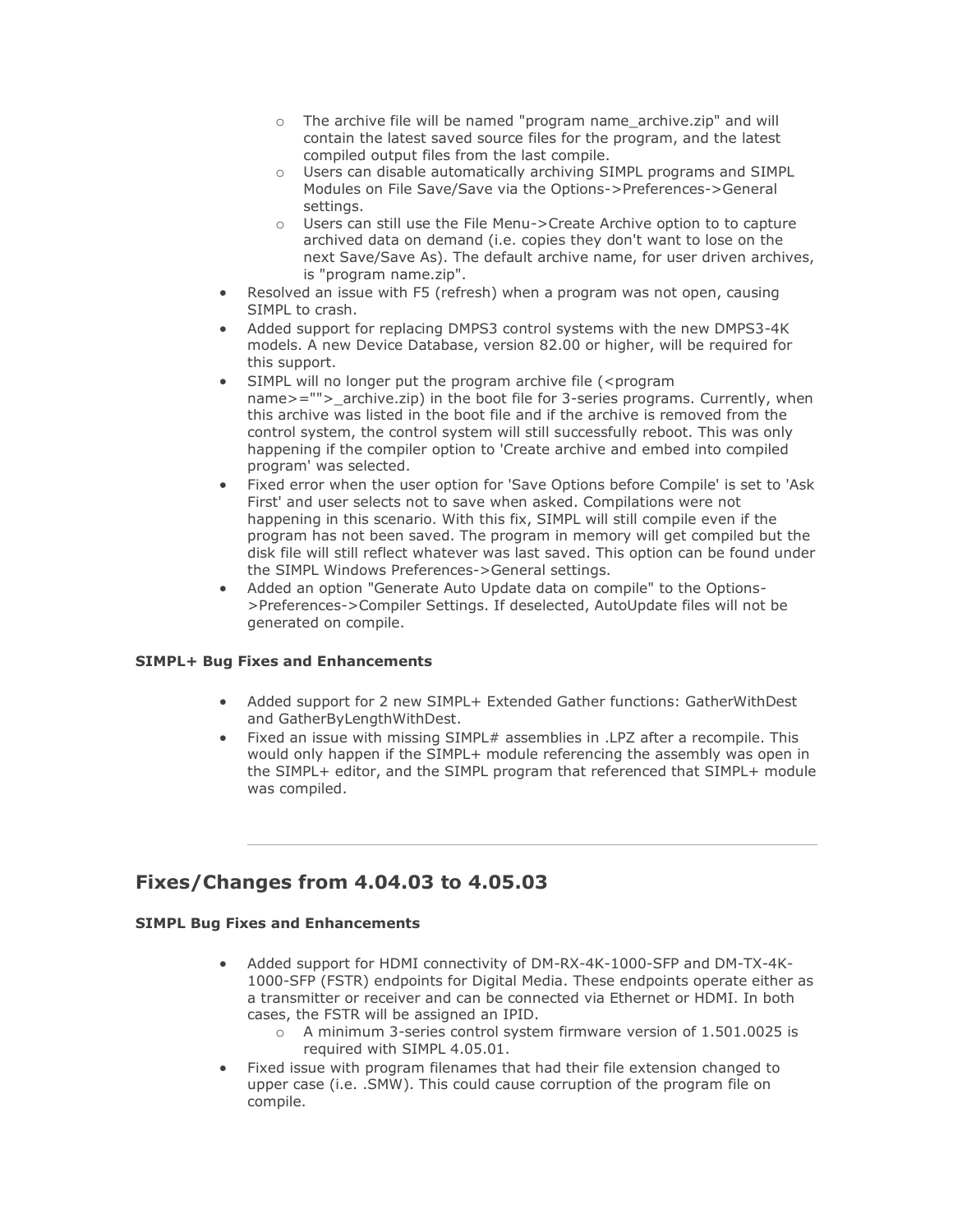# **Fixes/Changes from 4.03.24 to 4.04.03**

• SIMPL Debugger performance has been greatly improved. Install Toolbox 2.42.236, scheduled for release July 1, 2016

- Added logic to reduce the SIMPL startup time. To take advantage of this, Device Database version 77.00.00 or higher will be required.
- Added a Project Menu option to generate the Skeleton Manifest file for the Auto Update tool. Device Database version 77.00.00 or higher will be required for this feature to operate properly.
- Added Project Menu options 'Resync User Data' and 'Resync Project Data'. The user can now select to resync their programs for just the selected data type.
- When performing a 'Resync Project', on the dialog that asks if the user wants to reload the library data, the default for this has been changed to No. This will help users that hit Return on that dialog and end up waiting for the data to be reloaded.
- Added the ability to name a sub folder in the Program tree at the time the folder is added. F2 will also enable changing the folder name.
- Added logic to the Smart Graphics management "Confirm Synchronization" dialog where SIMPL will now show what could be possible matches between the latest VTPro-e controls and current Smart Graphics extenders in the SIMPL program.
- BACnet: added support for allowing up to 2000 BACnet objects in a system, based on the Control System's limitations.
	- o To take advantage of this, Device Database version 77.00.00 or higher will be required.
	- o NOTE: When expanding the Host and Remote BACnet cards in the System Configuration tree, the user will no longer see empty slots in which they can add other BACnet devices.
	- o The System Configuration tree will show a label to the right of the top level BACnet card, identifying the number of BACnet objects that can still be added to the control system.
	- $\circ$  Programs created containing BACnet devices, using this new limitations support, will not be allowed to open in previous versions of SIMPL.
	- o To add a BACnet device:
		- In the System Configuration tree, double click on the parent card to which the device is to be added.
		- Or, in the System Configuration tree, right click on the parent card to get the context menu Add/Replace options.
		- Or, in the Device Library, select the BACnet device to be added, right click on that device and select the appropriate 'Add' option (you can add just 1 or specify a number to add at one time).
	- o Opening programs with BACnet devices saved in earlier versions of SIMPL, using the latest Device Database:
		- SIMPL will prompt the user to replace the top level BACnet card.
		- Performing a replace of the BACnet card will upgrade the program to adhere to the control system limits for maximum BACnet objects.
		- If the control system in the program supports less BACnet devices than are in the original program, SIMPL will let the user know how many BACnet devices exceed the newly defined control system's limit and, thus would be deleted on program open.
	- o Replace Control System: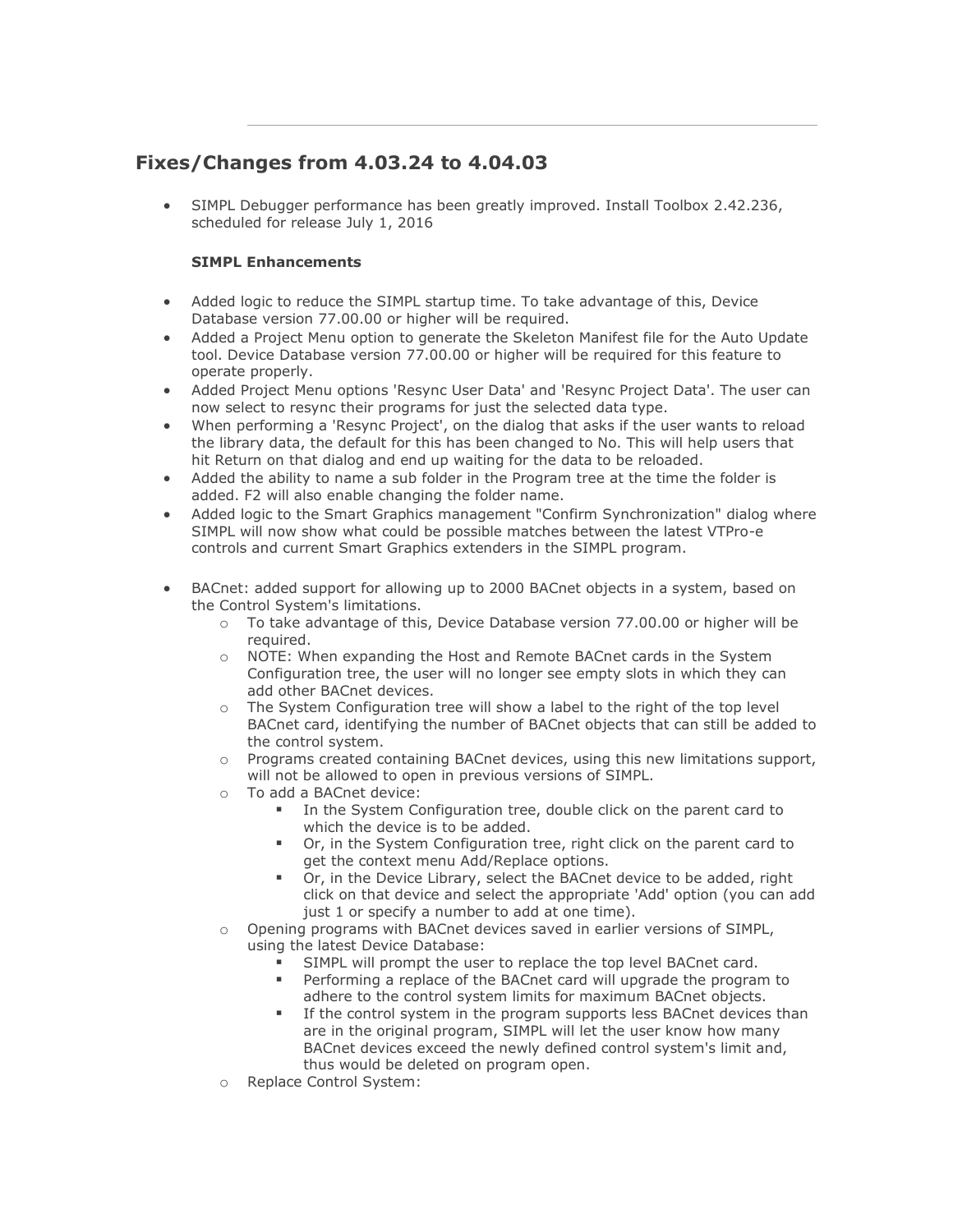- **EXECT** If the new control system supports less BACnet objects than the control system being replaced:
	- **EXECT** SIMPL will let the user know how many BACnet devices exceed the new control system's limit and, thus would not be copied to the new control system.
- Added node level support of 'Hide Unused' option in the System Configuration tree:
	- o Selecting 'Hide Unused' from the Control System node, will hide/unhide empty slots in the whole tree.
	- o Selecting 'Hide Unused' from any other node in the tree will hide/unhide empty slots under that node and all empty slots below that node.

#### **SIMPL Bug Fixes**

- Fixed error in 'Duplicate Device Programming' such that it is not case sensitive.
- Fixed crash when copying programming from 1 BACnet device symbol to another.
- Addressed Windows 10 related crashes.

#### **SIMPL+ Bug Fixes and Enhancements**

- Added SIMPL+ Extended Gather support:
	- o Added a new GatherEventHandler.
	- o Added the following functions for Extended Gather:
		- GatherAsync
		- **GatherAsynchByLength**
		- RearmGatherAsync
		- RemoveGatherAsync
- Fixed issue where DLLs, in the SPlusWork folder and .lpz, from previous compiles were not being removed on compile when the assemblies are no longer referenced.

# **Fixes/Changes from 4.03.20 to 4.03.24**

- **New look and process for Smart Graphics data management**
	- o A reworked "Smart Graphics Management" dialog provides more flexibility for extender management.
		- When the dialog is first displayed, there will be no pending actions for any of the touch screens.
		- The user selects which touch screens to act on, and actions to be perform on the selected screens (e.g. synchronize SG data, associate touch screen to a VTPro-e project, remove VTPro-e project).
		- When the user selects "Commit Changes", SIMPL will pre-process the selected actions and, if any existing Smart Graphics extenders are to be commented out, the new "Confirm Synchronization" dialog will provide the user with the ability to manually resolve items that SIMPL was not able to.
		- If multiple touch screens reference the same VTPro-e project, actions against that VTPro-e project will be applied to each touch screen referencing that project.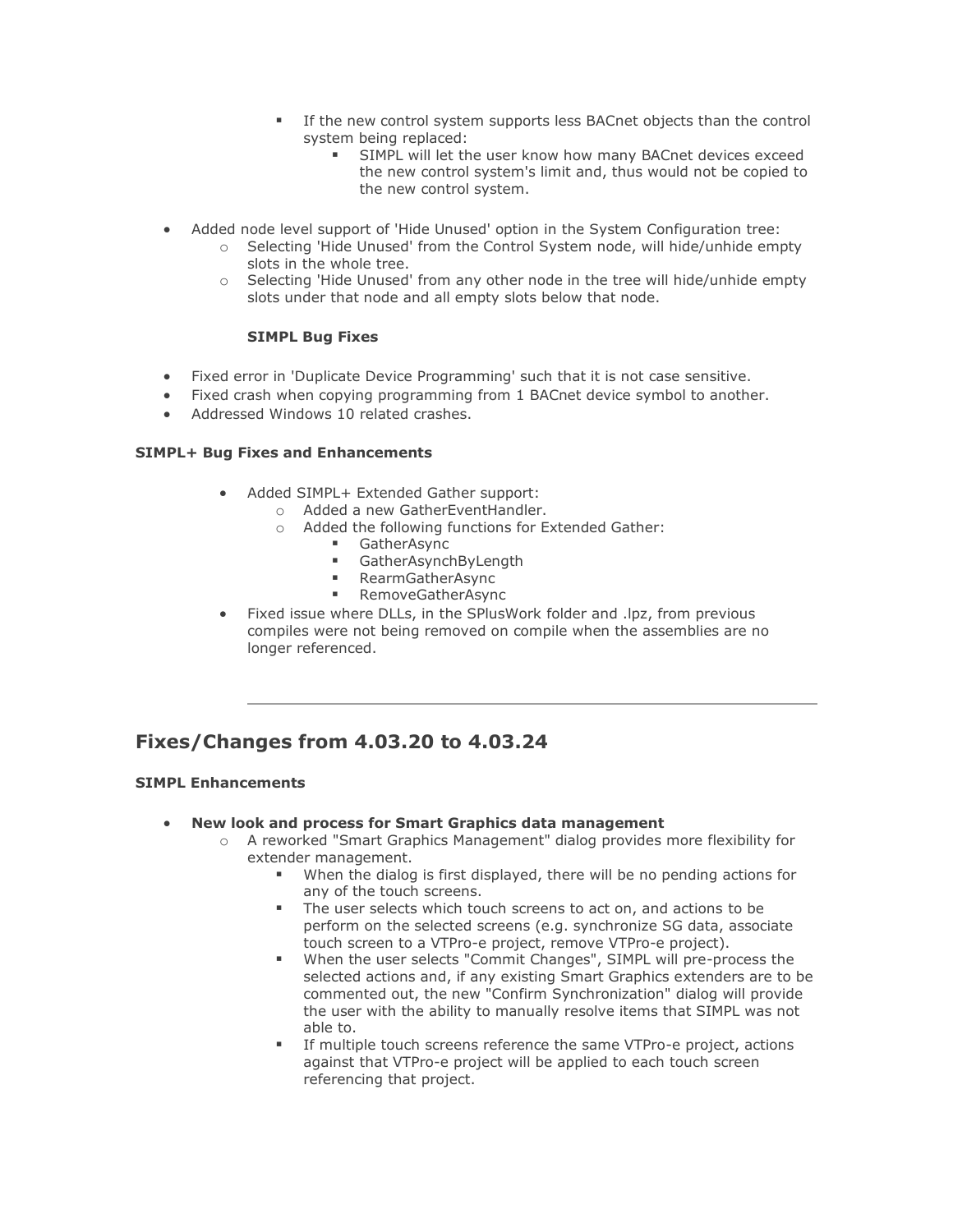- **Upgrading Projects for better Smart Graphics data synchronization**
- With a new algorithm available to better match VTPro-e Smart Graphics Controls to SIMPL Smart Graphics Extenders available, users should recompile existing VTPro-e project data, and synchronize SIMPL programs that currently contain Smart Graphics data, using the latest versions of VTPro-e and SIMPL.
- Before performing any further Smart Graphics programming on existing VTPro-e projects or SIMPL programs containing Smart Graphics data, Crestron highly recommends the following:
	- o Open VTPro-e projects in VTPro-e version 6.00.007 or higher, and recompile. This will generate Smart Graphics data, to be consumed by SIMPL, that will lend to a higher success rate of matching VTPro-e controls to the SIMPL Smart Graphics extenders.
	- o Open SIMPL projects in this version of SIMPL or higher, and refresh the Smart Graphics data per the instructions described in the sections below.
		- Basically, SIMPL will now identify to the user, Smart Graphics extenders that could not be 100% matched to a VTPro-e control.
		- Per the instructions below, the user can now tell SIMPL which VTPro-e controls correspond to which SIMPL Smart Graphics Extenders.
		- Once this matching/syncing of controls to extenders is complete, Save the SIMPL Program.
- **"Smart Graphics Management" dialog:**
- **Action Buttons:** Possible actions to perform on a touch screen are selected via the buttons at the top of the list of touch screens. Selected actions will be processed when the 'Commit Changes' is selected.
	- o **Sync**: using the latest VTPro-e compiled output, SIMPL will attempt to update the Smart Graphics extenders to reflect the latest VTPro-e data.
	- o **Browse VTP**: select a VTPro-e project to assign to the selected touch screen(s)
	- o **Clear VTP**: remove association of the VTPro-e project from the the selected touch screen(s) and comment out the existing Smart Graphics extenders.
	- o **Cancel Pending**: Do not process the selected actions on the selected touch screens (i.e. leave those touch screens as they are).
- **Select All/De select All**: selects all, or deselects all, touch screens for action assignment.
- **List of touch screens:**: The list of touch screens can be sorted by Pending Action, device address, touch screen type, VTPro-e project or VTPro-e path.
- **"Pending Action"**: will show what action SIMPL will take on each screen if the user commits the changes
	- $\circ$  No Change: There is a VTPro-e project associated with the touch screen but, the user has not selected an action in this session.
	- o No VTP: a VTPro-e project has not yet been associated with the touch screen.
	- o Resync: SIMPL will get the latest VTPro-e data for the selected touch screen and refresh the Smart Graphics data accordingly. If any extenders are to be commented out, the new "Confirm Synchronization" dialog will be displayed upon 'Commit Changes'
	- o Add: a VTPro-e project will be assigned for the first time to a touch screen.
	- o Clear: the VTPro-e project association will be removed from the touchscreen, and all Smart Graphics extenders will be commented out.
	- o File Not Found: indicates the VTPro-e project could not be found in the location from which it was added.
	- o Missing Data: a copy of the Smart Graphics data, that SIMPL captured to represent the current Smart Graphics extenders, could not be found (Note; this can happen if users remove files from the SIMPL project folder or move the .SMW file without it's support files).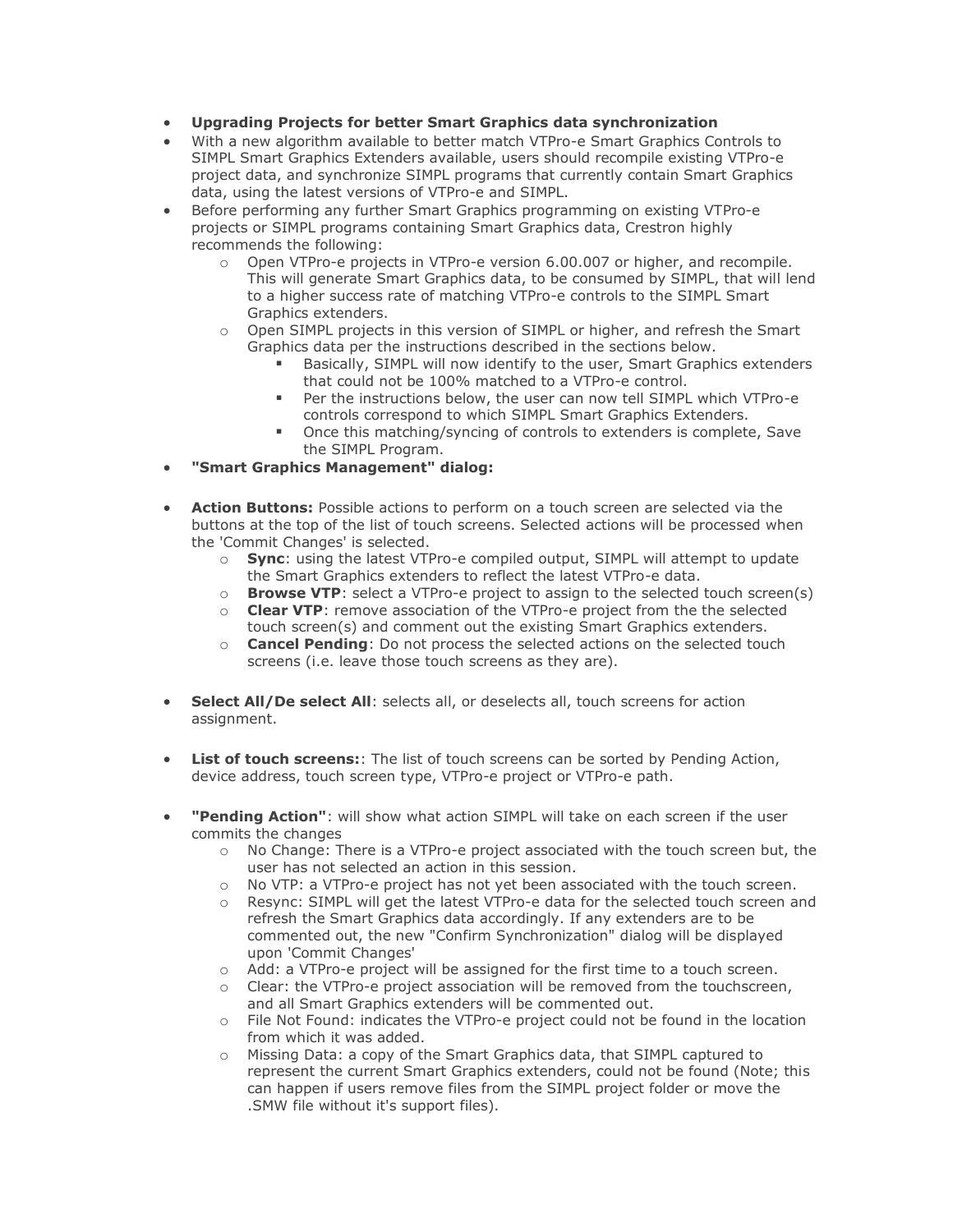- **Commit Changes**: SIMPL will pre-process the "Pending Actions" showing for each touch screen.
	- o Based on this processing, if any touch screen is marked for "Resync" and SIMPL could not find a 100% match between the Smart Graphics controls in the VTPro-e data, to the Smart Graphics extenders in the SIMPL program, the new "Confirm Synchronization" dialog will display.
- **Cancel**: will leave this dialog without making any changes to the Smart Graphics data.

#### • **"Unmatched Extenders" dialog:**

o This dialog allows the user better control of synchronization of Smart Graphics data, in the cases where SIMPL could not find a 100% match between existing Smart Graphics extenders and the most recent VTPro-e controls.

#### • **List of controls and extenders, per touch screen:**

- For every touch screen selected for "Sync" on the "Synchronize Smart Graphics Extenders" dialog, that SIMPL could not synchronize with 100% certainty, that touch screen, and the Smart Graphics data, will appear in this list.
	- o "SIMPL Windows Extender": Smart Graphics extenders currently in the SIMPL program are defined by the "Extender Name" and "Extender Smart Object ID" columns on the left.
	- o "VTPro-e": Smart Graphics controls from the latest VTPro-e data are defined via the "VTP Object Name", "Smart Object ID" and "Control Type" in the columns on the right.
	- o VTPro-e controls that could not be matched up to a Smart Graphics extender will appear on separate lines with an action of "Create". If the user does not force a match to any of these, new Smart Graphics extenders will be added to the touch screen.
	- o Smart Graphics extenders that could not be matched up to a VTPro-e control will appear on separate lines with an action of "Disable". If the user does not force a match to any of these, the associated Smart Graphics extenders will be commented out under the touch screen (the user can then copy the programming and delete the commented out control as appropriate).
- **Action:** in front of each control displays an ACTION that would occur if the user were to select "Commit Changes".
	- o Create: A Green plus sign implies that control from the VTPro-e data will be added as a new Smart Graphics extender to the touch screen
	- o Disable: A Red minus sign implies the Smart Graphics extender in the SIMPL program will be commented out under that touch screen.
	- o Match: A black circular arrow implies a probable match between VTPro-e Smart Graphic control and the Smart Graphics extender, SIMPL will try to synchronize.
- **"Sort by":**defines how to display the controls and extenders in the lists of controls and extenders.
	- o Sort by Smart Object IDs will sort both the Smart Graphics Extender rows, and the VTPro-e control rows by Object ID.
	- Sort by names will perform approximate name matching, attempting to locate extender and control names that are similar, closer together to help the user match up controls.
- **"Apply matches to all screens with same VTP":** This will let the user perform extender to control matching on one touch screen, and result in all touchscreens with that VTPro-e project get the selected synchronization upon commit.
	- o Select this option before performing any matching.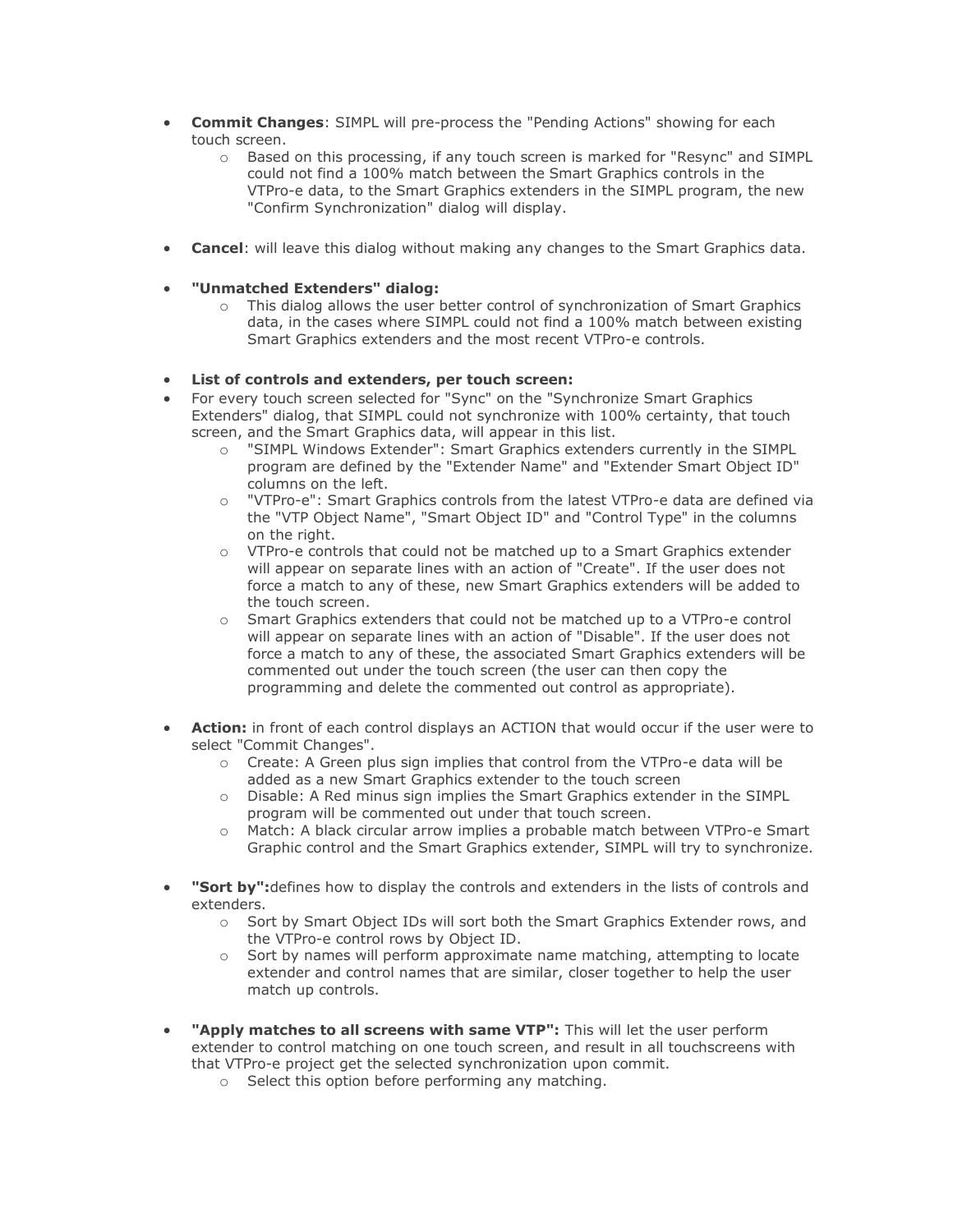- o If selected, when a "Force Match" is selected on one touch screen, the "Action" for that extender and control on the other touch screens, will also show as "Match".
- **Controlling the synchronization:** Using the buttons and selections above the list of touch screens, the user can further define the synchronization of Smart Graphics Data to be performed:
	- o **Force Match** tell SIMPL to synchronize the data from the selected VTPro-e control with the selected Smart Graphics extender:
		- using the data presented for each control, select a control from the VTP file
		- select a Smart Graphics extender that you would like to be treated as the same control
		- **■** select "Force Match".
			- The 2 rows of data should then become 2.
			- The Action will be "Match"
			- upon "Commit Changes", SIMPL will update the Smart Graphics extender with the data for the control from the VTP.
	- o **Unmatch**: For controls that have the "Match" Action, the user can select "Unmatch" to tell SIMPL to comment out the selected Smart Graphics extender, and add a new extender using the data for the VTPro-e control.
		- The 1 row of data will then become 2.
		- The Action for the Smart Graphics extender will be "Disable"
		- The Action for the VTPro-e control will be "Disable"
		- upon "Commit Changes", SIMPL will comment out the Smart Graphics extender.
- **Commit Changes:** SIMPL will process all touch screens that have a selected action on the "Synchronize Smart Graphics Extenders" dialog, taking into account any forced match provided by the user on the "Confirm Synchronization" dialog.

#### **SIMPL Bug Fixes and Enhancements**

- Fixed crashes and cleaned up error messages.
- Fixed errors in Resync'ing program logic.
- Modified the SIMPL+ compilation process to detect assembly filename collisions as a result of different Creston and User modules using the same filename.
- Fixed error where errors on a module save were not showing up in the Error Log
- Fixed error with SIMPL archive not including .CLZ files all the time.

### **Fixes/Changes from 4.03.15 to 4.03.20**

- Fixed a bug where adding devices to a program from the Device Library tree was being denied (e.g. select a device such as a Generic Relay, right click and select "Add Device" and the user would get a "could not add device" message).
- Fixed a bug in the display of HDBT IP IDs. In the Program Tree, the IP ID assigned to an HDBT parent device was disappearing every time something was done in the symbol detail view window.
- Corrected internal HDBT address management issues.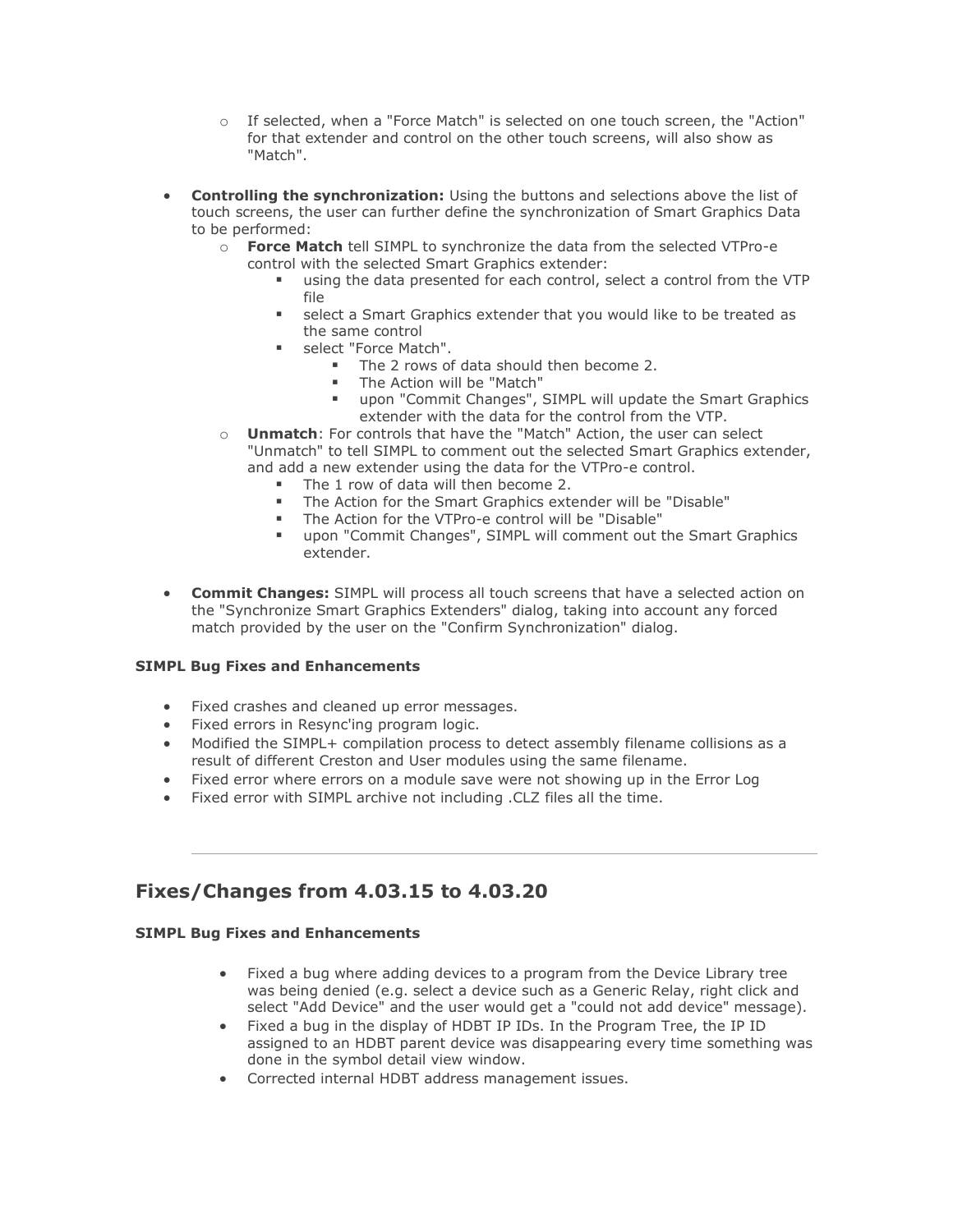#### **SIMPL+ Bug Fixes and Enhancements**

- Fixed a bug where right clicking on "Open API for Static" was causing SIMPL+ to crash.
- Optimized 3 Series S+ compilation to not compile a module if the source code or dependencies have not changed since the last compilation.
- Fixed exceptions in processing SIMPL # assemblies on machines that require encryption algorithms to be FIPS compliant.

### **Fixes/Changes from 4.03.14 to 4.03.15**

#### **SIMPL Bug Fixes and Enhancements**

Fixed a bug that was causing some symbol data not to be read in from the device database.

### **Fixes/Changes from 4.03.10 to 4.03.14**

#### **SIMPL Bug Fixes and Enhancements**

- Fixed security issue when compiling on a computer that requires FIPS compliance for encrypted SIMPL# assemblies. This support requires Include4.dat version 2.02.046 or higher (Device Database 67.00.00 or higher).
- Paste Special Enhancement: Added an option to the 'Paste Special' dialog to select how many sets of the selected signal(s), should be copied and have number in signal names incremented.
	- $\circ$  Currently, the Paste Special operation allows users to copy a signal or signals that has a number in the signal name, increment the number and paste the new signals to the selected location.
	- o This enhancement now gives the user the option to select the number of sets of the signal(s) to copy. The number that is to be incremented by the Paste Special operation will be incremented one more for each set that is copied. example:

Room1\_VolUp Room1\_VolDown

copy these 2 signals select to Paste Special on an empty Input or Output ( Ctl+Shift+V or via the Paste Special toolbar button 3rd button to the right of the Scissors button) On the Paste Special dialog, select the number of sets to copy (e.g. 3) to get:

Room1\_VolUp Room1\_VolDown Room2\_VolUp Room2\_VolDown Room3\_VolUp Room3\_VolDown Room4\_VolUp Room4\_VolDown

Refer to the Paste Special description in SIMPL Help for more details on how Paste Special operates.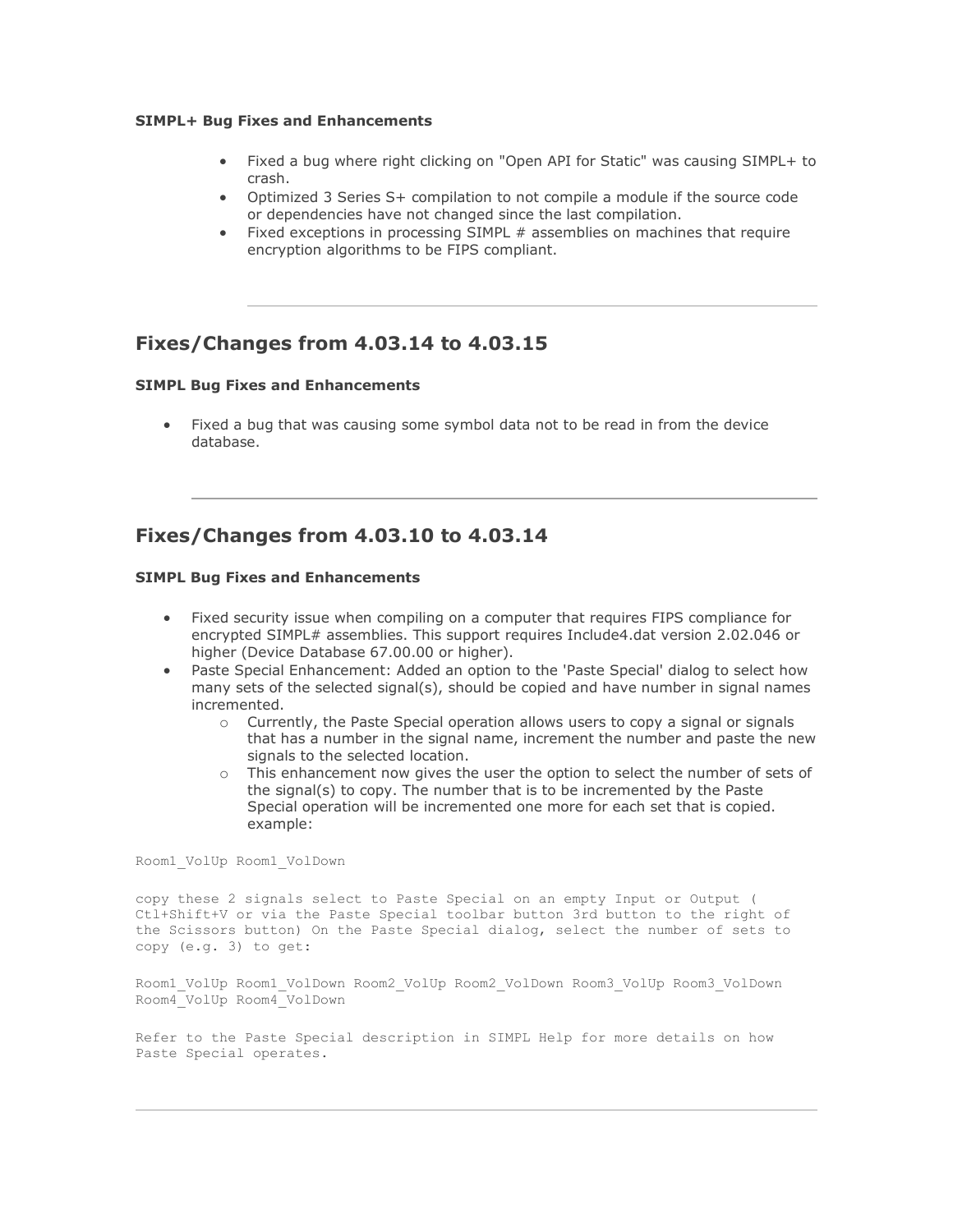# **Fixes/Changes from 4.02.65 to 4.03.10**

- Added new 'Copy Signals Only' context menu option in the Programming Tree, to copy only the Inputs and Outputs from the target symbol to the selected symbol. This can be used for copying Smart Graphics programming to avoid having the Control Join ID of the destination symbol, overwritten with a duplicate value from the target symbol.
- Added ability to Quit the Smart Graphics Management dialog without applying any of the selections.
- Added support of F1 Help for Smart Graphics Extenders. If there is no specific Help for a particular Smart Graphics control, SIMPL will display a generic Help topic for Smart Graphics extenders.
- Added logic to try to keep the error log showing Compile error messages until the user dismisses the Error Log. This should aid the user in resolving compile issues by providing access to the error messages regardless of what resolution activity is performed.
- Reworked the Abort Compile function and re-enabled it on Windows 8.1 operating systems.
- Fixed issue with losing BACnet symbol parameters when performing a replace control system.
- Fixed issue with Replace Control System not copying over Device Extenders.
- Fixed issue with Replace Control System losing bookmarks.
- Fixed issues with Replace Control System rearranging, or not retaining, IP-IDs of ethernet devices.
- Fixed issues with retaining the IP ID of DM devices upon replace.
- Fixed issue with incorrect error messages when copying logic by Control Join ID.
- Fixed issue with importing multiple VTPro-e projects that contained controls with the same name. This scenario was sometimes causing data integrity errors.
- Fixed issues in SIMPL Archive import when subfolders have been added (either manually or via the Add button on the Archive dialog). If the subfolder contained any Smart Graphics files, they were improperly being processed into the SIMPL project folder. SIMPL will now just archive the subfolder(s) and it's contents to below the SIMPL project folder.
- Further streamlined the upgrade process for people moving from .CED based Smart Graphics data to the newer .SGD method of managing their Smart Graphics programming:
	- o For older CED based programs, SIMPL will now support both SGD and individual CED files in the same program. This will only be allowed under the circumstances defined below, such that programmers are not forced to upgrade CED based Smart Graphics data, all at one time.
		- If an existing touch screen is upgraded to reference a VTPro-e program and use the SGD files, individual CED files will not be allowed under that touch screen. Existing CED based Smart Graphics extenders that exist on touch screens being upgraded to reference a VTPro-e project, will still be commented out if a matching Smart Graphics definition cannot be found in the newly imported SGD file.
		- The Smart Graphics Management dialog will have a solid grey arrow identifying the touch screens whose Smart Graphics data still comes from CED files.
		- Touch screens in programs created after 4.02.21, or touch screens that have no Smart Graphics data, will not be allowed to import CED files.
		- If a touch screen already references Smart Graphics extenders based on individual CED files, and that touch screen is not upgraded to reference a VTPro-e project, the programmer will be allowed to continue to manage the Smart Graphics data for that touch screen via the CED files. On these touch screens: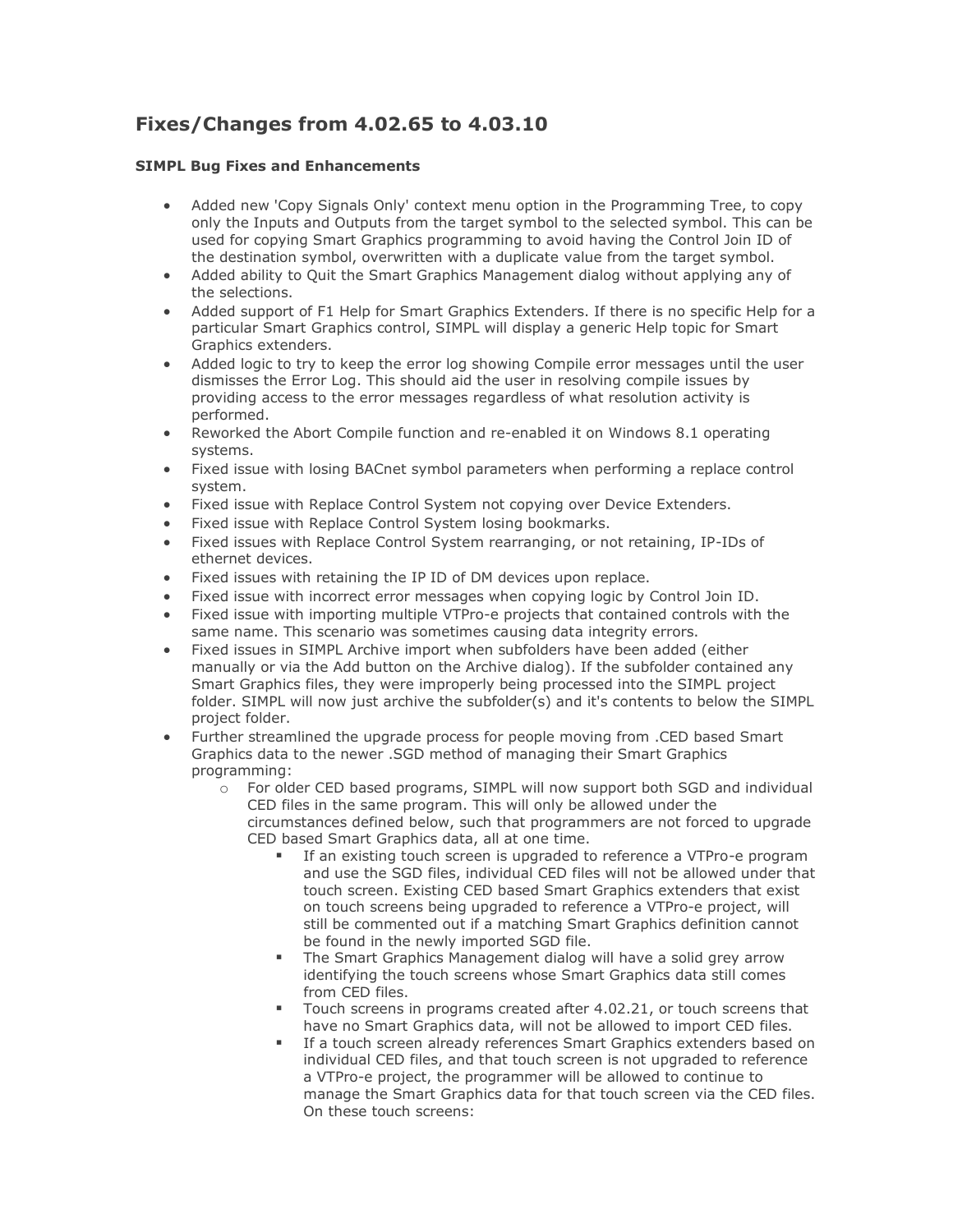- **·** The programmer can refresh individual CED files, import CED files, reorder Smart Graphics extenders, copy programming, and delete Smart Graphics extenders based on individual CED files for non-upgraded touch screens.
- The programmer will also be allowed to 'Duplicate Programming' of these touch screens onto empty touch screens.
- Note that the 'Duplicate Programming' right click context menu option is the only way to add CED based Smart Graphics extenders to an empty touch screen.
- The programmer will not be allowed to copy CED based Smart Graphics extenders to any other touch screen.
- Once at least one touch screen in an older program has been upgraded to reference a VTPro-e project, the 'Upgrade?' dialog on program open will no longer be shown. A new dialog will be shown reminding the programmer there are still touch screens to be upgraded.
- Support of HDBaseT DM devices that will use the HDBaseT standard to directly control the serial port and IR interfaces of 3rd party HDBaseT devices:
	- o When an HDBaseT device is added to a DM Input or DM Output card, the DM Input or DM Output card will now be assigned an IP-ID address.
		- When there is an HDBT device(s) present, the parent DM Input/Output card will take on the role of "HDBT Parent".
		- If there is more than one HDBaseT device added to an "HDBT Parent", only one IP-ID will be assigned to that "HDBT Parent", to support all HDBT children of the parent.
	- o When the IP-ID is assigned to the "HDBT Parent", a place holder 'In Use By HDBT' device will be added to that IP ID on the Ethernet card.
	- $\circ$  The programmer can change the IP-ID assigned to the DM Input or DM Output card via the 'Endpoint IP Net Address' configuration dialog.
	- o If the "HDBT Parent" does not contain an HDBaseT device, the address will not reflect an IP-ID.
	- o The SIMPL UI will display this IP-ID as a part of the "HDBT Parent's" address in both the System Design tree, the Programming Tree and the Detail View.
	- The 'In Use By HDBT' place holder device cannot be deleted, moved or changed in any way, unless the IP-ID is changed via the Configuration Dialog for the "HDBT Parent".
- HDBT IP-ID Caveats:
	- o The DMPS-XXX-C control systems will assign an IP-ID to the DMPS Video card for all HDBT Devices that may be added under that video card (as opposed to having the DM Input or DM Output cards be the holder of the IP-ID).
	- o The DM-MD6x6 and DM-MD6x4 switchers will internally handle the HDBT communications via Ethernet without requiring an IP-ID to be assigned. Therefore, when adding an HDBT device to one of these switchers, the programmer will not see an IP-ID assignment.

### **Fixes/Changes from 4.02.60 to 4.02.65**

#### **SIMPL Bug Fixes and Enhancements**

• Reduced the amount of time the Signal List in the Program Tree takes to display.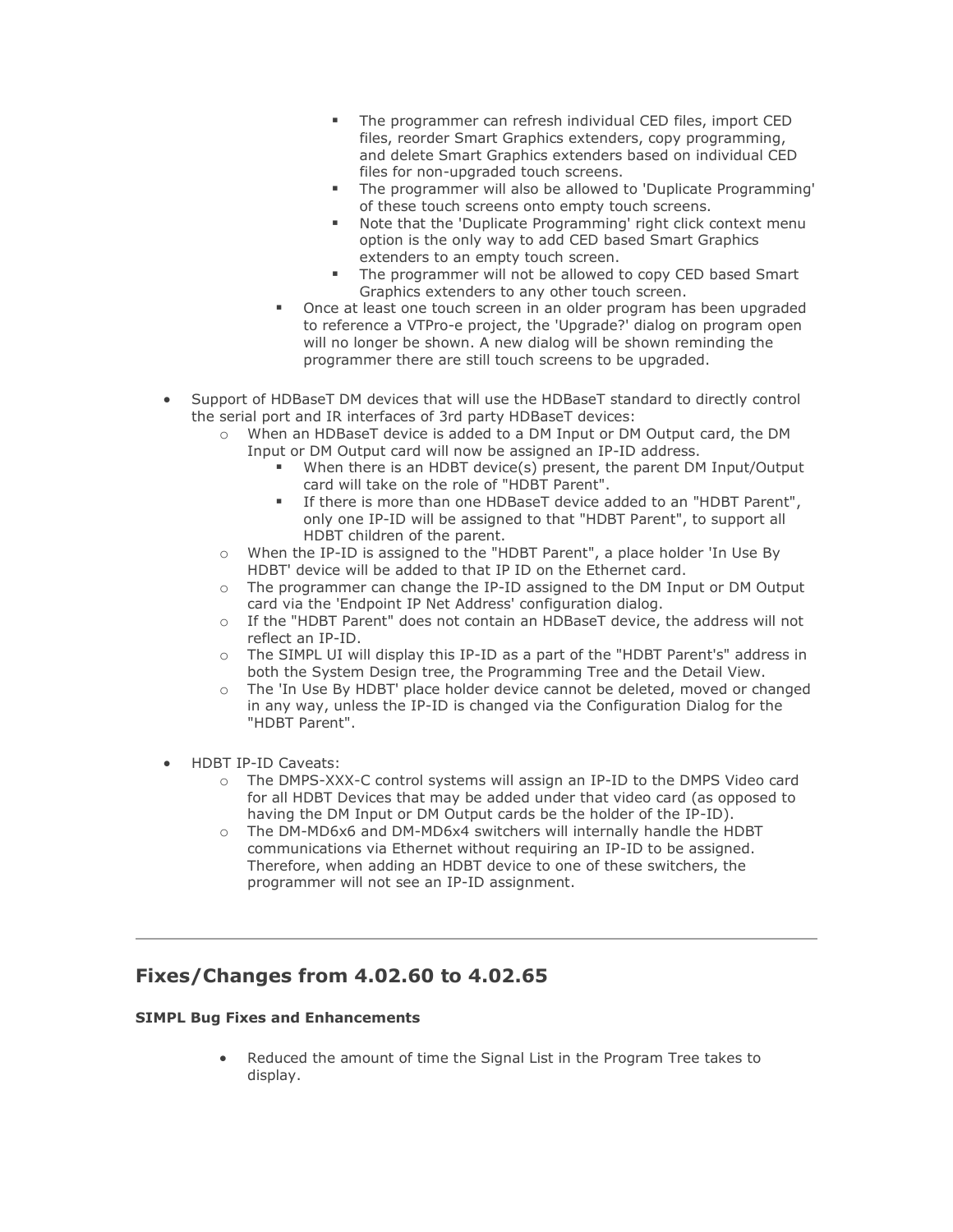#### **SIMPL+ Bug Fixes and Enhancements**

Addressed a rebuild issue where an existing  $S#$  assembly, about to be replaced from an updated CLZ, is being as flagged incompatible. When this occurs, the following message will appear: "Error 1706 (Line 2) - Error including SIMPL# Library: 'Compatibility issue with <assembly name>="">.dll in <clz name>="">.clz'. This condition can be rectified by performing a 'Recompile All'.

### **Fixes/Changes from 4.02.56 to 4.02.60**

#### **SIMPL Bug Fixes and Enhancements**

- Added ability to enter decimal point delimited values for the BACnet Change Of Variance (COV) parameters on the Analog Hosted Input Object and the Analog Value Input Object symbols. No updates or resynching will be required to existing programs that currently have these symbols, however the programmer will now be allowed to update existing values to contain decimal places.
- For Windows 8.1 users only, the abort button during a compile is temporarily disabled. Abort of a compile was causing a crash on the Windows 8.1 platform. This crash is being addressed and the abort button will again be enabled when the problem is resolved.

- Fixed output log at end of compilation such that the "Total Warning(s)" count represents the actual number of warnings encountered.
- The S# compatibility verification algorithm has been modified from requiring that all S# assemblies be the same binary, to checking that their public API is compatible across all modules in a SIMPL system.
- When the SIMPL compilation operation encounters an S# component (CLZ), the contents are read from the manifest file and compared against the contents of the <SMW root folder>\SplsWork folder. If there are no duplicate files, the contents are copied to the SplsWork folder and are used for compilation.
- If a duplicate filename is detected, it's considered a collision and the following compatibility checking will be performed:
	- o If manifests can be resolved for both assemblies, then the manifest identifiers are compared for equality. If they're equal, the original assembly in the <SMW root folder>\SplsWork folder is kept for compilation. If they're not equal, the target assembly's public interfaces are inspected for compatibility.
	- o The inspection of the assembly's public interfaces will ensure that one of the assemblies has a superset of all public interfaces. The assembly deemed to have the superset of interfaces will be committed to the <SMW root folder>\SplsWork folder and used for compilation.
	- o Assemblies that have the same version and public API will then be compared using the modification date. The assembly that has the later modification date will be committed to the <SMW root folder>\SplsWork folder and used for compilation.
- Note: If multiple SIMPL/SIMPL+ systems are stored in the same root folder, then  $S#$ dependencies for all systems in that folder will be committed to the same SplsWork folder and subject to the aforementioned compatibility verification.
- Fixed issues with recompiling SIMPL+ modules.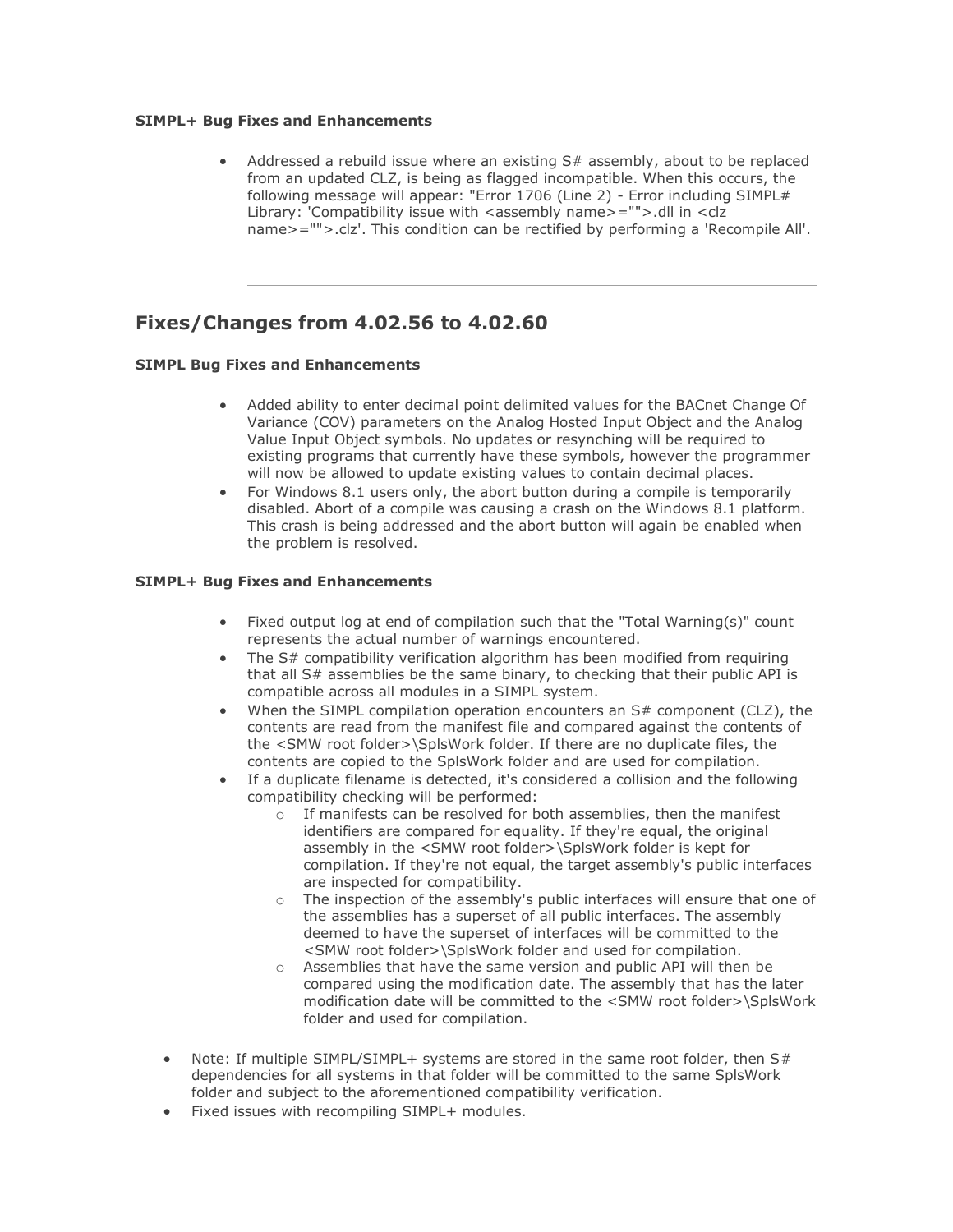# **Fixes/Changes from 4.02.53 to 4.02.56**

#### **SIMPL Bug Fixes and Enhancements**

- Fixed crashes that could sometimes occur on Replace Control System. This was introduced in 4.02.53.
- Fixed crash that could occur if a program is opened and referencing data missing in the currently installed Device Database.
- Fixed issue with not retaining the IP ID of DM endpoints when replacing a device such as a switcher, that contains DM endpoint devices beneath it.

#### **SIMPL+ Bug Fixes and Enhancements**

• Fixed issue with sometimes getting header file errors on compile of SIMPL+ modules that include SIMPL#.

### **Fixes/Changes from 4.02.52 to 4.02.53**

#### **SIMPL Bug Fixes and Enhancements**

- This version addresses performance issues encountered when opening and saving programs that have Smart Graphics Extenders for Dynamic Lists controls. These programs should now be smaller file sizes and should open and save much quicker. After a program with Dynamic Lists controls has been saved using 4.02.53, the open and save times should be as expected.
	- $\circ$  Note 1: Opening an existing program with Dynamic Lists control(s), for the first time using SIMPL 4.032.53, will still take a bit of time. In addition, the first time existing programs with Dynamic Lists Controls is saved using 4.02.53 might also take a bit of time. However, after the initial open and save operations, the open/save times should be more realistic.
	- o Note 2: A minimum SIMPL Version of 4.02.53 will be required to open programs that have Dynamic Lists controls and has been saved using 4.02.53 or greater. Programs that do not have Dynamic List controls will not be affected and programs with only those types of controls, should still be able to open in older SIMPL versions.
- Fixed issue with not retaining the IP ID of DM endpoints when replacing a DM endpoint devices with other endpoints or the same model.

### **Fixes/Changes from 4.02.50 to 4.02.52**

#### **SIMPL Bug Fixes and Enhancements**

• Added better error handling for the compiler option "Enable Auto-Archive on compile. The compiler should no longer return an Error if files are deemed to be missing from the SIMPL Archive. Since the SIMPL archive does not affect the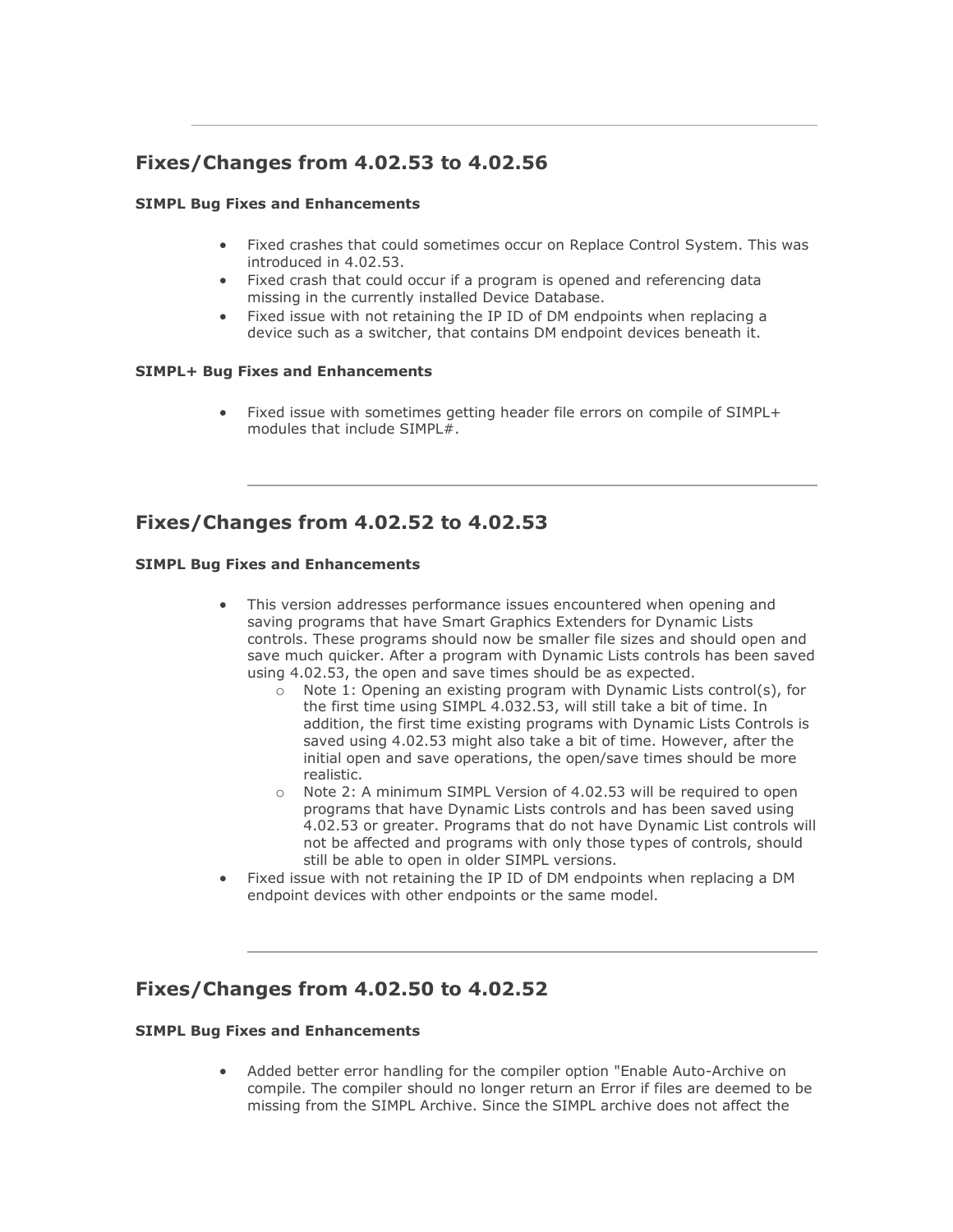run time of the program, if SIMPL cannot find all files it thinks needs to be in the SIMPL archive, Warning message(s) will be entered into the Error Log to identify the missing files.

#### **SIMPL+ Bug Fixes and Enhancements**

- Fixed an error where SIMPL+ writes Fatal SIMPL# compiler errors in the resulting .h header file. Not all error messages were making it into that file.
- Fixed swallowing of a FileNotFound exception where the user was not alerted to the actual problem, rather they might just get a "Errors found" message with no indication of why. All compiler errors should now show.
- Addressed cryptic SIMPL+ compilation messages resulting from Crestron Simpl# references.
- Fixed error where the 'Total Number Of Errors' in the compilation output window was not showing the number of errors if there were any.

### **Fixes/Changes from 4.02.49 to 4.02.50**

#### **SIMPL Bug Fixes and Enhancements**

• Fixed issue where the right click context menu option of 'Add' was disabled when selecting it from a top level device such as an Ethernet, Cresnet, COM, IR, etc card, to select and add devices to the child slots of those parent cards.

### **Fixes/Changes from 4.02.48 to 4.02.49**

#### **SIMPL Bug Fixes and Enhancements**

• Added better address labels for DM Output and DM Input cards that sit in the DM-MD8x8, DM-MD16x16 and DM-MD32x32 switchers. The addresses of the switcher slots, DM input, DM Output, and DM output channel cards will now reflect which input or output stream(s), the device is addressing. This is to help make programming of the DM Switchers a little easier. This is a data driven feature. Device Database version 57.05 or later will be required.

### **Fixes/Changes from 4.02.42 to 4.02.48**

- Smart Graphics Data Integrity Error: Fixed Data Integrity error for Smart Graphics Data: There is a bug in SIMPL 4.02.38 where, a certain sequence of steps would wipe out part of the required Smart Graphics data leaving the program unable to open. This version will allow the program to continue opening and will notify the user that they will have to re-select the VTPro-e projects for the touch screens whose data got corrupt. If the "missing data" message is displayed on program open:
	- $\circ$  the user should click YES on the dialog presented, to go to the Smart Graphics Management dialog. On the Smart Graphics Management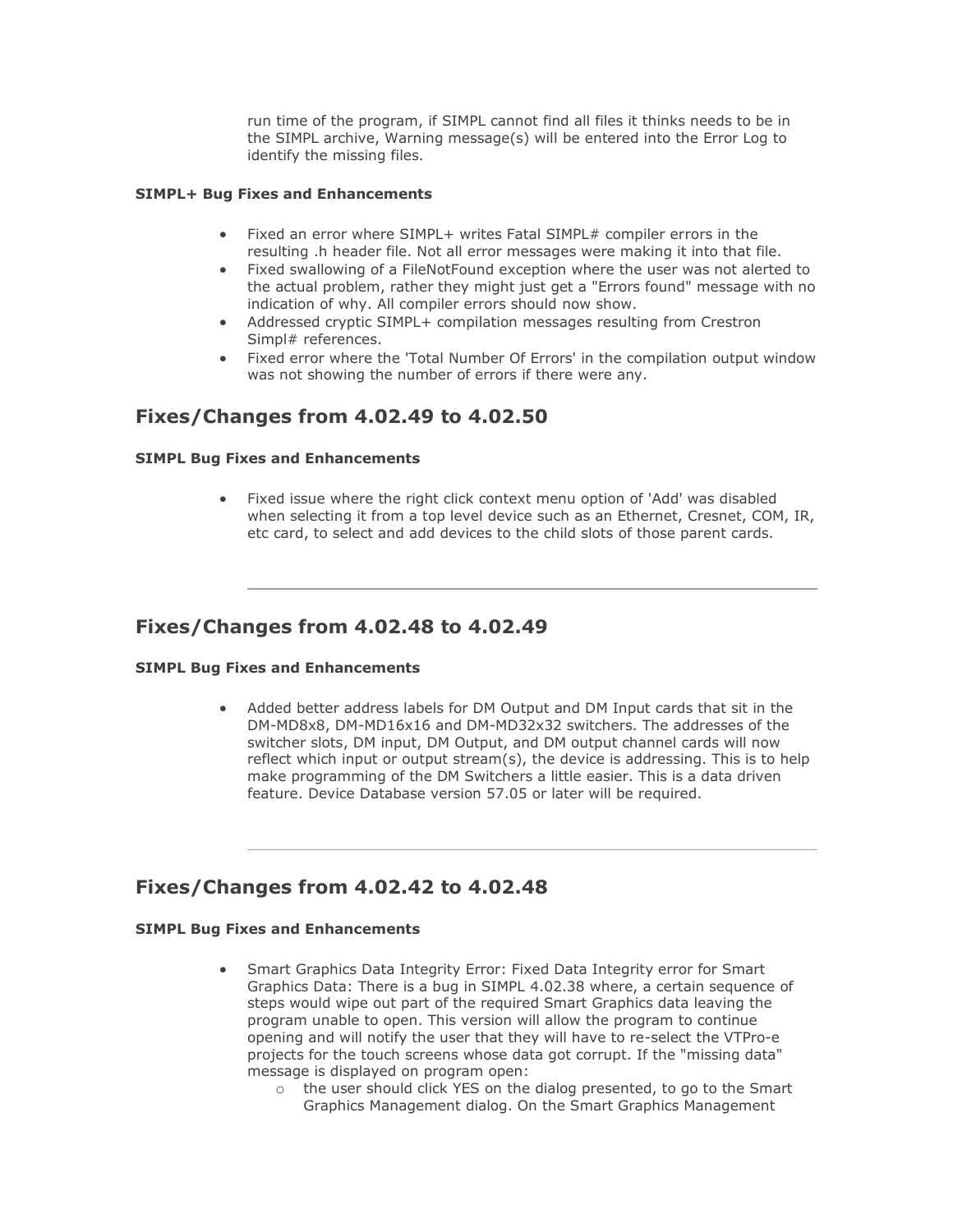dialog, there will be an arrow with a black outline to the left of all touch screens that the user will need to re-associate with a VTPro-e project.

- o If the user does not select the VTPro-e project at that time, or says NO to the message warning of missing data, SIMPL will comment out all Smart Graphics extenders under the affected touch screen. This is such that the user can continue to program and not be affected by the missing data.
	- When the user does re-select the VTPro-e project(s), SIMPL will try to match up the Smart Graphics extenders from the selected SGD file, to the Smart Graphics extenders that were commented out. If a match is found, the extender will be uncommented. If a match is not found, a new extender will be added and the user can try to copy the proper programming from the appropriate commented out extender. Note: Depending on how much data was lost, it is possible that SIMPL might not be able to find a match.
- Fixed error introduced to the 'Copy symbol Extenders' feature when working with older CED based Smart Graphics data. The user can now select this option and copy programming from both Device Extenders and Smart Graphics Extenders that are based on individual CED files.
- Fixed error in Replace Control System sometimes losing the Smart Graphics Data if replace Control System is performed and the program was not then saved.
- Enabled 'Duplicate Device Programming' for touch screens that have the new association with VTPro-e projects. This option was inadvertently disabled for these touch screens. Note that the touch screens must be the same. When dragging a source touch screen that contains programming and/or device extenders and/or a VTPro-e project and Smart Graphics extenders, onto a target touch screen of the same type, SIMPL will make sure that the target touch screen gets the same VTPRO-e project, all Smart Graphics extenders and device extenders and will copy all the programming from the source symbols to the target symbols. Any existing programming or extenders on the target touch screen will be removed before the new ones are added.
- Fixed error in trying to replace a 3-series control system with a DMPS-300-C. Only 2-series control systems were allowing a replace to a DMPS control system.

### **Fixes/Changes from 4.02.40 to 4.02.42**

- Fixed issue where replacing a touch screen that is associated with a VTPro-e project, with another touch screen, does not retain the VTPro-e project association. Smart Graphics extenders were retained but not the VTP selection.
- Fixed issue with reordering SGD based Smart Graphics extenders when older CED based extenders were still in the program but commented out. All Smart Graphics extenders were erroneously getting commented out.
- Fixed issue with red arrow always showing next to touch screens, in the Smart Graphics Management dialog, that have VTPro-e projects selected. The red arrow implies a missing SGD file but this error was happening because SIMPL was also looking for the backup SGD file.
- Ensured that menu options associated with the new Smart Graphics Management method are not available when working in programs based on the older CED based data.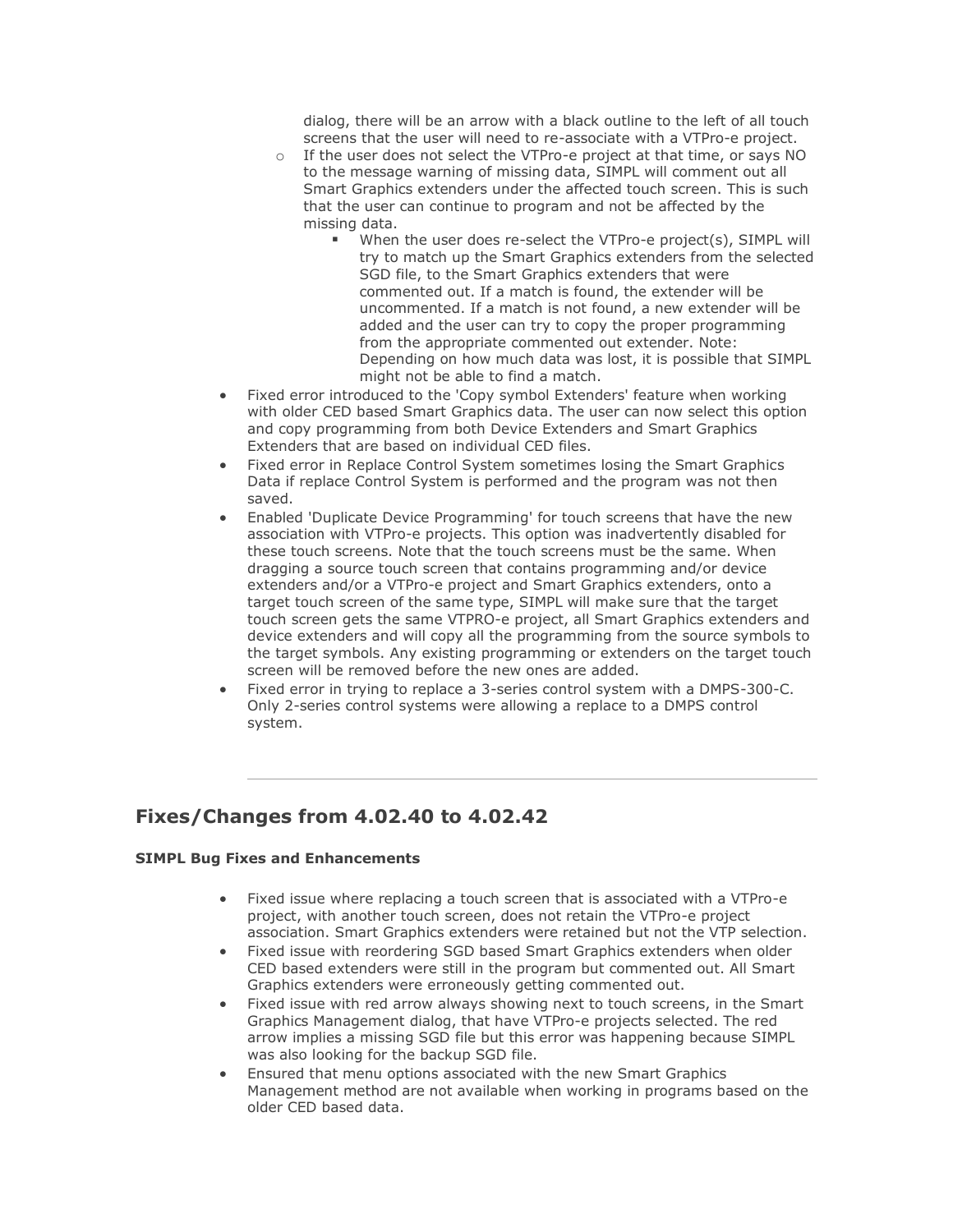#### **SIMPL+ Bug Fixes**

• Added enhancement to SIMPL+ compiler to write any "Fatal" error messages encountered in the compilation of a SIMPL# module, to the resulting .h header file. By putting these messages in the .h file, SIMPL+ can now access this data and display the messages to the user in the Status Window.

### **Fixes/Changes from 4.02.39 to 4.02.40**

#### **SIMPL Bug Fixes and Enhancements**

- Added better support for locating VTPro-e and SIMPL files in the same folder: SIMPL will capture it's own copy of the SGD file at the time the user selects a VTPro-e project or to refresh data from an existing project. This is such that SIMPL can ensure the SMW will open without errors, or the need to resynch regardless of the activity within VTPro-e. Updating the Smart Graphics data will now only be done based on user direction.
- Added the ability to re-order Smart Graphics extenders under the parent touch screen: Left click and drag Smart Graphics Extenders to reorder under the parent touch screen.
- Added a right click menu option, "Copy Sequence of Smart Graphics Extenders", to impose the order of Smart Graphics extenders on 1 touch screen, to another touch screen that references the same VTPro-e project.
- Added a right click menu option, "Sort Smart Graphics Extenders", which will reorder the Smart Graphics extenders for that touch screen by Control Join ID.
- Added a right click menu option "Copy Smart Graphics Programming by Control Join ID", to copy programming between Smart Graphics extenders by matching up Control Join Ids when VTPro-e projects for the 2 touch screens are unlinked.

#### **SIMPL+ Bug Fixes**

- Fixed bug in SIMPL+ Editor where DEFINE CONSTANT's appeared in structure drop down menus
- Fixed bug where multi-threaded event subscriptions might fail to subscribe
- Fixed compilation error when accessing arrays of SIMPL# classes from SIMPL+

### **Fixes/Changes from 4.02.38 to 4.02.39**

- Resolved a data integrity error that was sometimes encountered with Smart Graphics extender data after an upgrade from an older CED based program.
- Resolved issue with refreshing Smart Graphics extender data not updating the data when the VTPro-e files and SIMPL Windows files are in the same folder.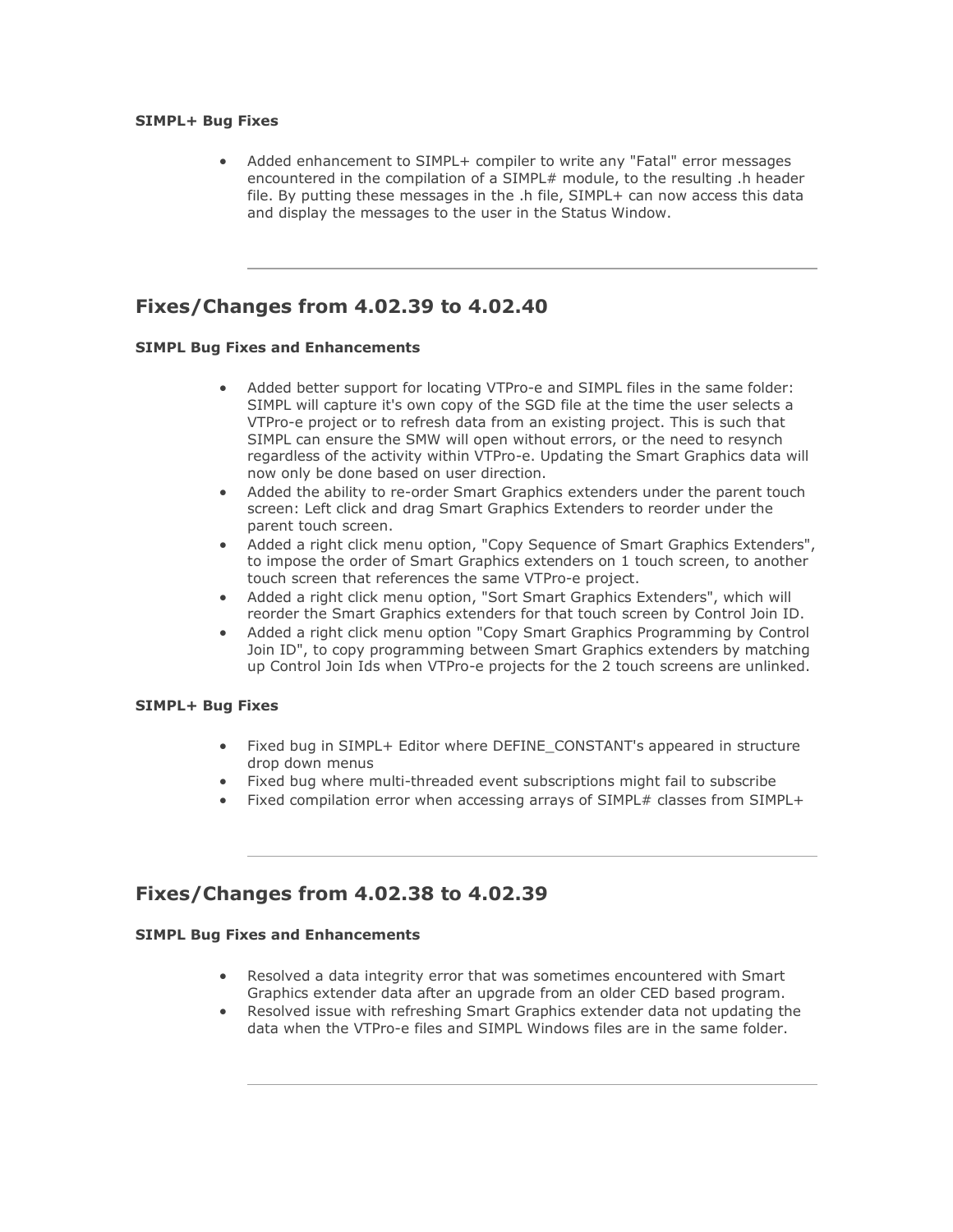# **Fixes/Changes from 4.02.21 to 4.02.38**

#### **SIMPL+ Bug Fixes**

• Fixed bug where 'Open .API' doesn't work when .clz is located in a path specified within #INCLUDEPATH

- Fixed error in creating archives that contain SIMPL# modules.
- Added support for displaying friendlier names for Crestron devices and symbols in the Configuration Management and Program Library trees. These names will be defined in the Device Database. Note that not all devices will have this data. New devices and symbols are likely candidates, and older devices may be retrofitted as appropriate.
- Duplicate Programming function will now also copy Smart Graphics extenders to the target touch screen. If the target touch screen has any smart graphics extenders already there, they will be removed (just like we do with regular device extenders in this function) and new instances added.
- Updated what is shown for the 'Add item to' option on the right click context menu of the configuration tree, if the programmer selects an empty slot. SIMPL will now show the same label as is shown in the tree.
- Fixed error when trying to import a RSD file after Smart Graphics data has been imported.
- Better Smart Graphics data management:
	- o Software Required: This feature requires VTPro-e 5.4.13 or higher, and Smart Graphics Controls is 2.01.06.02 or higher. You will not be able to create new programs with Smart Graphics data from VTPro-e, without these versions. You will, however, be able to continue working with older programs that used CED files.
	- o Summary:
		- Data defining all Smart Graphics controls in a VTPro-e project is now contained in 1 Smart Graphics Definition (SGD) file. This file is generated by the VTPro-e compiler and will be used behind the scenes by SIMPL.
		- **•** Programmers now just need to select a VTPro-e project per touch screen and SIMPL will take care of obtaining a copy of the new SGD file.
		- SIMPL will use the data in the SGD file to import/refresh/resynch Smart Graphics extenders for each Smart Graphics control in the VTPro-e project.
		- Programmers can select to refresh / resynch the Smart Graphics data on program open, or access the Smart Graphics Management dialog at any time to refresh / resynch on demand.
		- Individual CED files no longer need to be maintained by the programmer but, for a transition period, can still be generated by the VTPro-e compiler.
			- The new Smart Graphics Definition (SGD) file will be placed, upon successful VTPro-e compilation, in the VTPro-e project folder.
			- Once a VTPro-e project has been selected and associated with a touch screen(s), the SGD will be copied in the local SMW folder for use on the next SIMPL program open. Whenever a Smart Graphics request is made by the programmer (either automatically on program open or on demand), an latest copy of that SGD will be retrieved from the VTPro-e project file, and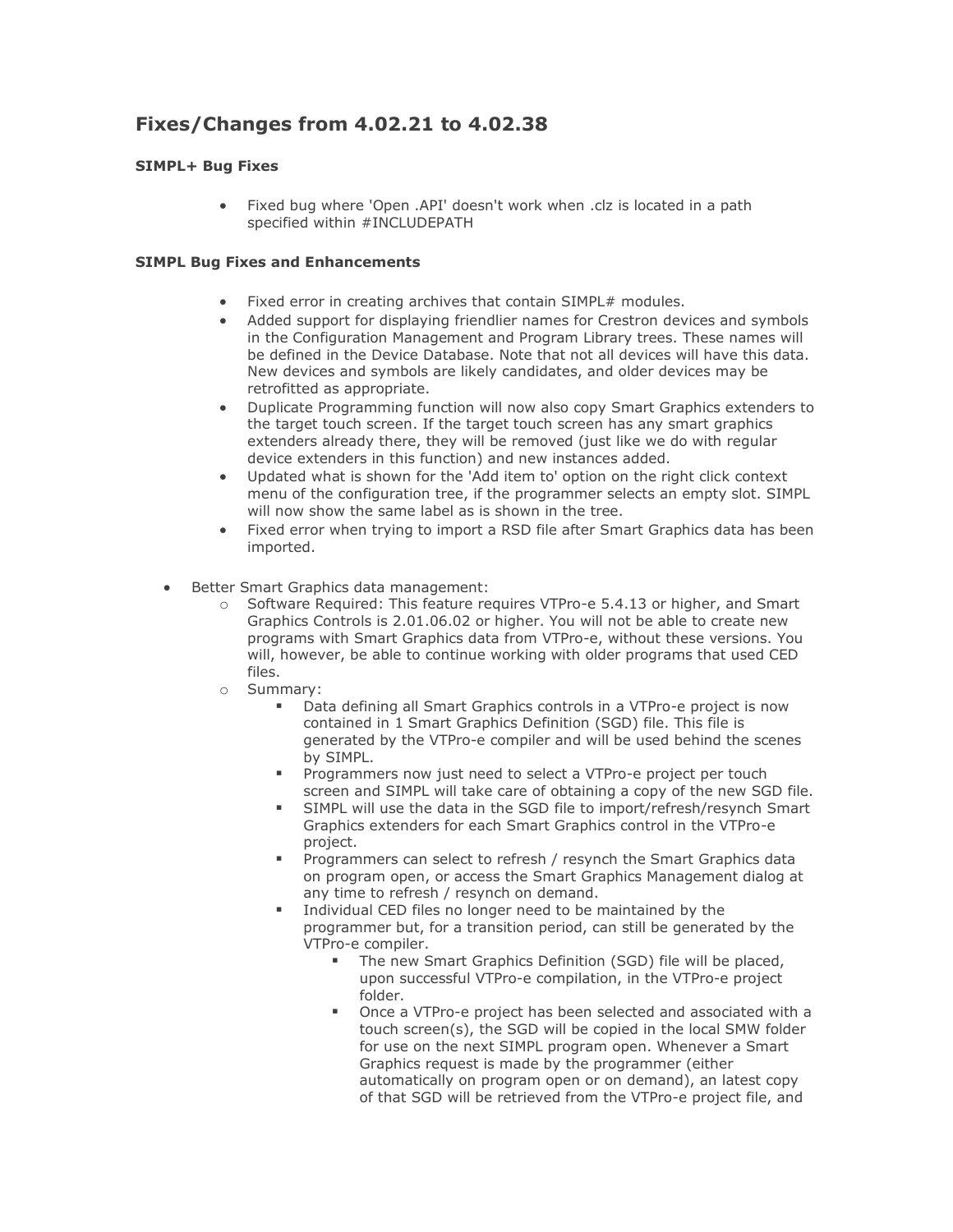the associated Smart Graphics extenders will be refreshed /resynched.

- o To begin using this feature
	- Read all of the release notes for this version, to be clear on what to do
	- If you are starting from scratch, just create a new program and use the Smart Graphics Management dialog to import Smart Graphics data from VTPro-e projects compiled in VTPro-e 5.4.13 or newer.
	- If you are upgrading from and old-style CED file based program, here are some things to keep in mind(details on how to upgrade are below):
		- It is highly recommended you use the same version of the VTPro-e project which generated the CED files referenced your existing SIMPL program. Compile that VTPro-e project, using VTPro-e 5.4.13 or newer before trying to upgrade your SIMPL program.
			- After the upgrade, programmers will no longer need to worry about name or Control Join ID changes.
			- Warning: If you have changed the name of the VTPro-e file name, the names of any of the controls, or the Control Join IDs, since the last import of CED data into SIMPL, SIMPL will not be able to find matching controls during the upgrade. In this case, SIMPL will comment out the existing extenders (to retain the programming for copy/paste) and add new instances from new data.
		- When upgrading your program, it is important to select a VTProe project for each touch screen that had existing CED based data, before the next SIMPL program 'Save' / 'Save As'. Otherwise, you may lose the existing Smart Graphics extender definitions and associated programming.
		- Known Issue if not upgrading older programs: If working in a program that was created using SIMPL 4.02.21 or older, and the program contains Smart Graphics Extenders and the user selects not to upgrade to the newer Smart Graphics Management method, the 'Copy Symbol Extenders' option in the right click menu of a touch screen containing Smart Graphics Extenders will not be enabled. A work around is to add a temporary regular device extender (such as an Ethernet Offline Manager) to the touch screen. The menu option will become enabled, copy the extenders and then delete the temporary device extender. User Instructions:
- o Smart Graphics Management Dialog:
	- Accessible via the Project Menu->Smart Graphics Management, or the right click context menu of a touch screen symbol.
	- There will be an entry for each touch screen that supports Smart Graphics.
		- A white arrow with a black outline in front of a touch screen means a VTPro-e project has not yet been selected.
		- A red arrow means the associated Smart Graphics Definition (SGD) file for the VTPro-e project could not be located in the SIMPL program folder. Make sure the VTPro-e project has been compiled.
		- A magenta arrow means the selected VTPro-e project VTP file and/or the SGD file cannot be found in the VTPro-e project folder (meaning, SIMPL would not have the latest files to access for a refresh). This typically could happen after import of an archive to a different computer where the VTPro-e project folder does not exist. Regardless of why the files are missing, SIMPL would then use the local Smart Graphics data (SGD file) located in the SIMPL project folder (which would represent the Smart Graphics data already in the SIMPL program).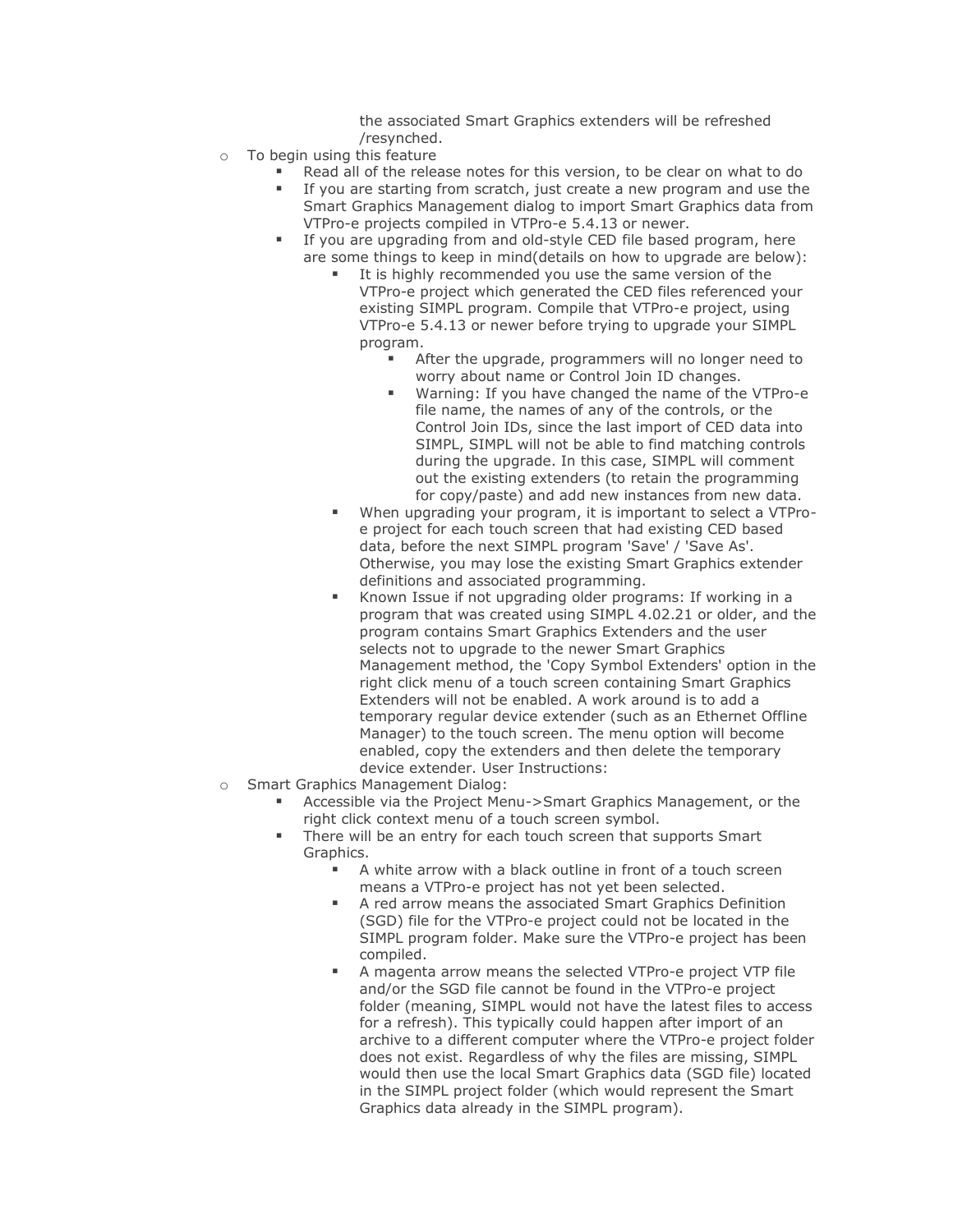- Browse / Browse For All
	- Allows programmer to select VTPro-e project(s)
	- SIMPL will make a local copy of the associated SGD file in the SIMPL project folder. ( This is to ensure the SIMPL program will open without errors due to missing data if the VTPro-e project/files were ever moved.)
	- **EXECUTE:** SIMPL will create/update Smart Graphics extenders under the associated touch screen(s), for all Smart Graphics controls in the selected VTPro-e project(s).
- Refresh / Refresh All
	- SIMPL will locate the SGD file in the VTPro-e project folder and update the SIMPL project folder with that version.
		- Note: For each touch screen being refreshed, if any other touch screen also references the same VTPro-e project, those touch screens will also get refreshed/resynched. The programmer will be shown a list of the touch screens that will also be updated and the programmer can select to continue or abort the refresh.
	- **EXECT:** If a new Smart Graphics control has been added, SIMPL will add an associated extender.
	- **EXECT:** If a Smart Graphics control already has an extender in the SIMPL program, SIMPL will resynch the definition of that extender.
	- If a Smart graphics control has been removed from the VTPro-e project (or marked as 'do not compile', or was not yet assigned a valid Control Join ID), SIMPL will comment out the associated Smart Graphics extender in the SIMPL program. This is done such that the programming will still be available to the programmer (in case it's needed to copy/paste elsewhere).
	- Commented extenders will be the responsibility of the programmer to remove from their project.
	- The programmer will not be able to uncomment these Smart Graphics extenders. This is done to avoid possible data integrity errors on future program opens. However, the programmer can always delete any commented out Smart Graphics extender.
- Clear / Clear All:
	- SIMPL will remove all Smart Graphics extenders found in the associated SGD, from the selected touch screens.
	- **EXECTE SIMPL will disassociate the selected touch screens from** the VTPro-e project(s).
	- Do not automatically refresh/resynch Smart Graphics data on program open:
		- Keep this option selected if you do not want SIMPL to go get the latest SGD file(s) and perform a refresh/resynch on each program open.
- o Changing the name of your VTPro-e project:
	- **.** If the name of a VTPro-e project changes, go to the Smart Graphics Management dialog and select the new VTPro-e project name.
	- SIMPL will be able to use unique control identifiers to find the matching extenders already in the SIMPL program, and refresh / resynch the data. See the 'Refresh / Resynch Notes' section below for more details on this process.
- o Changing the name of a Smart Graphics Control, or changing the Control Join ID: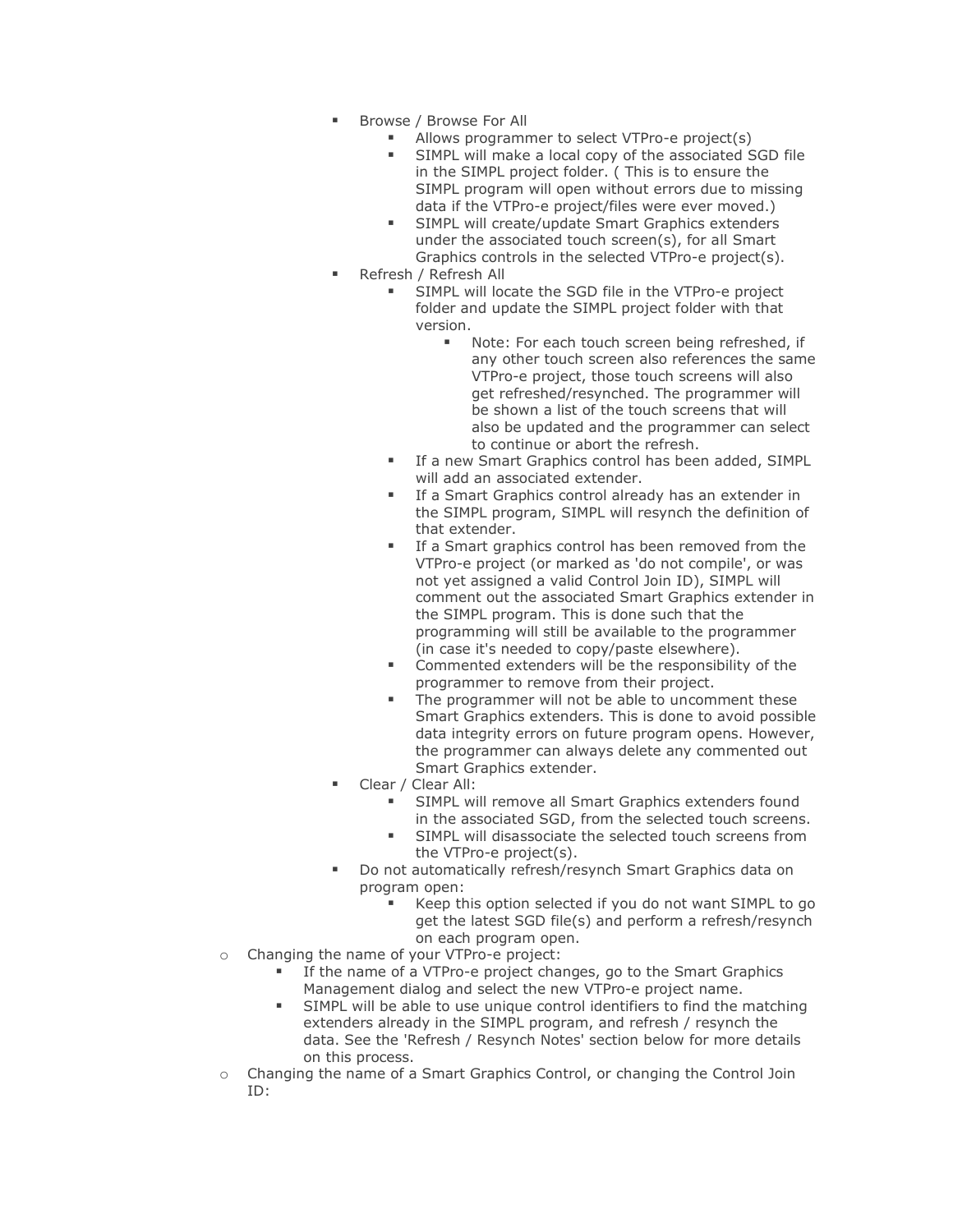- **EXECT** SIMPL will be able to use unique control identifiers to find the matching extenders already in the SIMPL program, and refresh / resynch the data.
- o Upgrading existing programs with CED based Smart Graphics extenders:
	- Recommendation: Before upgrading existing projects using CED files, create a SIMPL Archive.
	- On program open, SIMPL will detect if there are Smart Graphics extenders based on older CED files. If so:
		- The programmer will be provided the following options:
			- Upgrade:
				- The Smart Graphics Management dialog will be displayed so the programmer can select the appropriate VTPro-e project.
				- SIMPL will try to find matches to the existing Smart Graphics extenders, using the associated CED name assigned to each control by VTPro-e (i.e. <VTP project="" name\_control="" name>="">.ced). After that initial upgrade, the control's unique control identifiers will be used for future data refresh operations.
				- If a match cannot be found:
					- SIMPL will comment out the existing extender.
						- Note: The programmer will not be able to uncomment this Smart Graphics extender. This is done to avoid possible data integrity errors on future program opens. However, the programmer can always delete any commented out Smart Graphics extender.
					- SIMPL will add a new extender based on the data in the SGD
				- New extenders will be added for controls that have been added since the last CED import.
				- Existing extenders not found in the SGD file will be commented out.
				- Not right now:
					- Keep using the older CED files for this session. The programmer will be asked to upgrade on the next program open. Select this option if you want to go create an archive before doing an upgrade, or if you don't have the latest VTPro-e installed but are intending to do so.
				- Don't ask again:
					- Keep using the older CED files for this session. The programmer will not be asked again to upgrade but can access the Smart Graphics Management dialog at any time to perform an upgrade.
		- Upgrade Notes:
			- When accessing the Smart Graphics Management dialog for the first time, Crestron recommends selection of a VTPro-e project for each touch screen that currently refers to CED files, at this time.
				- Once the programmer selects at least one VTPro-e project, SIMPL will consider every touch screen in the program as 'upgraded' to use the new SGD file data.
				- **Important!** Any touch screen that does not get a VTPro-e project assigned before the first 'Save' / 'Save As' after selecting to upgrade, will result in that touch screen's current CED based Smart Graphics extenders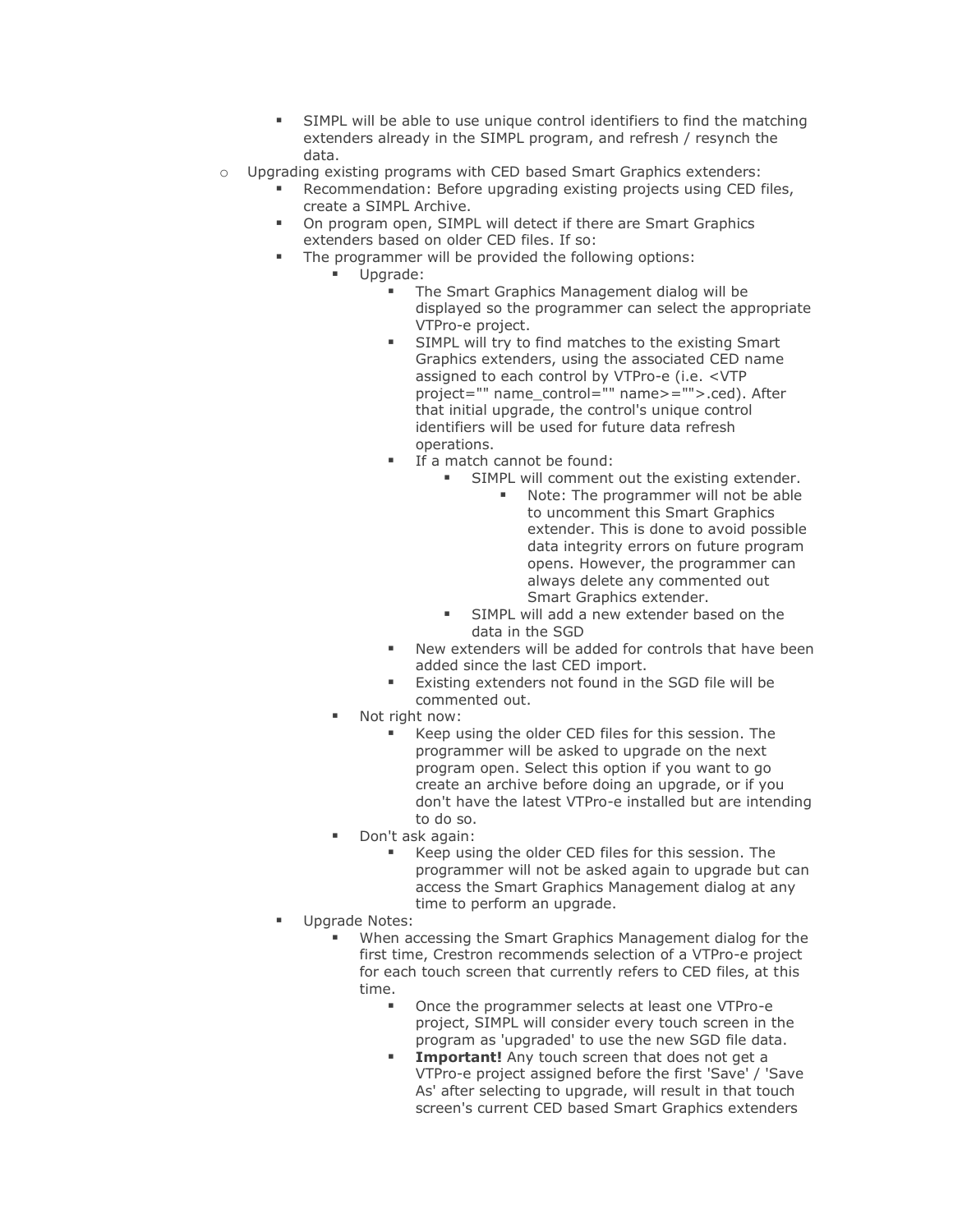data to be commented out. If you close the program and then reopen, you may lose the Smart Graphics extender names and symbol definitions.

- **EXECT:** If SIMPL comments out any old CED based Smart Graphics extender during an upgrade, try to copy the programming of the older extender to the new instance (if a new instance was added) before saving and closing your program.
	- Note: The programmer will not be able to uncomment Smart Graphics extenders. This is done to avoid possible data integrity errors on future program opens. However, the programmer can always delete any commented out Smart Graphics extender.
- if the programmer chooses to upgrade to the new Smart Graphics Management method:
	- SIMPL will not remove any CED files referenced by this program, from the project folder. This is to ensure that other programs in the same folder, not yet upgraded, will open successfully. Therefore, it is the responsibility of the programmer to remove any unused CED files from the project folder, when deemed safe.
- If the programmer does not upgrade and chooses to continue to use individual CED files
	- **EXED 15 If importing a new CED file not already in your program,** find and select that file. SIMPL will import the CED data and make a copy of the CED file in the program folder.
	- **EXECT** If the CED file is already referenced in the SIMPL program and has been updated by VTPro-e, you must remember to copy any updated CED files to your SIMPL program folder.
	- Do not put your VTPro-e project folder in the SIMPL project folder.
- o Refresh/Resynch Notes
	- Smart graphics controls will be tracked internally ( by both VTPro-e and SIMPL) via unique internal identifiers for better resynch support in SIMPL.
		- If the object name or any of the control's attributes change in the VTPro-e project, SIMPL will still be able to match it up to the associated extender in the SIMPL program , using the control's internal identifier.
		- If the programmer does a 'Save As' of a VTPro-e project to a different project name, VTPro-e will now allow the user to define their intent of the 'Save As' (see VTPro-e help for information on linking projects):
			- Create new project (unlinked): The VTPro-e user can do a 'Save As' to create a new, unlinked, project based on the existing project. VTPro-e will assign new internal tracking IDs, for all controls, such that the new project's Smart Graphics data can be imported into SIMPL without affecting/updating any Smart Graphics data currently in the SIMPL program from the original project.
			- Create new version (linked): The VTPro-e user can do a 'Save As' to create a new version (i.e. link the newly saved version to the previous version) of the existing project, thus maintaining history and traceability of all controls.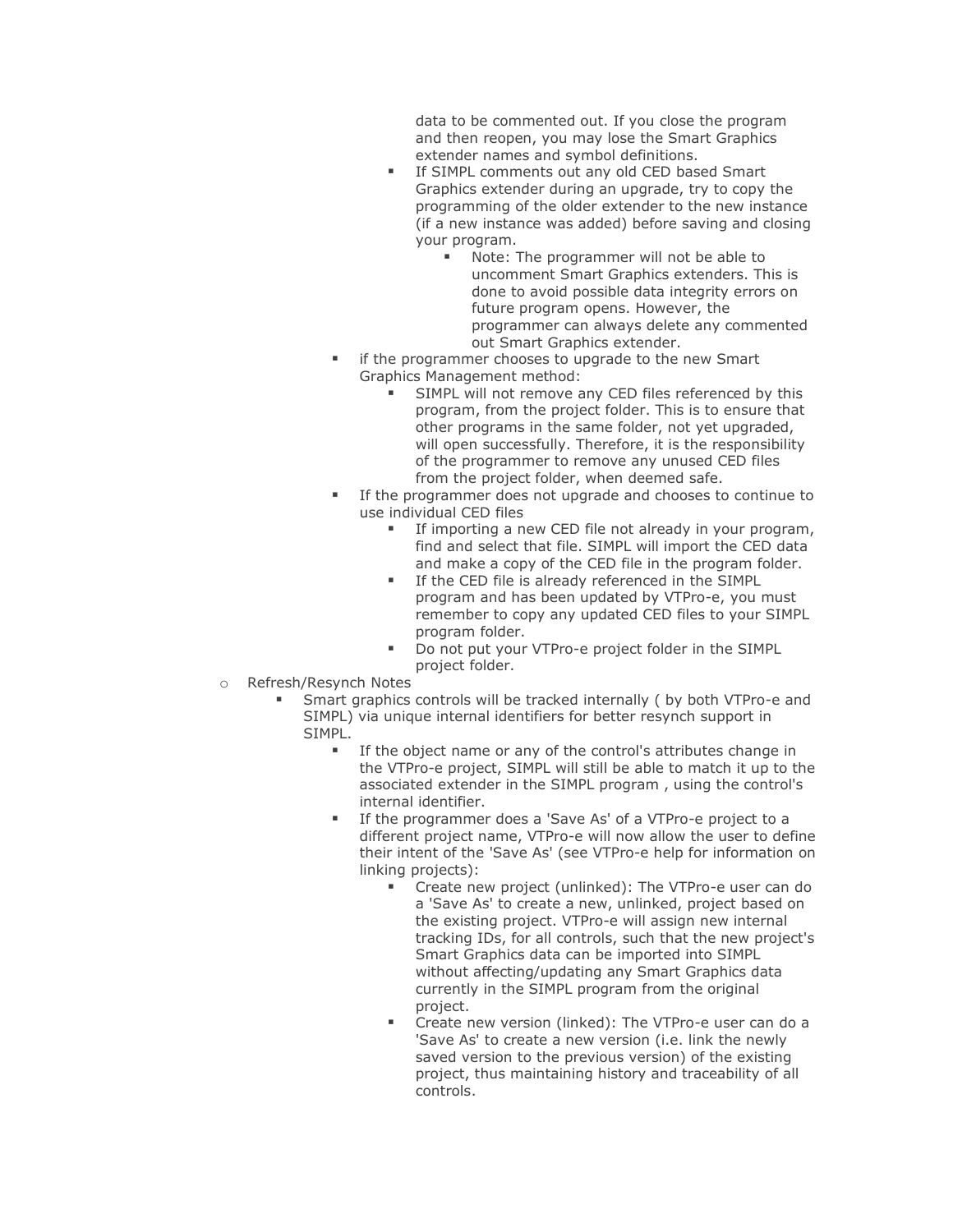- In SIMPL, when the programmer selects one or more touch screens to associate with a new VTPro-e project name, SIMPL will look at all non-selected touch screens to see if any of those currently reference the same VTPro-e project (Note: this search is done based on an internal project identifier and not VTP file name).
- **EXECT** If any non-selected touch screen references the same VTPro-e project, and that VTPro-e project is a linked project, SIMPL will tell the programmer that all Smart Graphics data from that project, on all touch screens that referenced the previous version, will be refreshed /resynched. A list of those touch screens will be displayed. The programmer will have the option to abort the process of using the new VTPro-e project, to allow SIMPL to update the data on the non-selected touch screens.
- o Copying programming from 1 set of Smart Graphics extenders to another touch screen
	- The programmer can copy the programming from the Smart Graphics extenders on one touch screen, to the Smart Graphics extenders on any other touch screen that is associated with the same VTPro-e project.
		- Make sure the VTPro-e project associations are assigned to the proper touch screens in the Smart Graphics Management dialog.
		- In the Program Tree, program one set of Smart Graphics extenders
		- select that touch screen, right click and drag it to another touch screen that is associated with the same VTPro-e project.
		- **EXECT:** SIMPL will copy the programming from each Smart Graphics extender in the selected touch screen, to the matching Smart Graphics extender in the target touch screen.
	- Similarly, if the programmer wants to just copy the programming for 1 Smart Graphics extender, to another that is from the same VTPro-e project, they may select just that Smart Graphics extender, right click and drag it to an instance of the same extender on another touch screen.

### **Fixes/Changes from 4.02.20 to 4.02.21**

#### **SIMPL Bug Fixes and Enhancements**

• The default program archive option, at compile completion, has been restored to 'Create Archive. This will result in creation of a SIMPL Archive. The recently added Compiler Settings option to 'Create archive and embed in compiled program' option will no longer be the default.

- Fixed link error when using S# Variables as NONVOLATILE. S# Variables are now compiled as VOLATILE.
- Fixed bug when using classes defined in another namespace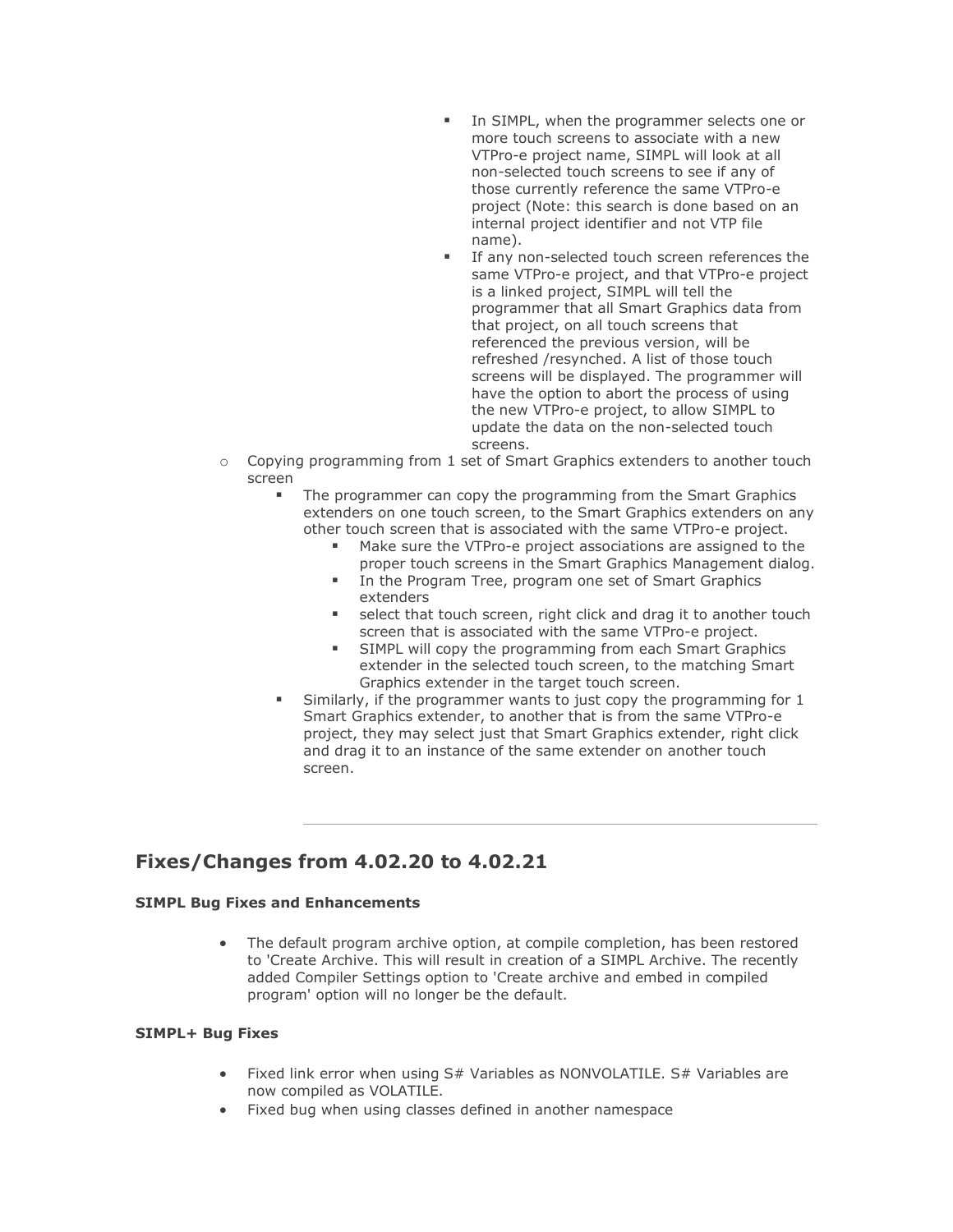# **Fixes/Changes from 4.02.18 to 4.02.20**

#### **SIMPL Bug Fixes and Enhancements**

- Fixed issue where right clicking on the Control System in the Configuration Management tree seems to take a long time to respond.
- Fixed a bug where SIMPL archives could not be created. This could occur when SIMPL+ relative paths are in use.
- Fixed issue with saving a module to a different name sometimes loses the Symbol Tree Category setting.

#### **SIMPL+ Bug Fixes**

• Force a recompilation when modules are moved to another folder.

### **Fixes/Changes from 4.02.17 to 4.02.18**

#### **SIMPL Bug Fixes and Enhancements**

- Updated to new icon and splash screen.
- Duplicate Programming will now copy device extenders and their programming. Smart Graphics are not yet supported as a part of this feature.
- Known Issue:
	- o Saving a Module losing data: Sometimes, if you save a module to a different name after performing a save in the same session of SIMPL Windows, the Symbol Tree category may get lost. If you don't see your module appear in the Symbol Library, please open the module in SIMPL editor, edit the Module Header and reselect the proper Symbol Tree category and then save the module. You may need to Reload the Libraries or restart SIMPL to see the module after that.

#### **SIMPL+ Bug Fixes**

- Implemented support for Continue statement in loops: This keyword causes control to pass to the end of the innermost enclosing WHILE, DO or FOR statement, at which point the loop continuation condition is re-evaluated.
- Note: CONTINUE statement in SIMPL+: With the added support of the CONTINUE statement in SIMPL+, any existing modules that use the word 'Continue' as a variable will not compile correctly. Please change the variable name and recompile.

### **Fixes/Changes from 4.02.16 to 4.02.17:**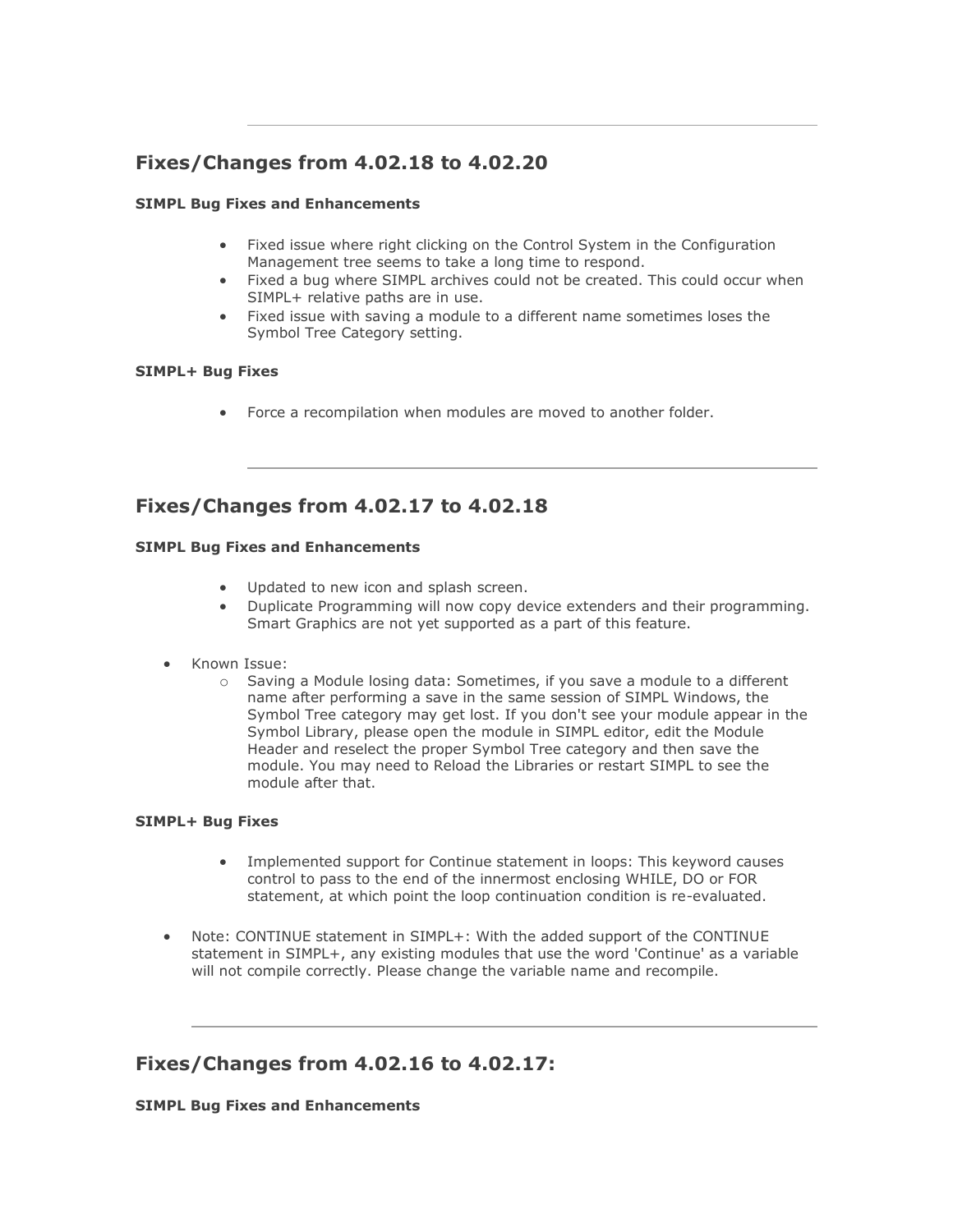- Fixed an error in compilation where COM ports were sometimes being removed accidentally.
- Updated to new splash screen and icon.
- Fixed Duplicate Programming to also copy the comments of the child symbols
- Updated the Duplicate Programming dialog to retain the last entered "Replace" and "With" values
- Fixed error where performing a 'Copy all Signals/Parameters' or 'Duplicate Programming', was leaving the destination symbol incorrectly marked as incomplete.
- Fixed error when copying/pasting signals from one IR device to another. The destination IR device was getting it's IR commands overwritten to be the commands of the source device, thus causing compile errors.
- Known Issue Note:
	- o Saving a Module losing data: Sometimes, if you save a module to a different name after performing a save in the same session of SIMPL Windows, the Symbol Tree category may get lost. If you don't see your module appear in the Symbol Library, please open the module in SIMPL editor, edit the Module Header and reselect the proper Symbol Tree category and then save the module. You may need to Reload the Libraries or restart SIMPL to see the module after that.

#### **SIMPL+ Bug Fixes**

- Implemented #INCLUDEPATH for specifying additional include paths for user libraries (3-series only).
- Note: SIMPL+ changes to functionality for #INCLUDE\_SIMPLSHARP\_LIBRARY (SIMPL version 4.02.17 and higher) - Absolute Paths are no longer accepted within the compiler directive, #INCLUDE\_SIMPLSHARP\_LIBRARY. Both Absolute and Relative Paths are now supported using the compiler directive, #INCLUDEPATH. One or more #INCLUDEPATH directives can be specified and must be placed before any #INCLUDE\_SIMPLSHARP\_LIBRARY compiler directives. The search order for libraries is 1) Project Folder, 2) Global SIMPL+ Folder and 3) #INCLUDEPATH folders.
- Fixed possible link error when calling static functions within an event (3-series only).
- Fixed error where calling Remove() from within a callback function was failing to update the string (3-series only).
- Fixed bug where for-loops can run into infinite loops (2-series only).

### **Fixes/Changes from 4.02.14 to 4.02.16:**

- A minimum Device Database version of 50.00.01 is required with SIMPL 4.2.15
- A minimum 3-series control system firmware version of 1.007.0019 is required with SIMPL 4.2.15

#### **SIMPL Bug Fixes and Enhancements**

• Fixed an issue where sometimes a new SIMPL+ project module is not compiled into a program. This was only happening if the programmer created a new SIMPL+ module in the current SIMPL project folder, while SIMPL is open with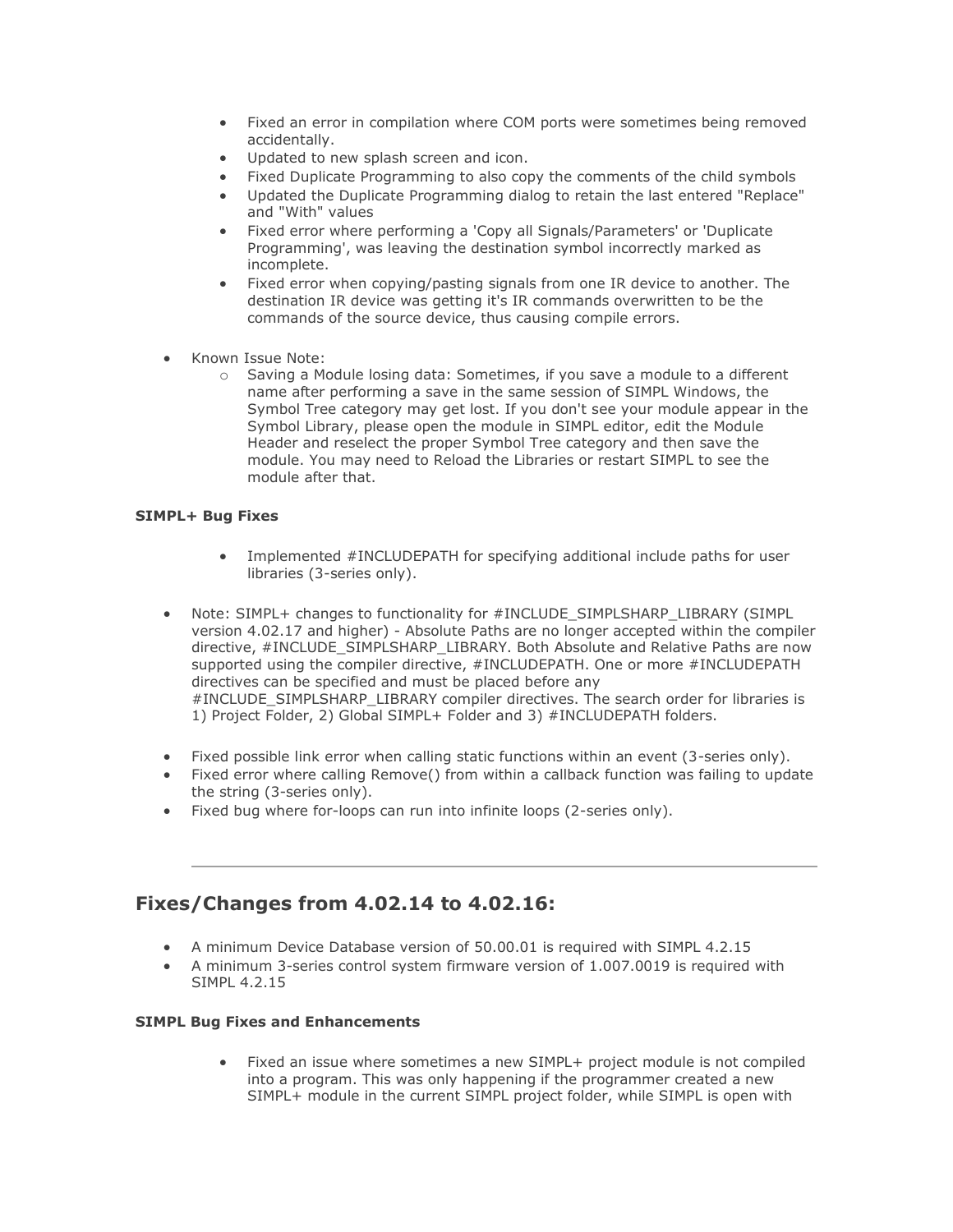the project. Forcing SIMPL to reload the device and symbol data would rectify the situation before this fix.

#### **SIMPL+ Bug Fixes**

- Fixed crash if undefined variable is used within for-statement (3-series only)
- Fixed possible compilation failure when calculating NVRAM.

### **Fixes/Changes from 4.02.13 to 4.02.14:**

#### **SIMPL Bug Fixes and Enhancements**

• Fixed bug in compiler where UIDs were not being written to the SIMPL BIN file correctly if the UID had a zero in it.

#### **SIMPL+ Bug Fixes**

• Fixed possible compilation error when using strings as function arguments with library function calls.

### **Fixes/Changes from 4.02.12 to 4.02.13:**

#### **SIMPL Bug Fixes and Enhancements**

- Added logic to not allow users to select a Device or Symbol in the programming tree, right click and drag onto itself and have the option to copy signals, duplicate device programming etc.
- Fixed bug in BACNet XML generation to not write commented signals to the XML file.
- Optimized "Copy All Signals/Parameters" function when the source and target symbols are identical (e.g. copy from 1 TSW-750 to another TSW-750).

#### **SIMPL+ Bug Fixes and Enhancements**

- Fixed Bug where ResizeArray and ResizeStructureArray could cause a link error if used within an if-statement
- Fixed possible compilation errors when including libraries within SIMPL+ on multi-language Windows distributions
- Fixed broken functionality where global vars were being allowed to be declared within .usl's (3-series only).

### **Fixes/Changes from 4.02.11 to 4.02.12:**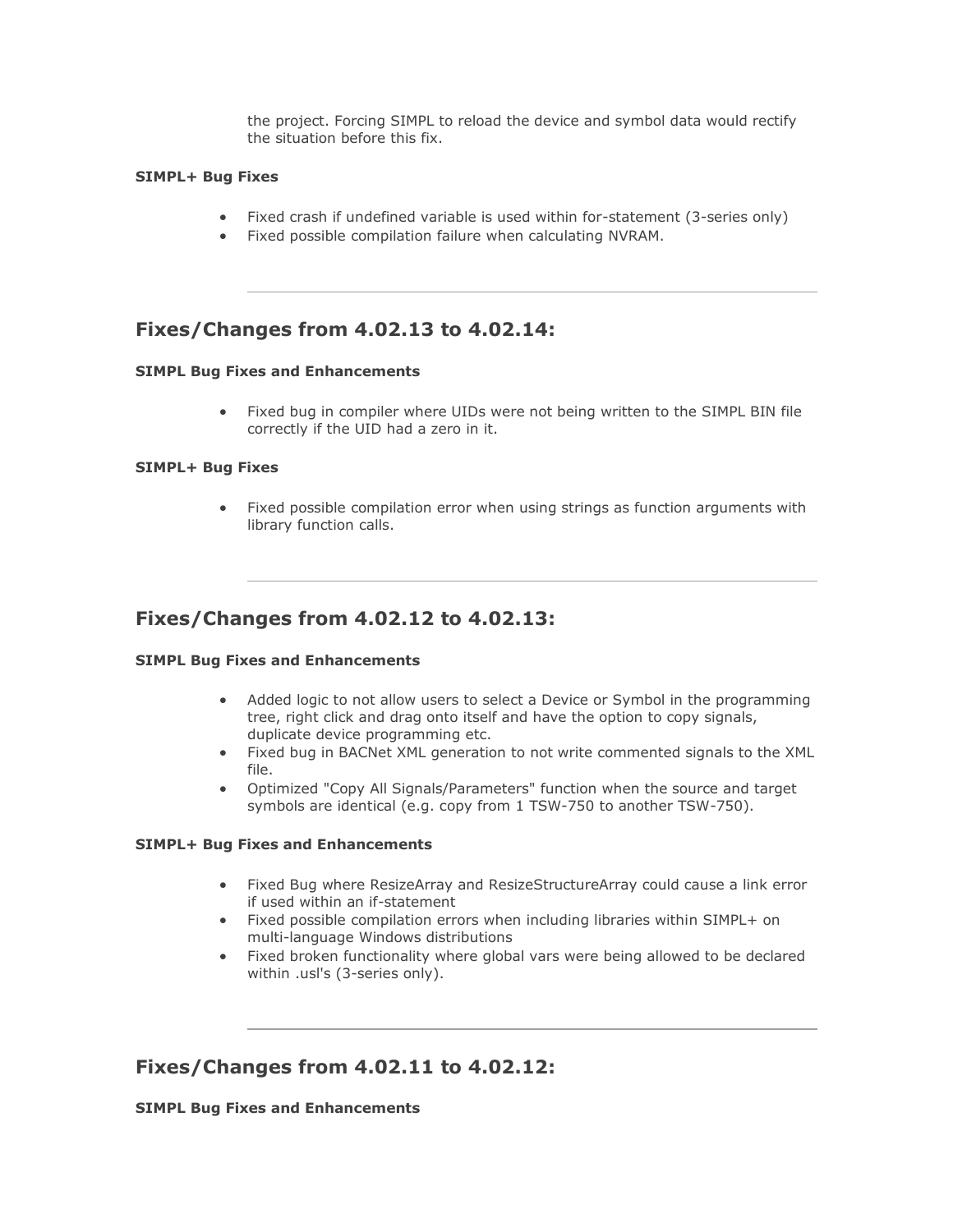• Fixed bug where the 'Target Fusion Processor' menu option became disabled and unavailable if the user deleted a Target Fusion Processor from the list.

#### **SIMPL+ Bug Fixes and Enhancements**

- Fixed Bug where ResizeArray and ResizeStructureArray could cause a link error if used within an if-statement
- Fixed possible compilation errors when including libraries within SIMPL+ on multi-language Windows distributions

### **Fixes/Changes from 4.02.10 to 4.02.11:**

- Duplicate Device Programming Feature (to support easier copying of MLX-3 data): implemented the ability in the Program Tree, to select a device symbol, right click and drag it to another instance of the same device symbol (e.g. MLX-3 and it's pages) and select the right click menu option "Duplicate Device Programming". Note that the user must add both the source and target devices to the program:
	- o With both top level devices added, and any child devices added to the source device, go to the Programming Tree and program the source device and it's children.
	- o From the Programming Tree, select the device to copy, right click and drag that to the target device (e.g. select the MLX-3 with programming to be copied and drag it to the target MLX-3).
	- o if the target device already has programming or child devices, a dialog will warn the user that proceeding with result in deletion of the existing source device programming and child devices.
	- o A dialog will appear asking for a Signal Prefix, and/or a Signal Suffix and/or a string to be replaced. The user can provide any, all or none of these options. The resulting signals on the source device will apply the selected prefix/suffix/string replacement.
	- o all programming on the selected device symbol will be copied to the target device symbol. If the target already had programming, that programming will be removed and replaced with what is on the associated source symbol.
	- o any child devices/device symbols under the selected device symbol will be added to the same address on the target. If the target already had children, they will be replaced. If the target has a child device at an address where there is nothing on the source, that child will be removed from the target. E.g. the target device hierarchy will look exactly like the source.
	- o all programming on the source child device symbols will be copied to the appropriate target device symbol.
- Optimized the processing that occurs after a SIMPL+ module has been compiled: If SIMPL is open, and the SIMPL+ module was new or had compile errors, SIMPL and SIMPL+ Editor can become unresponsive for an unnecessary amount of time. This has been optimized to remove the large time delay. Please note however, that if you have a large amount of modules (SIMPL or SIMPL+) in your User Module folders, your overall SIMPL performance will take a hit. When possible, it is always recommended to use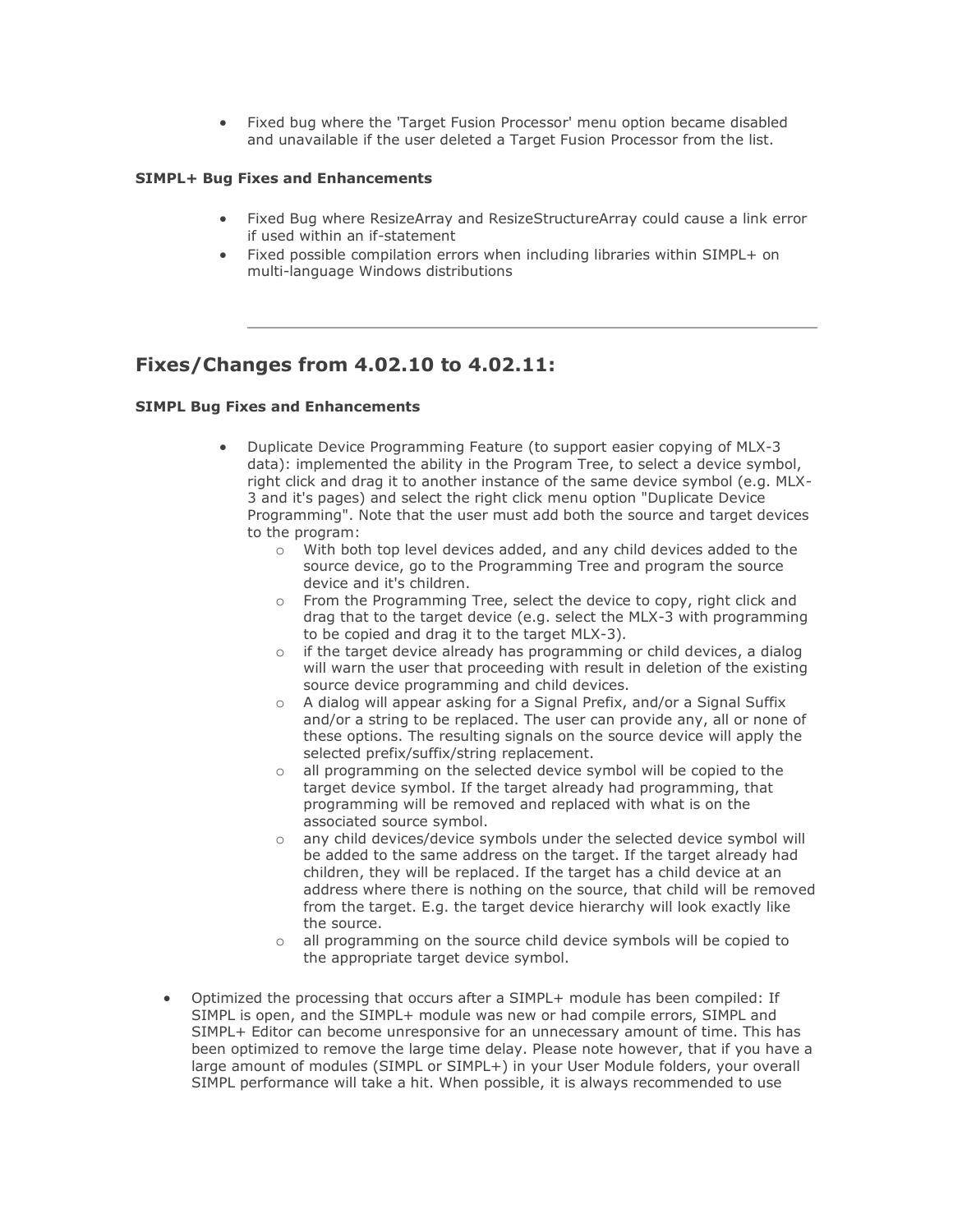Project Modules to ensure that SIMPL is only loading data that is needed for the project being edited.

• Removed SIMPL Debugger menu option and Tool bar button since the only thing that happens when it is selected is the user is told to start it via Toolbox.

#### **SIMPL+ Bug Fixes and Enhancements**

• Fixed application crash on 3-Series compilations when compiling without Admin Privileges.

### **Fixes/Changes from 4.02.09 to 4.02.10:**

#### **SIMPL Bug Fixes and Enhancements**

• Fixed bug with library files not being extracted from SIMPL archives.

### **Fixes/Changes from 4.02.08 to 4.02.09:**

#### **SIMPL Bug Fixes and Enhancements**

• Fixed bug with library files not being added to SIMPL archives.

### **Fixes/Changes from 4.02.07 to 4.02.08:**

#### **SIMPL+ Fixes/Enhancements**

• Fixed bug with exporting modules with libraries

### **Fixes/Changes from 4.02.06 to 4.02.07:**

#### **SIMPL+ Fixes/Enhancements**

- Fixed bug when using Parameters within Resize functions (3-series only)
- Fixed bug where for-loops would not exit if values were over 32767 (2-series only)

**Fixes/Changes from 4.02.05 to 4.02.06:**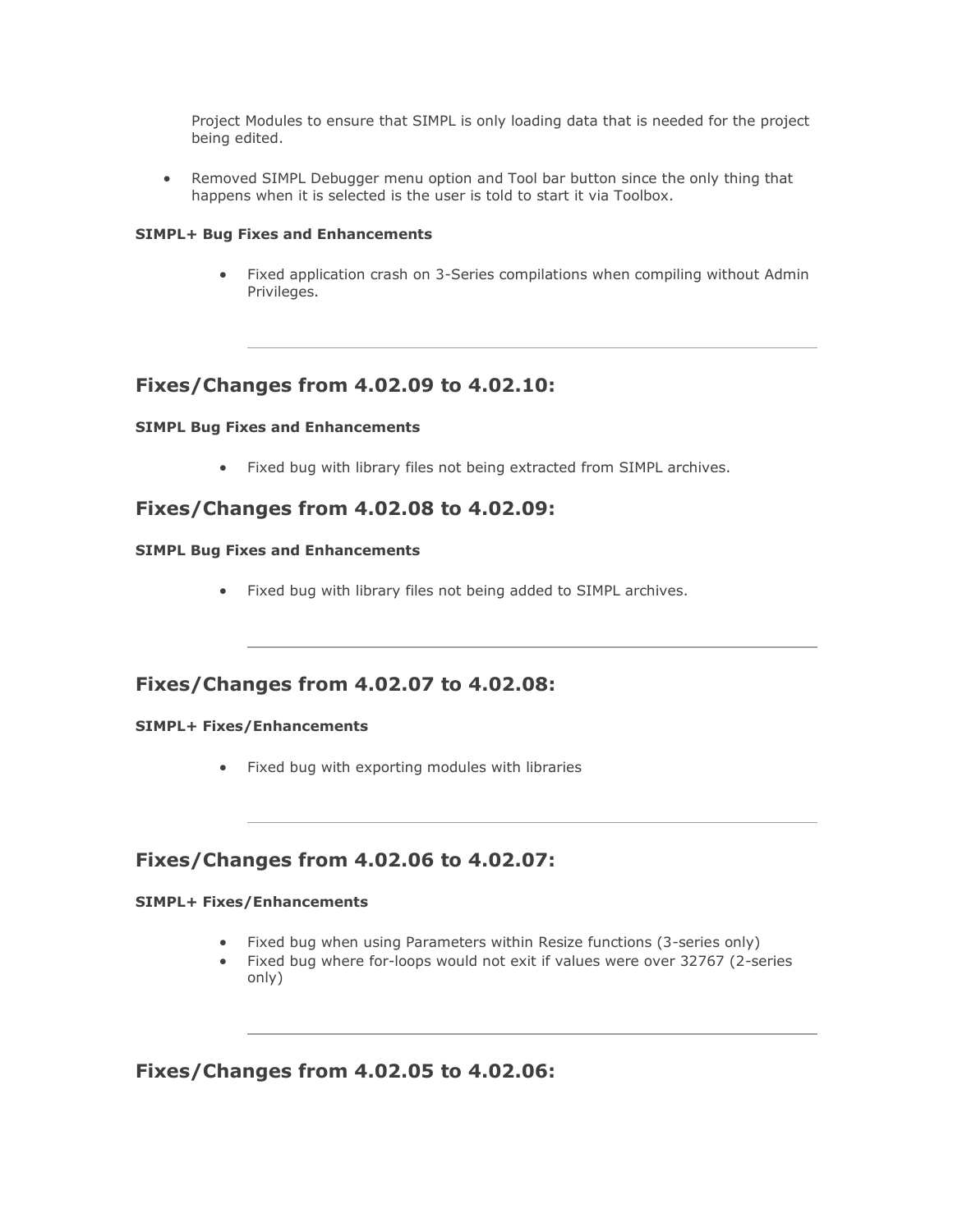#### **SIMPL+ Fixes/Enhancements**

• Fixed bug where some libraries were not being exported

### **Fixes/Changes from 4.02.04 to 4.02.05:**

#### **SIMPL Bug Fixes and Enhancements**

- Fixed Replace Control System to try to copy DM Endpoint devices to the proper location (i.e. if they were originally on a DM card, then put them there in the new system. If they were originally on the Ethernet card, them put them there in the new system)
- Fixed Replace Control System to try to copy as much programming as possible from the System Control module that comes with some control systems (e.g. DMPS-300-C) over to newer versions of the System Control module.

### **Fixes/Changes from 4.02.03 to 4.02.04:**

#### **SIMPL+ Enhancements**

• Added additional security for generated SIMPL+ modules

### **Fixes/Changes from 4.02.02 to 4.02.03:**

#### **SIMPL+ Enhancements**

• Added function: IsNull (3-series only).

### **Fixes/Changes from 4.02.01 to 4.02.02:**

#### **SIMPL+ Enhancements**

• Added class objects CMutex and CEvent (3-series only).

### **Fixes/Changes from 4.02.00 to 4.02.01:**

#### **SIMPL Bug Fixes and Enhancements**

• Updated error message for Replace Control System when 'fixed' devices (devices that come along with another device and are not stand alone devices), are not moved to the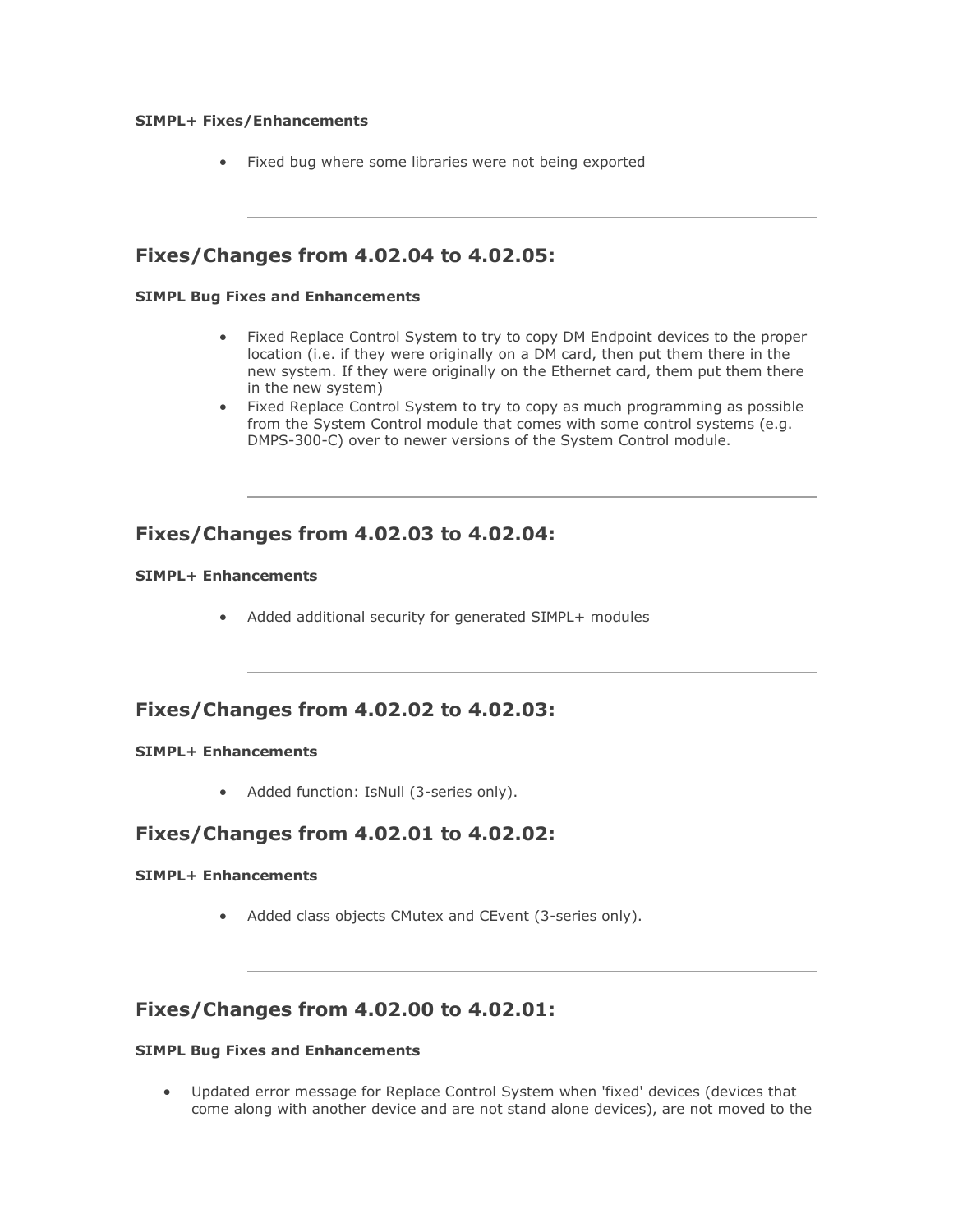new project. This message will instruct the programmer to verify that all programming was copied over or, to manually copy the programming as applicable.

#### **SIMPL+ Enhancements**

- Fixed bug where compiling SIMPL+ modules containing .usl's could result in a compile error (bug was introduced in v4.02.00)
- Fixed bug where undefined labels within Wait Statements could cause crash (3 series only)

### **Fixes/Changes from 4.01.10 to 4.02.00:**

#### **SIMPL+ Enhancements**

- Support for FW .NET 3.5
- Minimum required Include4.dat set to 2.09.14

### **Fixes/Changes from 4.01.09 to 4.01.10:**

#### **SIMPL Bug Fixes and Enhancements**

- Fixed a problem in Replace Control System for some DMPS-300 systems where serial devices were not being copied over.
- Fixed a problem when trying to open DMPS programs created with a Device Database older than 43.05.01, when a newer database is in usefor the program open. If the program was recompiled using the newer database, the COM ports could stop working.

### **Fixes/Changes from 4.01.08 to 4.01.09:**

#### **SIMPL Bug Fixes and Enhancements**

• Saving extra device information to the SMW file to support better error messaging and easier SMW imports in Crestron Studio. Data being written will be the Release Status of the device (Released, Beta, Test or not supported by Crestron Studio), and the Crestron Studio Product Line. This will help Crestron Studio users know which database packages they may need to install.

### **Fixes/Changes from 4.01.06 to 4.01.08:**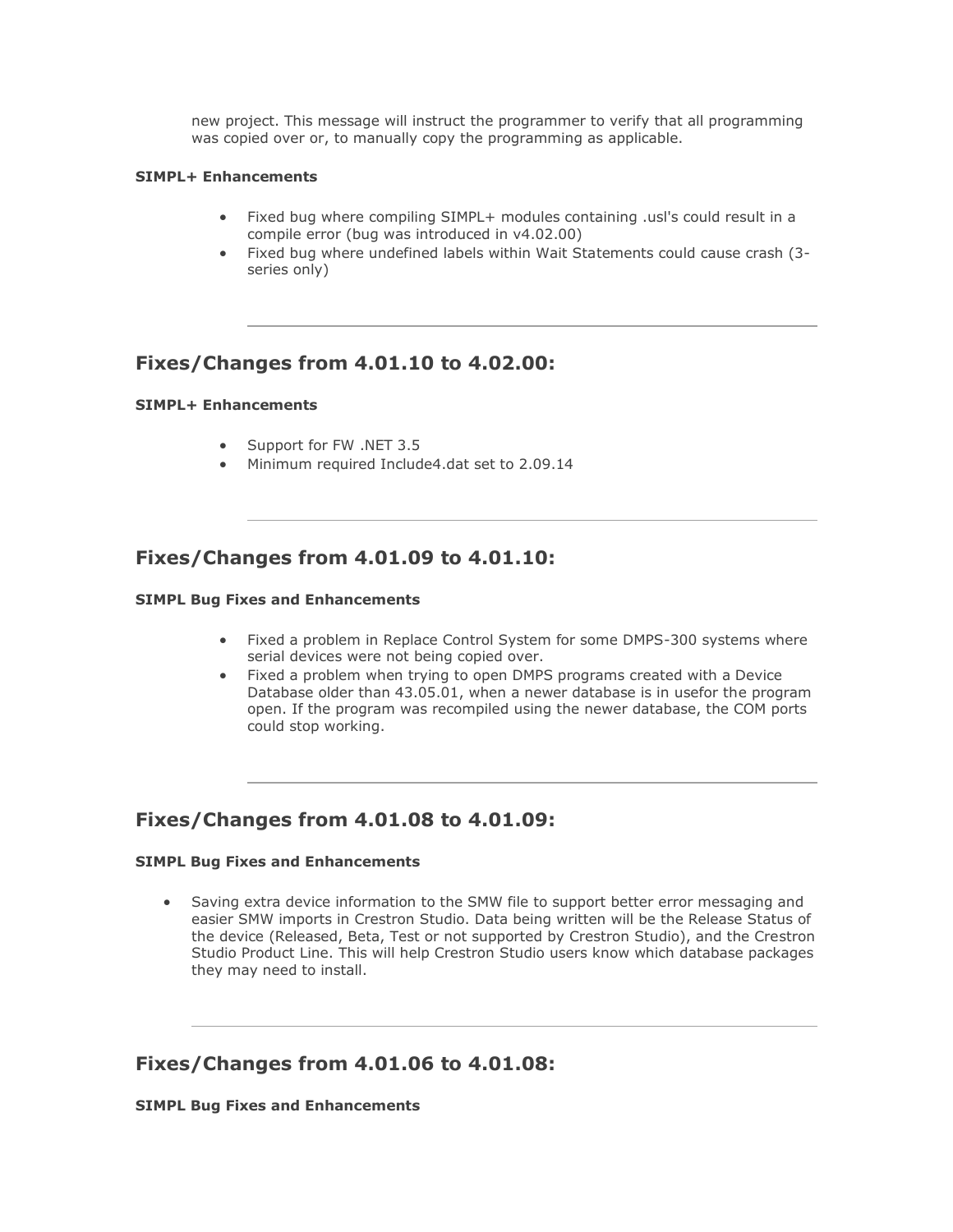• Fixed error in Create Archive that was sometimes missing some user SIMPL+ module files.

# **Fixes/Changes from 4.01.05 to 4.01.06:**

#### **SIMPL Bug Fixes and Enhancements**

- Fixed the Help About screen to show the correct version of SIMPL+.
- Fixed the interface to Crestron Toolbox for 3-series systems that have authentication enabled to prompt for user name and password.

#### **SIMPL+ Bug Fixes and Enhancements**

Fixed error in SIMPL+ modules that contain both SKIP parameters and Parameter Property definitions. The parameter property definitions were not accounting for the skipped parameters and as such, were being associated with the wrong parameter. Note: If using an existing SIMPL+ module that has both SKIP parameters and Parameter Property definitions, you will need to open that module in SIMPL+ and recompile it, and then Resynch the programs that have that module. You will have to manually adjust any default values that were set on Parameters via the Parameter Property definitions when the older version of the module was added to the program. Those default values were probably originally assigned to the incorrect parameter.

### **Fixes/Changes from 4.01.04 to 4.01.05:**

#### **SIMPL Bug Fixes and Enhancements**

• Fixed issue where replacing a control system was adding the default serial driver device to COM cards on the new system. This meant that programming was sometimes lost. Now, SIMPL will attempt to add the default driver that is associated with the new control system.

SIMPL+ Enhancements

• Fixed error in compiling SIMPL+ modules that have User Libraries.

### **Fixes/Changes from 4.01.03 to 4.01.04:**

- Fixed issues with adding DM Endpoint devices to Ethernet cards with limited IP IDs, or when all IP IDs were taken.
- Crestron Database version: Crestron Database version 34.01.002, or newer, is recommended for this version. SIMPL+ fixed an issue that required us to have to fix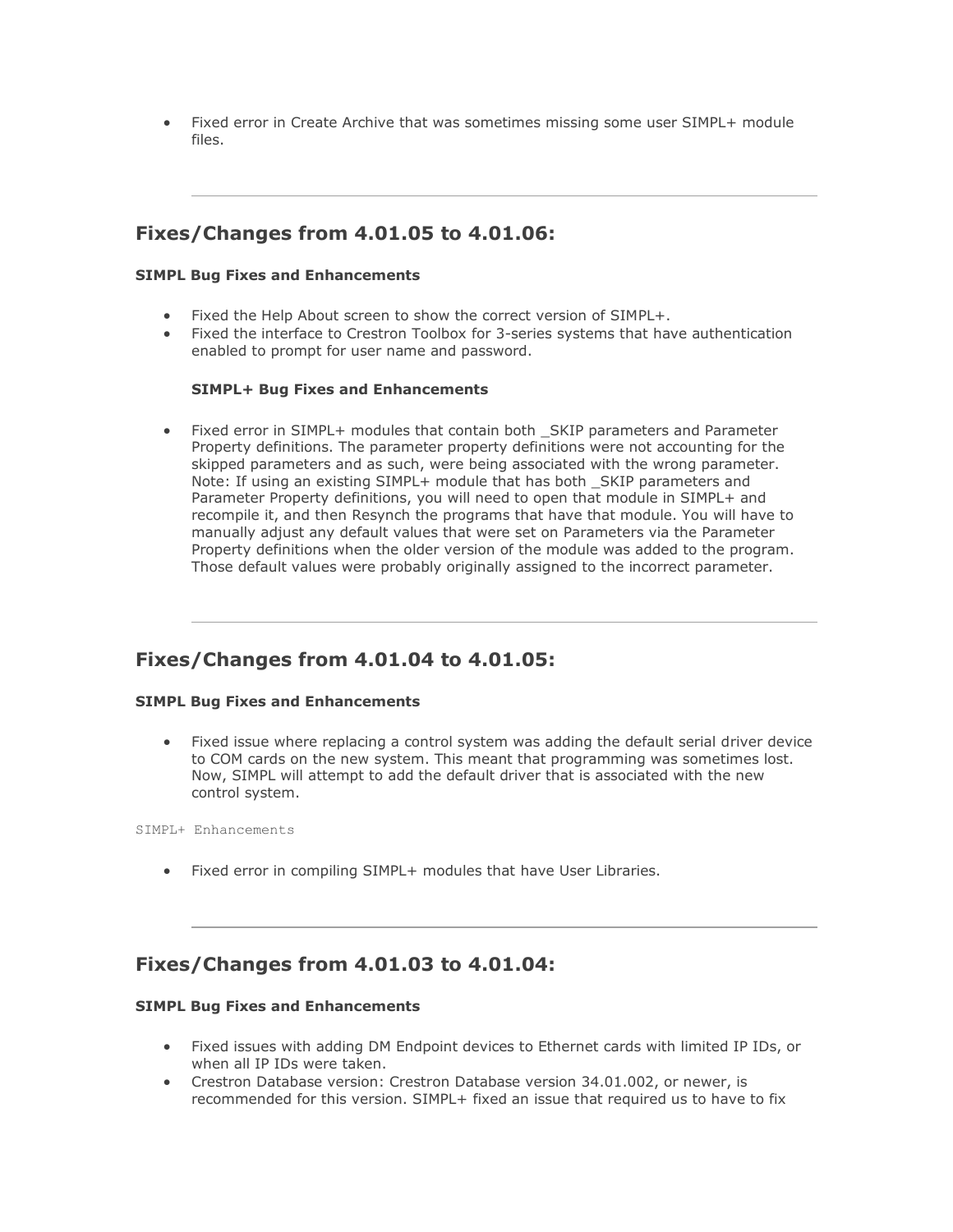and rebuild 3 Crestron SIMPL+ modules. The following 3 modules will have compile errors with older Crestron Database versions: Kaleidescape SATP Processor v7.0.0.csp (Kaleidescape SATP Processor v7.0.0 (cm)) DSC PowerSeries LED to Text v1.0.csp (DSC PowerSeries LED to Text v1.0 (cm)) HoneyA.csp (Honeywell Enviracom Processor (cm))

### **Fixes/Changes from 4.01.01 to 4.01.02:**

#### **SIMPL Bug Fixes and Enhancements**

- Fixed issue where .lpz file was not adding all files correctly
- Fixed Convert To Crestron Module to support Media Player modules

### **Fixes/Changes from 4.01.00 to 4.01.01:**

#### **SIMPL Bug Fixes and Enhancements**

• Fixed issue with SIMPL+ Library files

### **Fixes/Changes from 3.11.20 to 4.01.00:**

#### **SIMPL+ Enhancements**

- Media Player support.
- For future language support:
	- o New Reserved Keywords: namespace, class, delegate, static, EventHandler, DelegateProperty
	- o New SIMPL+ Keywords: RegisterEvent, UnregisterEvent, RegisterDelegate, UnregisterDelegate, EventArgs, callback, CMutex, **CEvent**
	- o Support for nested Structures

# SIMPL Known issues:

- **ERROR (LGCMCVT283) General SIMPL+ failure on file**
- If you get this error when compiling a program:
	- o Try Recompile All again.
		- $\circ$  If you have multiple programs in the same folder, try creating an archive of each program and locate each program in a separate folder.
- **Display Issues on 4K displays**
	- o Due to known Microsoft 4k display issues, particularly in Windows 10, users may experience things like: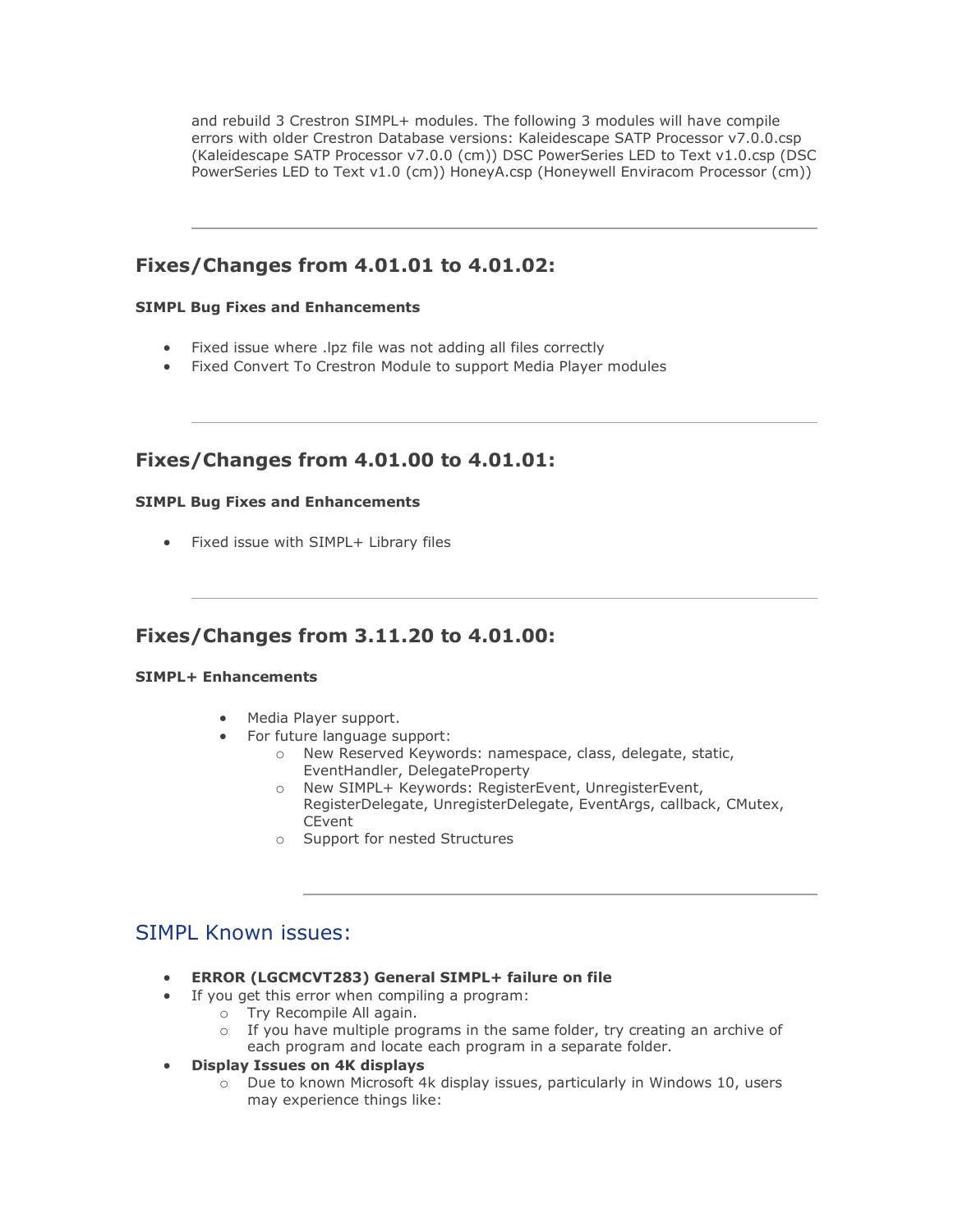- Menu Bar Items: Multiple menu items appearing to be selected just by running the cursor up and down the menu.  $\frac{1}{2}$  > This is a display issue only.
- Dragging and dropping items in the System Configuration Tree or the Program Tree may appear blurred during the drag, or it may appear that multiple items are appearing selected.  $-$  > This is a display issue only.
- o **To ensure the best display performance**:
	- Crestron recommends Scaling to be set at no more than 125% and Resolution no higher than 1920x1080.
	- If you are having issues seeing the text in the SIMPL+ editor, try setting your resolution to 100 and 1920x1080.
	- Override high DPI Scaling behavior to "System (Enhanced)". This is in the Compatibility settings of the Properties dialog of the "smpwin.exe" file.
	- **EXECTE CREST** Crestron recommends updating Windows 10 systems to the latest Windows 10 Build Version ( Build 1909 as of publication date).
		- You can do this from here: [https://www.microsoft.com/en](https://www.microsoft.com/en-us/windows)[us/windows](https://www.microsoft.com/en-us/windows)
- Known Display Issue in SIMPL+ Editor: SIMPL+ source code opens in the editor and is blurred or distorted.
	- $\circ$  If this happened after you opened the file in the SIMPL+ Editor and then dragged the editor to another display, close the file, make sure the SIMPL+ Editor window is on the display monitor you want to work, and then reopen the SIMPL+ source file.
- Replace Control System with sub-slotted devices:
	- o Programming on sub-slotted device cards that are bundled with it's parent device may not get copied over. Always check your programming after a Replace Control System request before saving the new program.
	- o Serial drivers may have issues when converting to from one control system to another.
	- o When replacing a control system, you may find that SIMPL flags a sub-folder as incomplete, but none of the logic symbols appear to be incomplete. Right click on that sub-folder and select "Make Symbol Complete".
	- o Double clicking on an .SMW to open a file may result in a dialog telling you the name has been shortened by windows. If you save this version of the program, the filename will remain in the DOS shortened filename notation. Please open programs from within the SIMPL File -> Open command.
- It has been reported that sometimes, when trying to drag multiple signals to another symbol where there is more than enough space for the signals to be dropped, will result in a dialog asking the programmer if they want to expand the symbol. Answer yes and the signals will be copied and the symbol will only be expanded as necessary. In this case, try expanding the source symbol before copy.
- Saving a Module losing data: Sometimes, if you save a module to a different name after performing a save in the same session of SIMPL, the Symbol Tree category may get lost. If you don't see your module appear in the Symbol Library, please open the module in SIMPL editor, edit the Module Header and reselect the proper Symbol Tree category.
- If you are using an HP Printer Driver, we have experienced start-up crashes. Updating to the "HP Universal Printing PCL 6" driver for Windows 7 from the HP web site (version 5.1.0, May 10, 2010) solves these issues.

# Installing the Crestron Database and Device Database